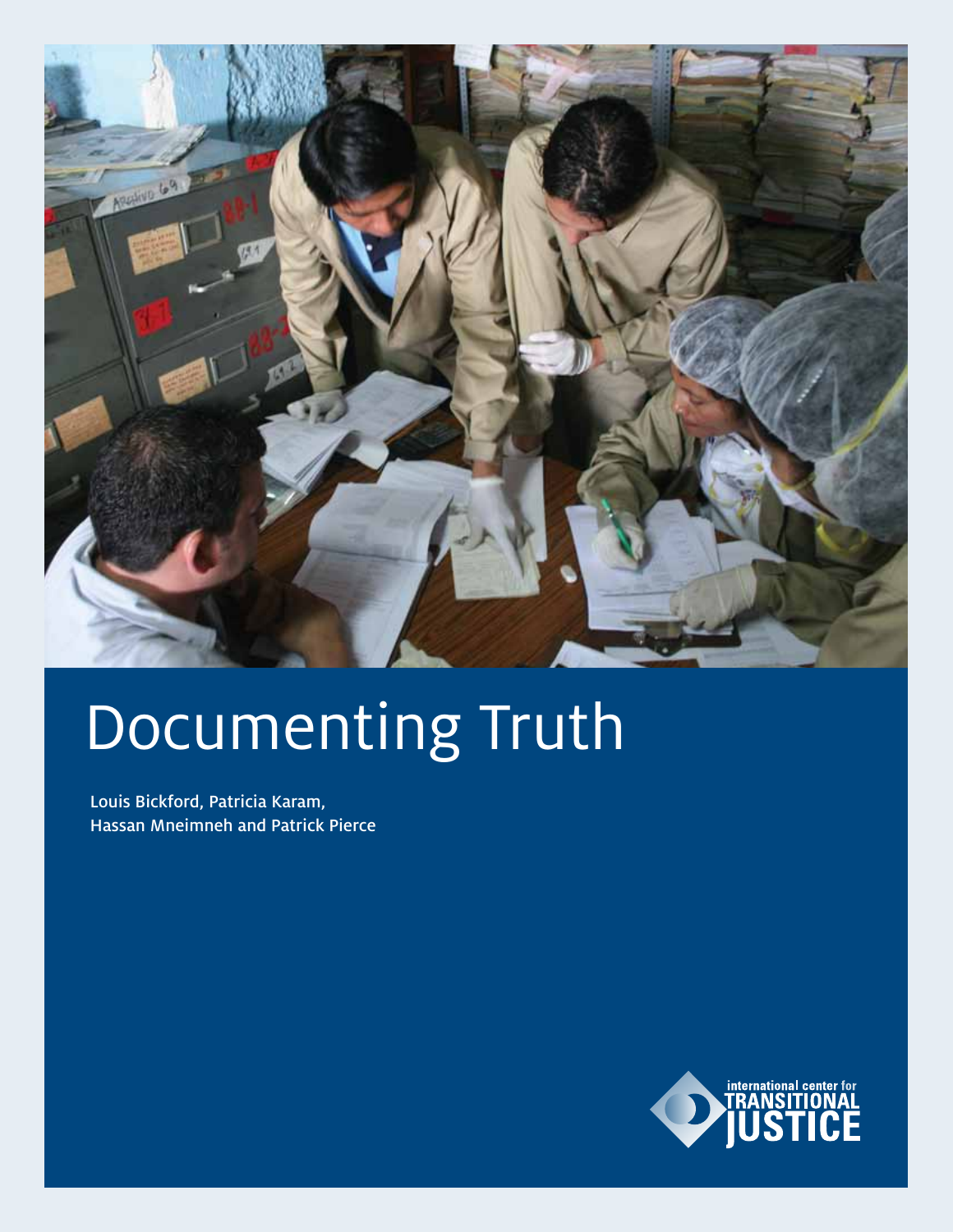The International Center for Transitional Justice (ICTJ) assists countries pursuing accountability for past mass atrocity or human rights abuse. The Center works in societies emerging from represssive rule or armed conflict, as well as in established democracies where historical injustices or systemic abuse remain unresolved.

The Documentation Affinity Group (DAG) was established in 2005 as a peer-to-peer network of local action organizations across the globe, with a primary focus on human rights documentation, to promote the exchange of ideas, information and techniques for addressing their strategic and technical challenges.

*This publication was made possible by the Canadian International Development Agency (CIDA), the Heinrich Böll Foundation and the United States Institute of Peace (USIP).*

*© International Center for Transitional Justice 2009. All rights reserved. No part of this publication may be reproduced, stored in a retrieval system or transmitted in any form or by any means, electronic, mechanical, photocopying, recording or otherwise, without full attribution.*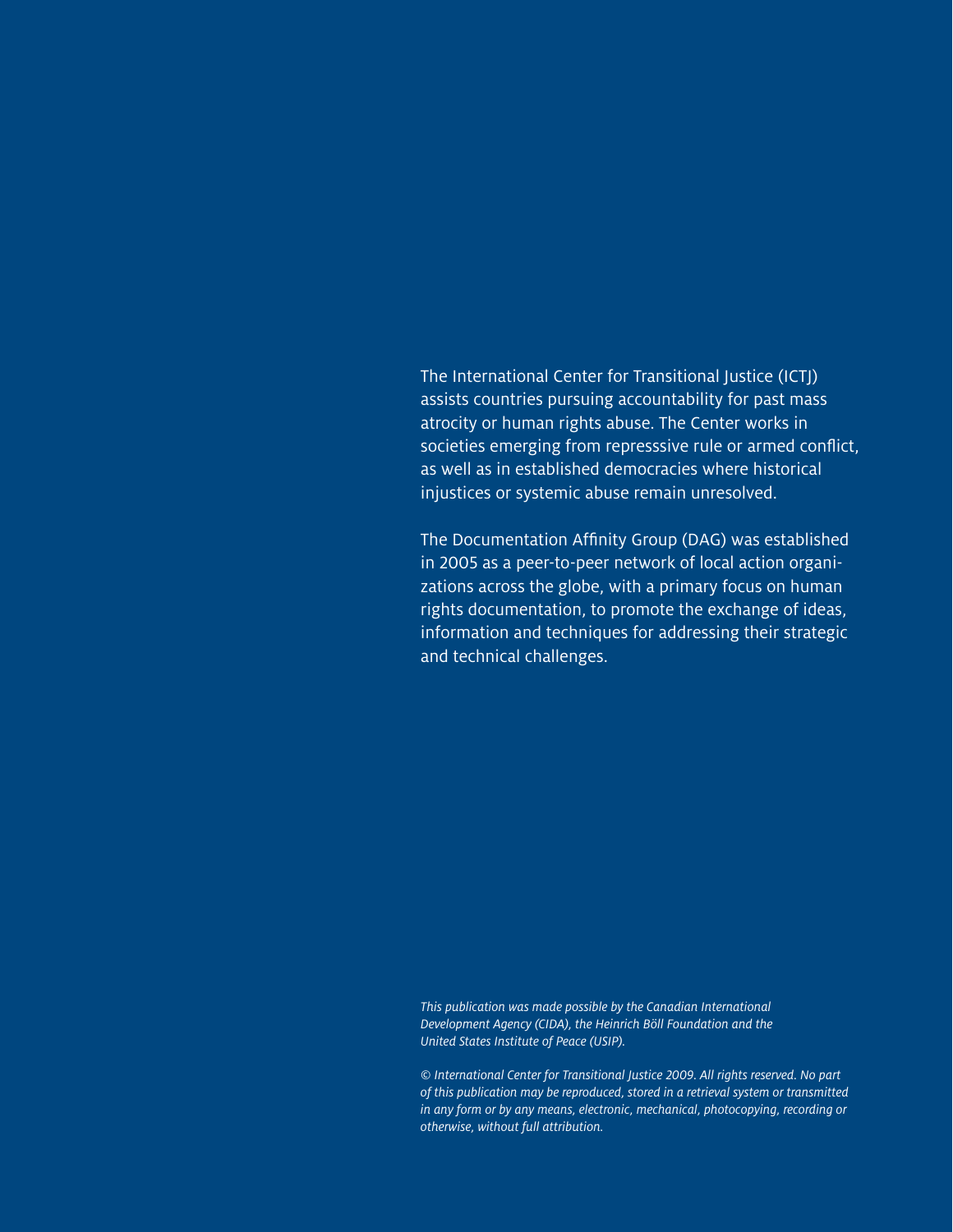# Documenting Truth

Louis Bickford, Patricia Karam, Hassan Mneimneh and Patrick Pierce

2009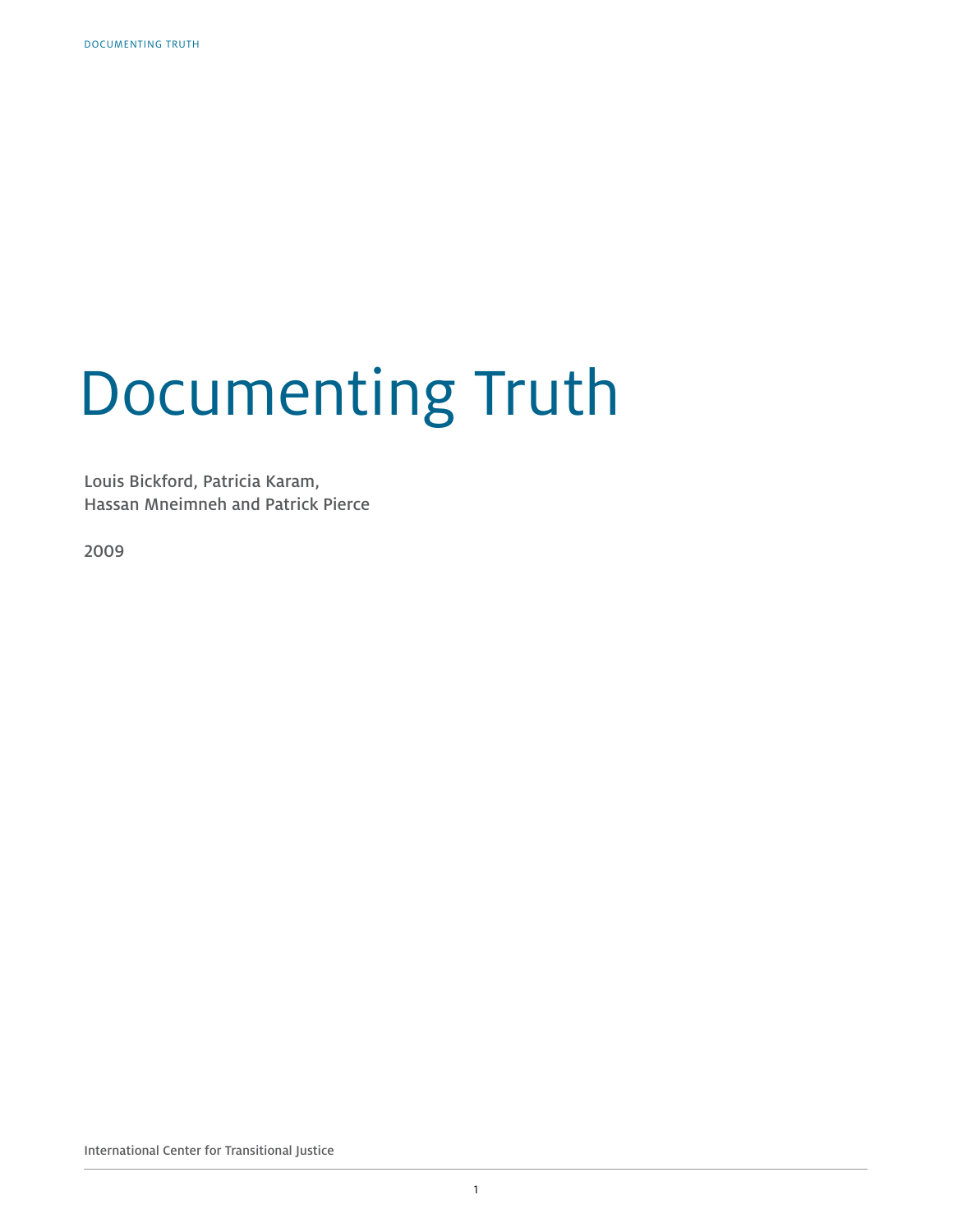لفقوله سينبذه

ى جىچە عۇيغ يادەبىس

# **contents**

International Center for Transitional Justice

| $\Delta$ | The Documentation<br>Affinity Group and the<br>Purpose of this Report |  |
|----------|-----------------------------------------------------------------------|--|
| В.       | Setting the Stage for<br><b>Transitional Justice</b>                  |  |
|          | C. Telling the Story:                                                 |  |

# What are Documents? 1. Testimony and Voice 5 2. Official Records 5 3. Unofficial Records and 6

- Physical Materials 4. Analysis and Other 6
- Created Documents

تصريع

 $190$ 

|    | II. Challenges and<br><b>Cross-Cutting Themes</b>   |    |
|----|-----------------------------------------------------|----|
|    | A. Strategic and<br><b>Technical Challenges</b>     |    |
| B. | <b>Cross-Cuttng Themes</b><br>in Documentation Work | 7  |
|    | 1. Ethics                                           | 7  |
|    | 2. Politics                                         | 8  |
|    | 3. Security                                         | 9  |
|    | 4. Methodology                                      | 10 |
|    | 5. Networking                                       | 10 |
|    | 6. Bias                                             | 12 |

|           | <b>III. Using Documents</b>          | 13               |
|-----------|--------------------------------------|------------------|
| $A_{1}$   | Utility                              | 13               |
|           | 1. Legal Claims                      | 13               |
|           | 2. Personal Information              | 14               |
|           | 3. Influencing                       | 14               |
|           | <b>National Discourse</b>            |                  |
|           | 4. Memory                            | 15               |
|           | 5. Cautionary Tales                  | 15               |
| <b>B.</b> | <b>Collecting Documents</b>          | 16               |
|           | 1. Criteria for Collecting           | 16               |
|           | Documents                            |                  |
|           | 2. Ownership                         | 18               |
|           | 3. Re-Traumatization                 | 18               |
|           | C. Analysis of Documents             | 18               |
|           | 1. Spotting Patterns                 | 18               |
| D.        | Management and                       | 20               |
|           | <b>Storage of Documents</b>          |                  |
|           | 1. Privacy                           | 20               |
|           | 2. Integrity of Collected<br>Records | 20               |
|           | 3. Technical Considerations          | $\overline{2}$ Q |
|           | 4. Chain of Custody                  | 22               |
|           | 5. Attrition and Pollution           | 22               |



All Sales Report

9

لمعاني<br>شيول المجلد خفیزان<br>خفیزان بهم<br>مراکزیون بهم

ىلى تىراشىنىڭ بەد<br>ئىس تىراشىدىل

فالفلفيل

بسدوا

Slikely Roll de

**Using**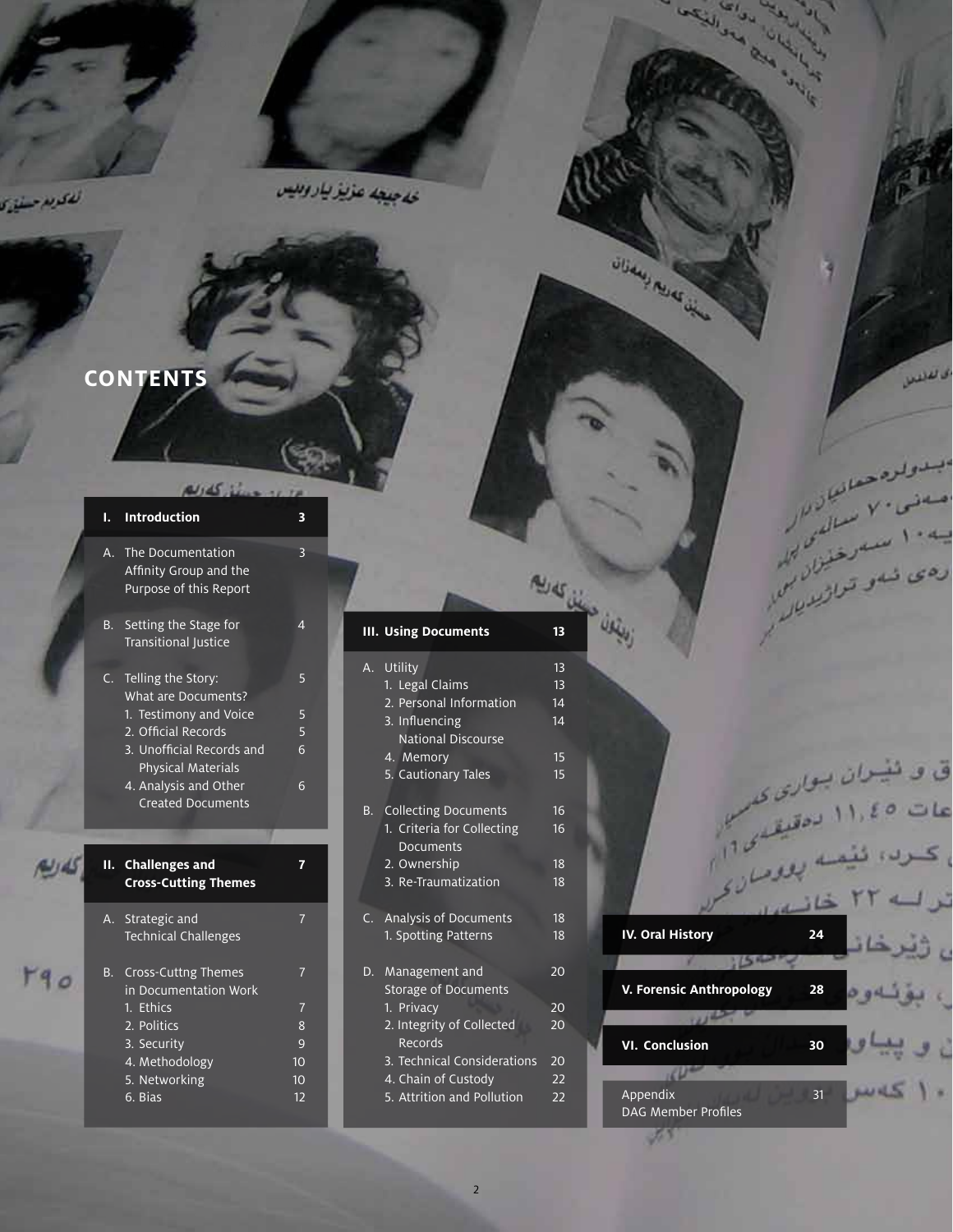# I. Introduction

n 1945 Robert Jackson made an important decision ab<br>the Nuremberg Tribunal as he prepared to prosecute N<br>leaders for crimes against humanity. He decided that t<br>court would rely on documentary evidence. This decision n 1945 Robert Jackson made an important decision about the Nuremberg Tribunal as he prepared to prosecute Nazi leaders for crimes against humanity. He decided that the now seems intuitively simple. How else can judicial truth be established in cases of mass atrocity? But Jackson's decision was controversial. Many argued that oral testimony alone from survivors and witnesses of the Holocaust should be sufficient to bring Nazis to justice. Documents, they argued, would be too difficult to procure and not worth the effort.<sup>1</sup>

Like Jackson, the modern human rights movement has relied on documents of all forms since its earliest days. Documentary evidence is at the heart not only of legal cases against perpetrators of human rights abuse, but also of victims' efforts to create an accurate historical record and thereby establish the truth about the repressive past. Documentary evidence is required to determine who will be recipients of reparations in postauthoritarian or post-conflict contexts.

Moreover, in recent decades we have learned much more about how to use documents to build open and just societies. Important developments have included the advent of truth commissions; the democratization of history and increased attention to the stories of victims and the oppressed; the increasing legitimacy of oral history methodology to create larger, richer narratives about the past; and many exciting efforts by human rights and democracy NGOs around the world to collect documents in defense of rights. Thus documents can help us understand and confront the past in an effort to build a more just future.

Documentary materials are more than the frayed and yellowing paper records generated by official agencies. They also include audio and video recordings; letters written from jails, sneaked out by sympathetic guards; court documents being produced daily; cassette tapes of perpetrators' confessions; newspaper

articles; ephemera such as pamphlets, posters and mimeographed leaflets; professional records of promotions, firings and complaints; documents produced by local bureaucrats; and, of course, the written and oral testimony of those who have suffered or witnessed suffering.

These are the physical materials at the heart of the struggle against impunity and for the development of historical memory.

# **A. The Documentation Affinity Group and the Purpose of this Report**

This report draws on the experience of six diverse nongovernmental organizations that came together as the Documentation Affinity Group (DAG).<sup>2</sup> Its members were the Documentation Center of Cambodia (DC-Cam), the Forensic Anthropology Foundation of Guatemala (FAFG), the Human Rights Education Institute of Burma (HREIB), the Belgrade-based Humanitarian Law Center (HLC), the International Center for Transitional Justice (ICTJ) and the Iraq Memory Foundation (the MF). (See appendix for DAG member profiles.)<sup>3</sup>

The purpose of this publication is to share some of the lessons we learned from our collaboration, driven by reciprocal learning and peer exchange. Our goal is to provide useful information and ideas for organizations that are facing challenges similar to ours. *In short, these are reflections on best practices for documentation projects to combat impunity, establish truth and build democratic and just societies.*

During an 18-month period in 2005–2006, DAG held regular meetings to learn about one another, discuss how to be more effective in our work and develop the best strategies for collecting, using and preserving documents. Most importantly, we believed that this form of cooperation would increase our

<sup>1</sup> See Joseph E Persico, *Nuremberg: Infamy on Trial* (New York: Penguin, 1994), especially 42–43 and 118.

<sup>&</sup>lt;sup>2</sup> This project was funded by the U.S. Institute of Peace and the Canadian International Development Agency (CIDA), with additional support from the Heinrich Böll Foundation.<br><sup>3</sup> Note that HREIB facilitates the ten-member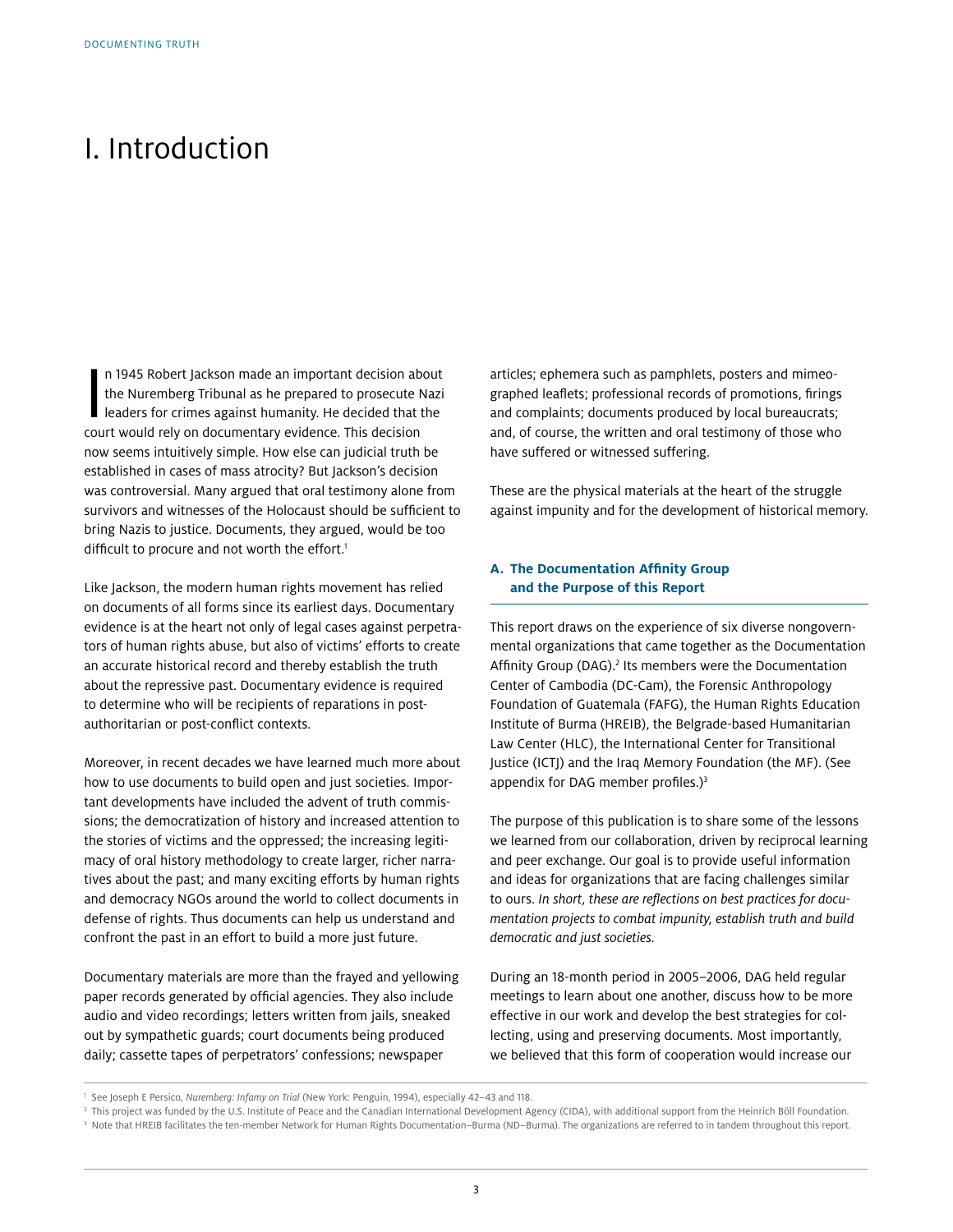collective and individual abilities to foster stronger human rights regimes and democratic cultures in the countries where we work. Representatives of other organizations occasionally joined us; they included the Independent Human Rights Commission (Afghanistan), Benetech's Human Rights Program (USA), CIRMA—the Centro de Investigaciones Regionales de Mesoamérica (Guatemala), Human Rights First (USA), and several dozen Iraqi NGOs and human rights organizations for our meeting in Sulaymaniyah, Kurdistan.



We tried to draw on one another's strengths and learn from our weaknesses. Because we all shared an essential commitment to and direct experience of using documents to combat impunity, we had common ground to explore some questions in great depth. At the same time, because we are very different from one another, we often shared ideas that were new and fresh to other members.

This is not a guidebook or a handbook. We do not try to advance universal laws or norms that documentation projects must follow. We do, however, hope that our reflections will be useful to others who are embarking on or already involved in similar efforts.

Reflecting the diversity of DAG's members, this publication will be useful to a broad range of organizations. It will be especially valuable to documentation projects on the front lines of collecting information about human rights abuse; NGOs seeking to collect materials to hold former leaders accountable; groups

that have developed a niche as experts on the recent past, based partly on their research, methodologies or documentation collections; international or national organizations asked to share their experiences and expertise with local partners; organizations that depend on documents to achieve their goals; NGOs that have custody of valuable documents from former regimes; and other groups that may be interested in producing, using, sharing, disseminating or preserving documentation that could support efforts to deal with the past.

Throughout this report are sections that are indented and in boldface type. These indicate lessons learned, best practices or bits of advice gleaned from our various discussions.

# **B. Setting the Stage for Transitional Justice**

In recent years transitional justice has developed into a comprehensive framework for confronting the legacies of past human rights abuse and mass atrocity.<sup>4</sup> Over the past two decades many societies have emerged from repressive rule or civil war and initiated a transition through a formal transfer of power or the end of a conflict.

Various models exist for confronting the past and dealing with mass atrocity. Democracy and human rights activists can choose to prosecute perpetrators, establish truth-seeking mechanisms, provide reparations to victims, reform institutions, and construct memorials and museums. In all cases documentation initiatives can play a critical role by preserving evidence of human rights abuses, spurring political will to see justice done, helping people remember their history and providing tools for reconciliation. Documentation projects therefore play a crucial role in transitional justice.

Documentation efforts are a vital aspect of human rights advocacy, and they are often precursors of fair and effective transitional justice mechanisms. In countries that have recently undergone some sort of transition, documents collected by NGOs can constitute an essential component of prosecutions or truth-seeking efforts. These include truth commissions in countries as diverse as Argentina, Timor-Leste, Morocco and South Africa; and civil society truth-telling initiatives in Cambodia, Guatemala, Northern Ireland and the southern United States, among others.<sup>5</sup>

<sup>4</sup> For a broader definition see http://www.ictj.org/static/TJApproaches/WhatisTJ/macmillan.TJ.eng.pdf.

<sup>5</sup> See, for example, "Truth Commissions and NGOs: The Essential Relationship, The 'Frati Guidelines' for NGOs Engaging with Truth Commissions"

<sup>(</sup>ICTJ, April 2004). Also see Louis Bickford, "Unofficial Truth Projects," *Human Rights Quarterly* 29, no. 4 (November 2007), 994–1035.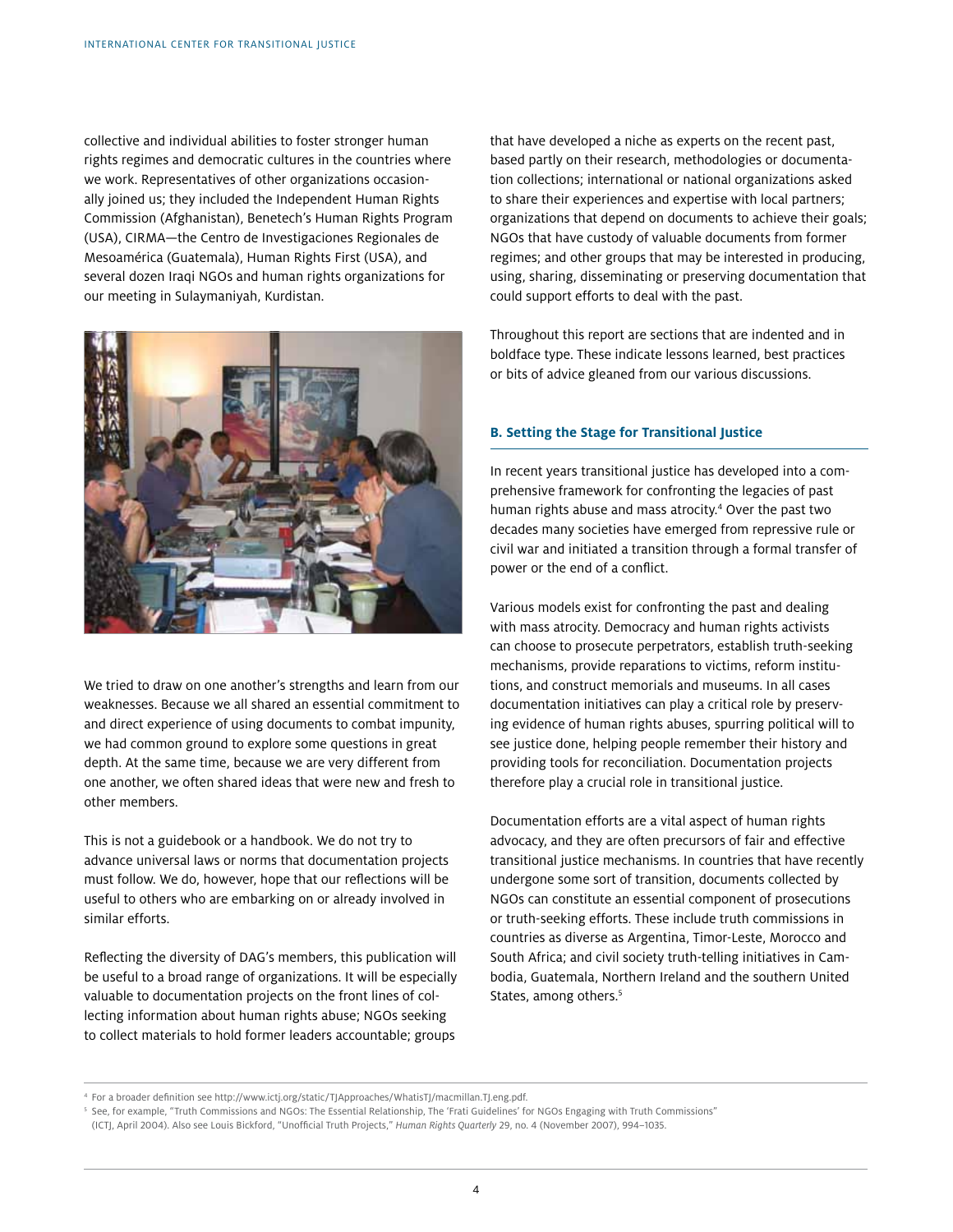By contrast, in societies where transition seems likely in the distant future, documentation projects can help people to prepare. When the political will to deal with the past remains inchoate, NGOs and others often seek to create the conditions for a transition or push for accountability measures to be implemented. For example, transitional justice remains largely at the preparatory stage in societies such as Burma, where authoritarian leaders still rule; in the Balkans, where fragile democracies are threatened by the persistence of ethnic divisions and hatreds; and in Afghanistan and Iraq, where conflict is ongoing. In these and similar contexts that are the foci of this report, NGOs, human rights activists and advocates of democracy must navigate an uncertain and tumultuous social landscape to create the political will to deal with the past and at the same time create tools to take advantage of any political opportunities that may occur. To face these challenges NGOs have developed strategies including the collection and preservation of documents.

#### **C. Telling the Story: What Are Documents?**

In our work we are most interested in *telling the story*.<sup>6</sup> We collect documents because we think they will contribute to an account of the past that has multiple ways of being told. Depending on the context, we want to tell the story of past human rights abuse, atrocity, genocide and crimes against humanity, and we want to tell this story for a reason: It matters.

Our stories will be different in different venues—courtrooms, truth commissions, government offices, neighborhoods, national or international media. And in all those cases we want these stories to be as accurate as possible, and we want them to reflect the experiences and the voices of those who were most directly affected. We want to know who the protagonists were, what happened and why these events happened. Where terrible things have happened, we want to ask whether someone was responsible, and if so we want to hold people accountable. We also want these stories to help illuminate deep, perhaps unanswerable, questions. Looking at mass atrocities, for example, we want to try to understand how we—as citizens, human beings or communities—could have let them happen or what we could have done to stop them.

Being able to tell these stories fully and fairly requires a combination of the following four components:<sup>7</sup>

#### *1. Testimony and Voice*

In all our work we have emphasized the importance of hearing the stories—firsthand, when possible—told by victims, witnesses and other protagonists in the events that we are seeking to understand. Various members of the affinity group, in particular HLC in Serbia and HREIB/ND–Burma, have active oral history programs. Others, such as the MF, have prioritized videotaping the stories of a representative sample of people affected by violence. ICTJ has been deeply involved in both human rights tribunals and formal truth commissions in more than a dozen countries. Both of these kinds of activities provide a forum, often a public one, for victims to tell their stories and be heard by other members of society. FAFG works closely with victims to learn what they need and want from exhumation and identification of remains. Most important, FAFG considers the voices of victims as key components of its research methodology.

The voice of victims—whether recorded on paper, video or audio—is perhaps the single most important element of telling a story about past human rights abuse and atrocities and working toward following the imperative of *Never Again!* in the long term. Fairly, accurately, safely and comprehensively obtaining the multiple voices of diverse victims was a key issue for the affinity group.

# *2. Official Records*

We also collect official records or collaborate with institutions that collect them. For example, the Guatemalan human rights ombudsman sought advice from DAG about the status and future of the National Police Historical Archives of Guatemala. DAG members have been invited to be on the International Consultative Council of the National Police Historical Archives Recovery Project.

In some cases, collecting official records has been the driving force of DAG members' work. The Iraq Memory Foundation, for instance, has amassed some 11 million pages of Baath Party files and 1,000 hours of video relating to the 1968–2002 period. Likewise, DC-Cam's collection of Khmer Rouge documents—to date, approximately 600,000 pages, as well as petitions and interview transcripts from survivors of the regime—makes up a vital contribution to the trials of the Khmer Rouge leaders in the Extraordinary Chambers in the Courts of Cambodia (ECCC).

<sup>6</sup> See Harold Scheub, "Now for a Story" (10–16), and Ksenija Bilbija, "Story is History is Story" (112–118), in Leigh Payne, Ksenija Bilbija,

Jo Ellen Fair, and Cynthia E. Milton, eds., The Art of Truth-Telling about Authoritarian Rule (Madison, WI: University of Wisconsin Press, 2005).<br>There are varying ways of envisioning these or similar categories. One of ou

the categories as *Testimony, Paper Trail* and *Artifacts.*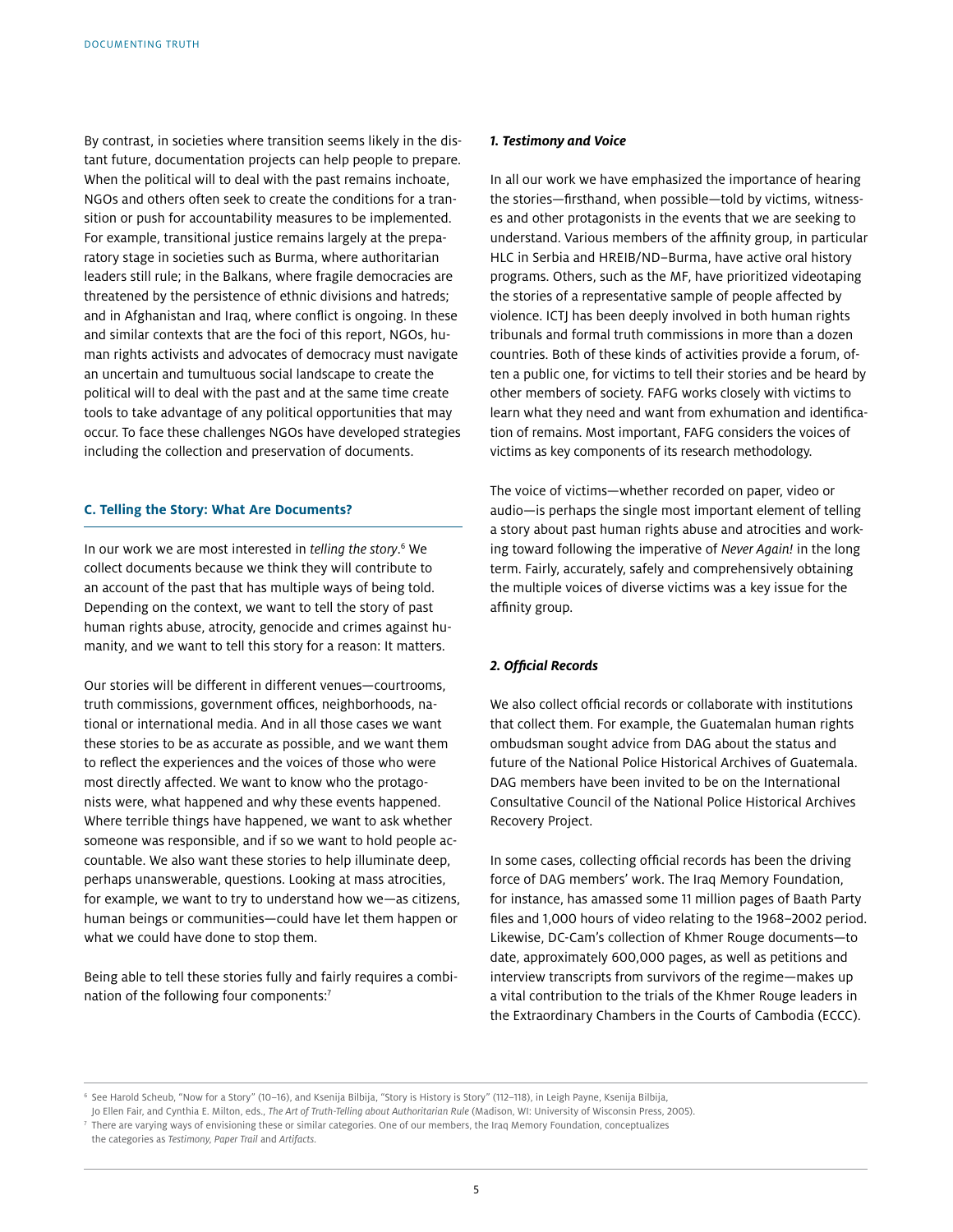Every now and then official records appear in unexpected places. During our meeting in Guatemala, we visited an abandoned factory where the National Police Archives had been kept clandestinely for 10 years. FAFG helped sift through an enormous pile of documents and encountered confiscated work permits and driver's licenses. These documents are now being used to strengthen death and disappearance cases against state agents. HLC uses its vast holdings primarily for prosecutions, but the International Criminal Tribunal for the former Yugoslavia (ICTY) possesses a wide range of official records that it has used in its trials. HLC has had extensive discussions with the ICTY about where and how the tribunal's documents should be deposited when it finishes its work in The Hague. In addition to having an emotional impact on visitors who see them, the haunting photographs of prisoners awaiting imminent execution at Tuol Sleng prison in Cambodia serve as documents that can be used as legal evidence and as sources of historical memory.

#### *3. Unofficial Records and Physical Materials*

Along with the voices of victims, witnesses (and occasionally perpetrators), and the official records often left behind by a former regime, physical materials add to the range of sources used to document mass atrocities. One of the strongest sources of evidence that HLC collected was a videotape of a team of Serbian death squads (the "Scorpions") shooting young Muslim men in the head in Bosnia. FAFG's primary source of documentation is bones found in clandestine graves. Through rigorous scientific analysis combined with forensic anthropological methods, FAFG has developed a finely tuned process for using the material—bones, as well as clothing and other personal effects of the victims—as the basis of its documentation efforts.

#### *4. Analysis and Other Created Documents*

We both *collect* and *create* documents as elements of investigation of events. For example, based on a range of primary sources, lawyers representing the families of the disappeared in Chile filed numerous habeas corpus briefs. Vast collections of those briefs are stored at the Vicaria de la Solidaridad documentation center and are being used in criminal cases.<sup>8</sup> HREIB/ ND–Burma investigates accounts of human rights abuse inside Burma and uses the Martus database system to create records it hopes will be used in trials and truth commissions. ICTJ has collaborated with NGOs in Ghana, Liberia, Morocco, Peru, Sierra Leone and Timor-Leste to collect and generate documentation that will be useful to ongoing truth commissions. The MF prepares briefs on primary documentation it holds. The annotation records are created documents, though only supporting the original documents.

<sup>8</sup>*See Louis Bickford, "The Archival Imperative: Human Rights and Historical Memory in Latin America's Southern Cone," Human Rights Quarterly 21, no. 4 (1999).*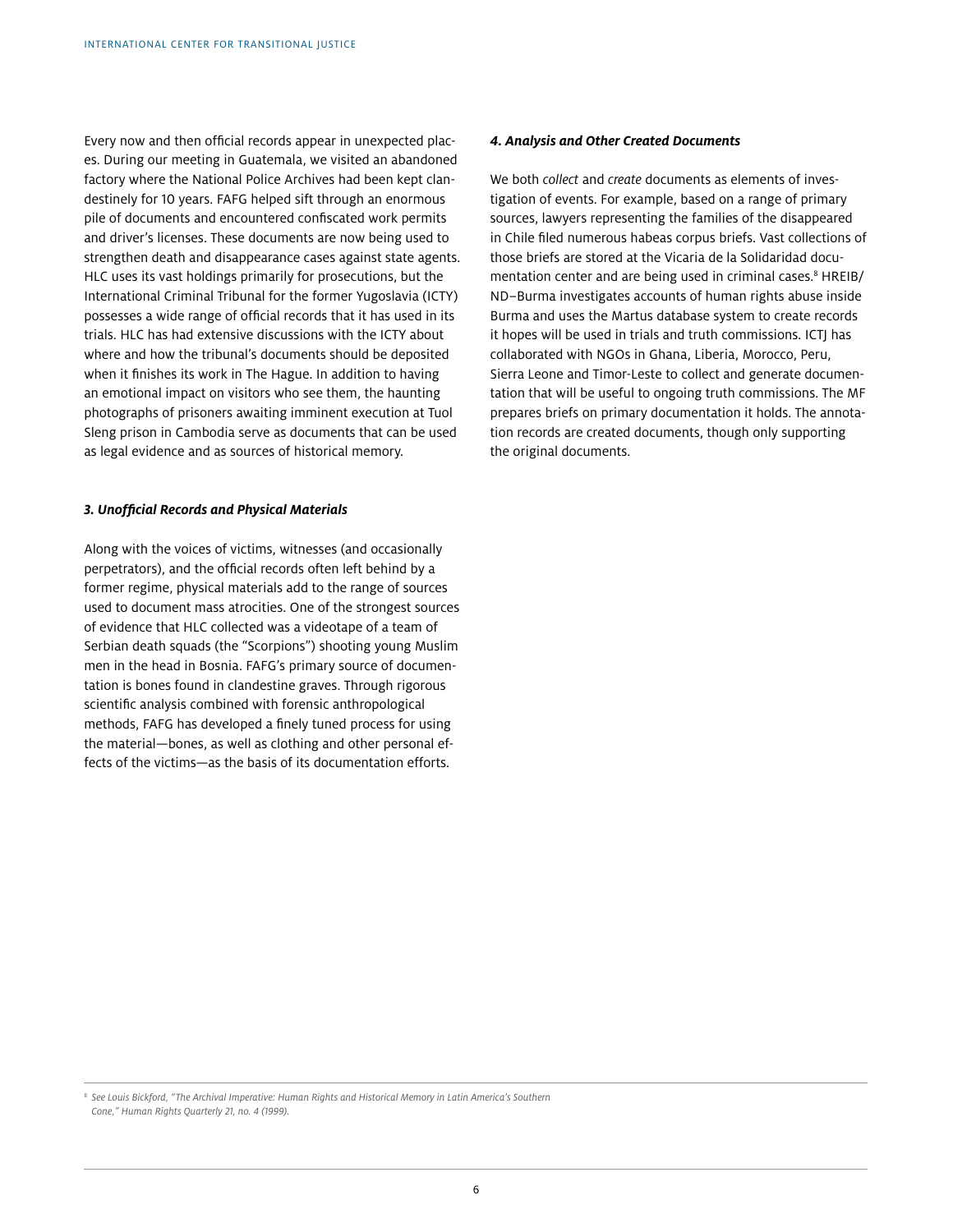# II. Challenges and Cross-Cutting Themes

**D** coumentation projects face enormous challenges<br>in contributing to telling the stories of the past. The<br>purpose of DAG was to create a forum to community<br>and discuss these challenges, which fall, broadly speaking in contributing to telling the stories of the past. The purpose of DAG was to create a forum to communicate and discuss these challenges, which fall, broadly speaking, into two categories—strategic and technical. Throughout this report we will explore these challenges and offer some thoughts about how they might best be tackled.

# **A. Strategic and Technical Challenges**

Documentation projects face a set of strategic challenges regarding their mission, goals and raison d'être. Among these are:

Choosing and refining a collection strategy: Determining which kinds of documents to prioritize–and why–is neither obvious nor automatic and needs to be discussed within the broader framework of long-term goals. If the goal is to contribute to future trials, for example, then documents that can be used as legal evidence will be prioritized. If the goal is a future truth commission, then documents that focus on broader social experiences will be prioritized.

Partnerships: What kinds of partnerships make the most sense—those with libraries, human rights organizations or international agencies?

Funding: How can documentation centers attract funding for their work? How does a funding strategy fit into both broader goals and partnership strategies?

Documentation projects also face a wide array of technical challenges, including:

- Identifying, collecting and cataloging materials;
- Organizing and storing materials (using what database programs?);
- Maximizing security precautions so as not to hinder work;
- • Using digitization most productively;



- Dealing with chain-of-custody, ownership and other legal issues;
- Developing long-term preservation plans;
- Making documents accessible to the right constituencies.

# **B. Cross-Cutting Themes in Documentation Work**

#### *1. Ethics*

Documentation projects around the world operate in politically charged and chaotic environments, as will become apparent in various sections of this report. Absent rule of law, transparent institutions and democratic values, documentation projects are forced to make difficult choices. For example, HREIB/ND–Burma must remain cognizant that documents in its possession contain information that could endanger people's lives. Because individuals inside Burma have taken considerable risks to give testimonies, HREIB/ND–Burma guards the information carefully.

We feel that documentation projects must follow the basic rule of *do no harm or injustice*. This rule should be applied to all persons, but especially to victims, witnesses and others who have taken risks to tell the story.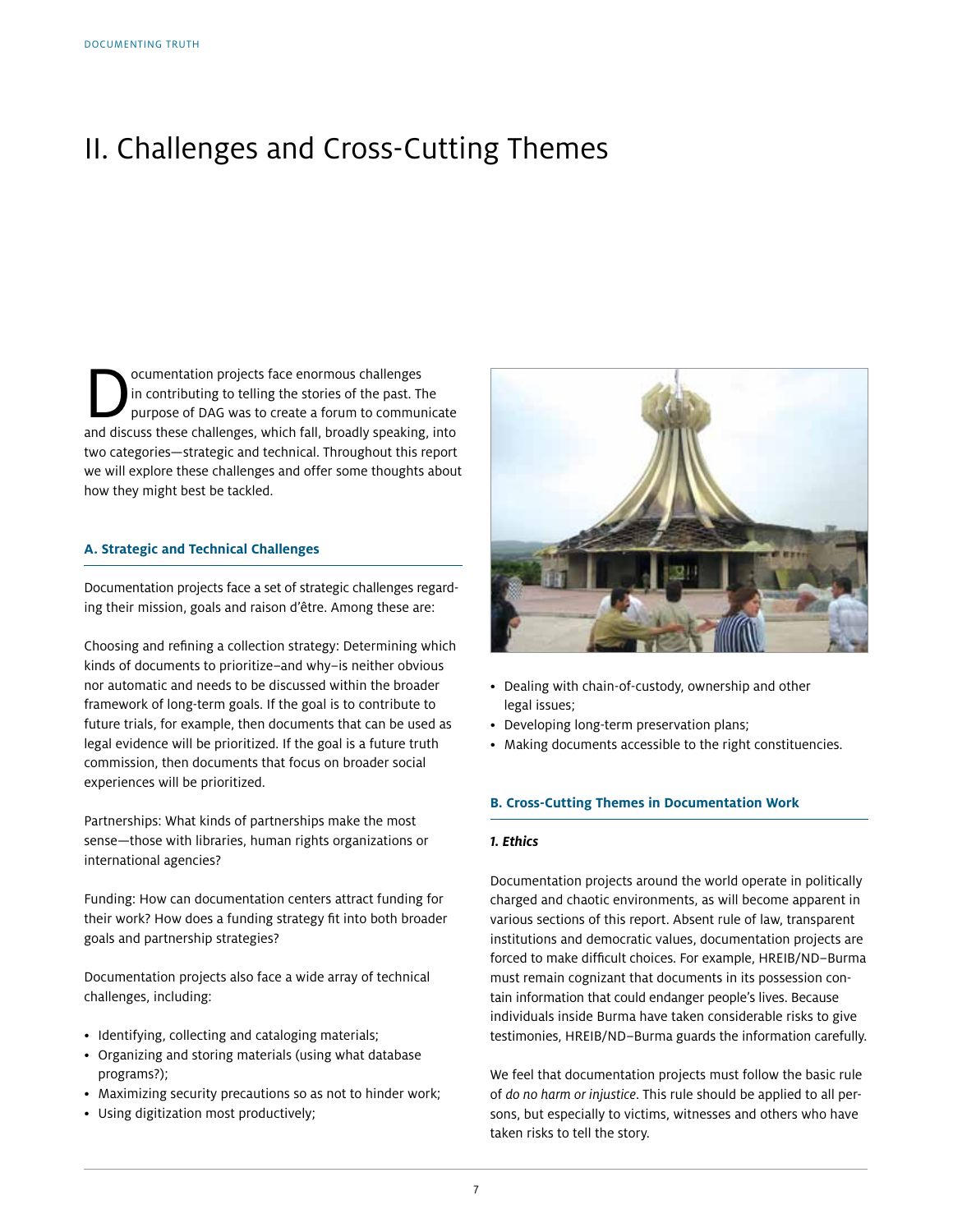# *Do no harm or injustice: Documentation projects must take every care to ensure that no one is harmed as a result of their documentation work.*

We also face other kinds of ethical questions. For example, in the midst of conflict in Iraq, the MF had the occasion to purchase documents—valuable (abandoned) Baath Party files—scavenged by looters. For ethical reasons the MF chose not to purchase these documents. At a later date, however, the MF had the opportunity to obtain the documents in a way that seemed ethical, by paying the cost (about \$100 per truck) of "transporting" them to a safe site. The fee the MF paid, although substantially less than the amount originally requested, was arguably more than the service was worth.



We discussed this and similar dilemmas at great length and recognized that documentation projects constantly face ethical challenges. Accordingly, we suggest that any documentation project develop an ethics statement to guide its work.

# *Documentation projects should write an ethics statement and a code of conduct at the outset, to provide a guiding framework for all their work.*

Such a statement formalizes what is implicit and generates a unified vision and agreement within the organization regarding proper treatment of both people and documents, whether oral testimonies, official documents or physical evidence. Moreover, formalizing ethics and codes of conduct upholds the moral values of the organization and preserves institutional memory.

Ethics statements can range from the very general to the specific, depending on the situation. On forming a team to process newly acquired documents in Baghdad, the MF produced a short, basic ethics statement, discussed at length among team members and understood as a core set of standards to which they would adhere. The statement underlined that no action should be taken if it would cause harm to anyone mentioned in the documents, anyone working on the documents or the documents themselves.

# *2. Politics*

The act of collecting documents is itself a political act, and it always fits into a broader political context. DC-Cam collects documents about the genocide committed under the Khmer Rouge. Although aware of the general context, including beneficial acts by the regime, DC-Cam is not interested in searching for information about contributions the Khmer Rouge might have made to Cambodian civilization or in extolling any virtues that the regime might have had. HREIB/ND–Burma is equally uninterested in praising a new bridge built by the Burmese military junta, for example. ICTJ chooses to work with human rights and democracy-oriented organizations and would be unlikely to offer technical assistance to oppressive regimes. These are reasonable choices that NGOs must make. The important thing, we feel, is to be clear about these choices to the degree possible, given security considerations.

*Be transparent about goals: Documentation projects should be explicit and honest about what they are trying to achieve. They should explain what they are doing and why in their correspondence, public statements, Web sites and promotional materials.* 

Although the national context may be permeated by political considerations, donors and organizations are also driven by their own political inclinations and agendas. For this reason we believe it is imperative for documentation projects to strive to be seen as objective and professional. We recognize the difficult political balancing act necessary to achieve or approximate a modicum of objectivity, and it is never possible to fully detach oneself from political considerations. The closest we can come is to be honest and professional. In short:

*Demonstrate objectivity: Documentation projects will always benefit from being seen as objective and having high professional standards. Professionalism is the antidote to accusations of being overly political.*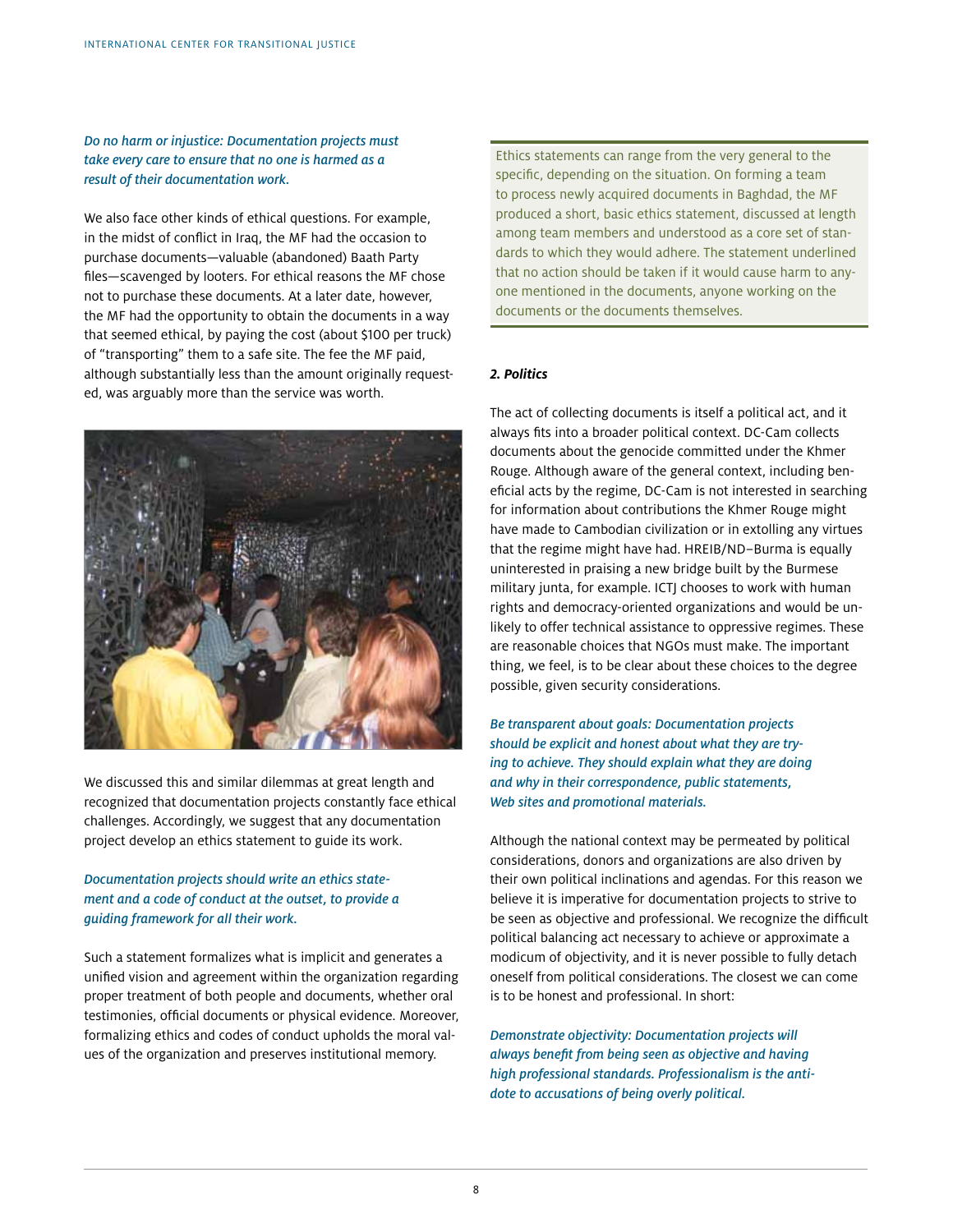

For example, the Cambodian tragedy both predates and postdates the cataclysmic episode of Khmer Rouge rule. In a deliberate decision to preserve its unified focus, DC-Cam has chosen to restrict itself to documenting atrocities committed during the brief but genocidal Pol Pot regime. However, because of their nature, the documents do more than detail atrocities and paint a historical picture. Documents dating back to 1964 help inform the discussion of what led to the Khmer Rouge regime. Those collected after 1979 help explain how the Khmer Rouge managed to maintain international support after the regime fell.

## *3. Security*

The work of documentation projects is not only political. It can be dangerous.

Another question of politics—at least in the broadest sense is the temporal scope of the documentation collection. For example, the MF focuses only on Iraq's 35 years of totalitarianism, from 1968 to 2003. Its efforts do not cover traumatic events following the fall of the regime, despite the extent and depth of the tragedy these involve. This limitation was controversial among some partner organizations in Iraq and elsewhere, and the decision to prioritize a specific historical period was a difficult choice for the MF. However, the organization ultimately decided to preserve the original time frame of its collection efforts, based on the idea that the period presents a very specific set of patterns characterized by all-encompassing, totalitarian rule, and it differed in important ways from the post-2003 period. In other words, the MF accepted this limitation of its mandate while remaining open to cooperation with other initiatives that cover the subsequent era of violence.<sup>9</sup>

*Consider—and explain—the temporal scope of collection, which sometimes may be perceived as political. There may be strong and valid reasons to limit temporal scope (that is, to prioritize the collection of documents about a specific, demarcated period). For example, the fall of a regime, the end of genocide, the implementation of a peace agreement, or the transition from authoritarianism to democracy might represent the end of an era in which certain patterns dominated; and these should be critically examined in their own historical context. Making these kinds of distinctions may be valid even where new cases of human rights abuse and atrocity are continuing or have erupted under a subsequent or current regime.*

Maintaining the security of personnel, premises and documents is one of the most significant challenges for documentation projects. A number of our members have received death threats. In the past two years, for example, Fredy Peccerelli, the director of FAFG, and his family have received explicit and detailed threats by cell phone text messages, e-mail and in person. Organization members have been harassed or yelled at in the streets. Others have been subjected to theft, break-ins or other attempts to harm or steal documents. The offices of some ND–Burma members in Thailand have been raided by authorities and documents have been removed. DC-Cam Director Youk Chhang was also threatened in 1998 by Ieng Thirith (the minister of health, education, and social action in Democratic Kampuchea) and her husband, Ieng Sary (deputy prime minister of the regime), who led a campaign against him, accusing him of destabilizing the country by looking into the past. They threatened to close the center and harm one of the director's family members, sending soldiers to her house.

Simple and commonsensical guidelines—including threat assessments, everyday safeguards, security training for staff, and national and international publicity and solidarity strategies —can protect personnel. In short:

*Develop a proactive security framework: Documentation projects should establish a security framework that anticipates threats and outlines specific protocols and policies for avoiding and addressing them. They should be discussed internally and written down.*

<sup>9</sup> See Kanan Makiya, *Republic of Fear* (Berkeley: University of California Press, 1989)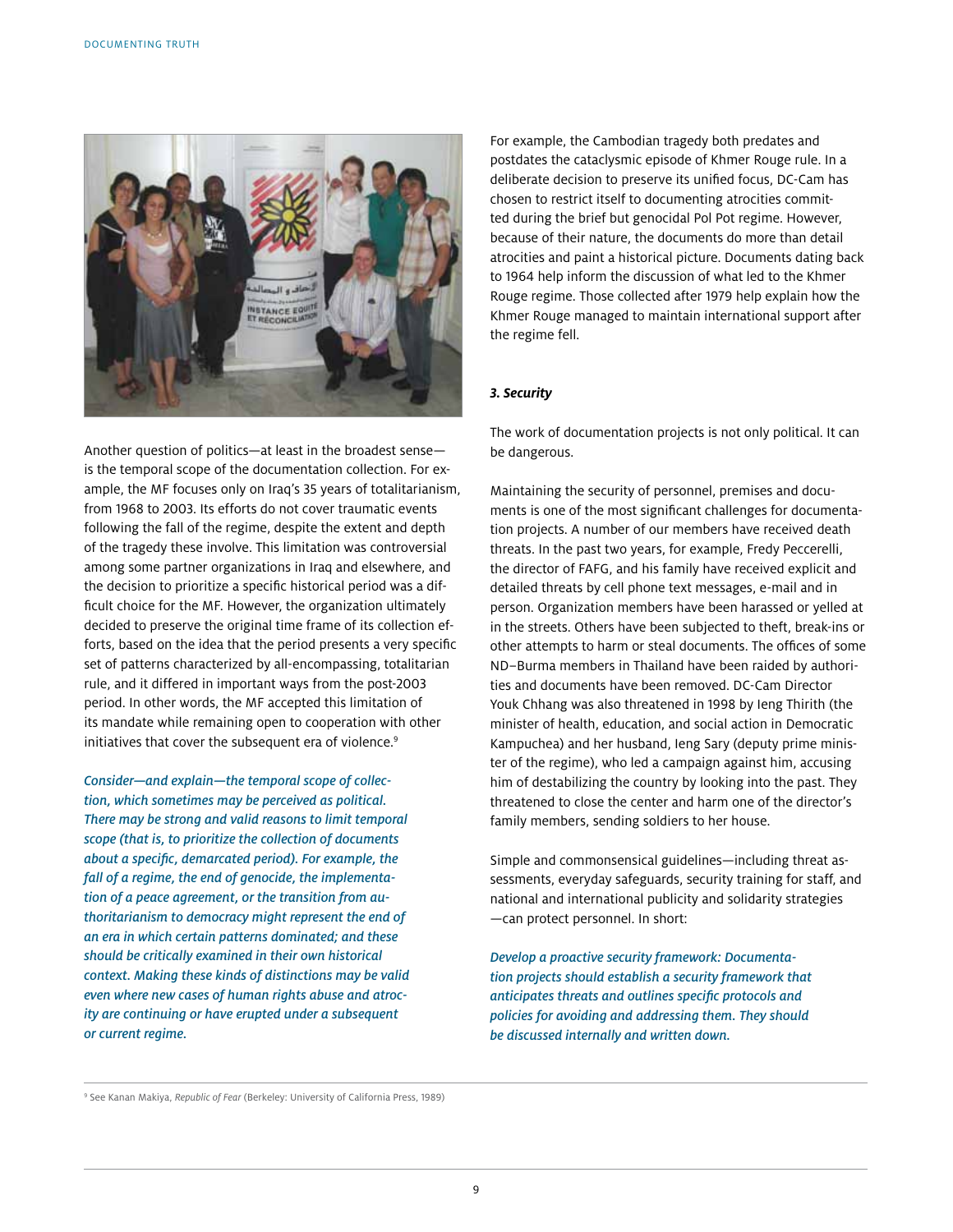Straightforward guidelines can protect security of documents. The most important and most obvious is:

*Make copies. The more copies of documents are housed in more places in more formats, the better protected they are. This may mean collaborating, when possible, with national or international institutions (such as libraries or human rights ombudsman offices).* 

The MF's initial strategy was based almost entirely on making copies. Given the enormous risks to the documents in Iraq, the MF developed a novel system for the digital imaging of oversized documents, using a homemade contraption that involved a camera mounted on a wooden frame. For regular-sized documents the MF employed six people in three shifts 24 hours a day, using high-quality scanners to copy Baath Party files at a daily rate of 1,500 pages and shipping them to a safe digitalstorage location.

Some of the measures taken by DC-Cam to secure its documents include maintaining fireproof filing cabinets at a location outside the center, keeping duplicate copies in several locations and reporting threats to the Cambodian Ministry of Interior, as well as to international agencies. In addition, staff are advised not to discuss their work at home or with friends and neighbors, and at least four male staff are present at the center every night.

Documentation projects can take many other steps to protect documents. These will emerge throughout this report.

#### *4. Methodology*

Numerous methodologies exist for documenting past human rights abuse and atrocity, and every documentation center tends to prioritize a different collection method. A methodology is any set of predictable, repeatable and verifiable rules adhered to for processing documents: its inclusiveness or restrictiveness is a function of needs and objectives. For some organizations the goal is to collect legal documents, whereas others focus on gathering oral history or amassing documents of a former repressive regime. The MF devised a broad, inclusive methodology, setting criteria for documents at a low level ("any generated document is a document"). Then it developed rules for handling the documents: inventory them, ensure preservation, store with similar parts, prepare for digitization, digitize and so on.



An established literature describes best methods of documentary collection.10 These methods may seem obvious or selfexplanatory, but they are not. We have tried to gain competence in different methodologies through peer-to-peer learning within DAG, as well as from non-DAG sources, and we encourage colleagues to do the same.11 However, regardless of the specific methods employed, methodological rigor is essential.

*Be rigorous: Methodological rigor goes a long way. It may be more costly and time-consuming, but it produces superior results that will be more effective, and it gives an accurate impression of professionalism.* 

#### *5. Networking*

Connecting nationally, regionally or globally with organizations engaged in similar work tends to be more productive strategically than working in isolation. The experience of DAG confirms this.

<sup>10</sup> One excellent resource is the International Council on Archives (ICA, www.ica.org). Also see their useful publication, *The Records of NGOs: Memory … to be Shared: A practical guide in 60 questions* (Paris: ICA, c. 2002), available online at http://www.ica.org/sites/default/files/NGOEN\_2.pdf.

<sup>11</sup> For example, one of our members benefited greatly—and then shared those benefits with us—from the annual Summer Institute of the Oral History Program at Columbia University, which offers a rigorous introduction to methodology.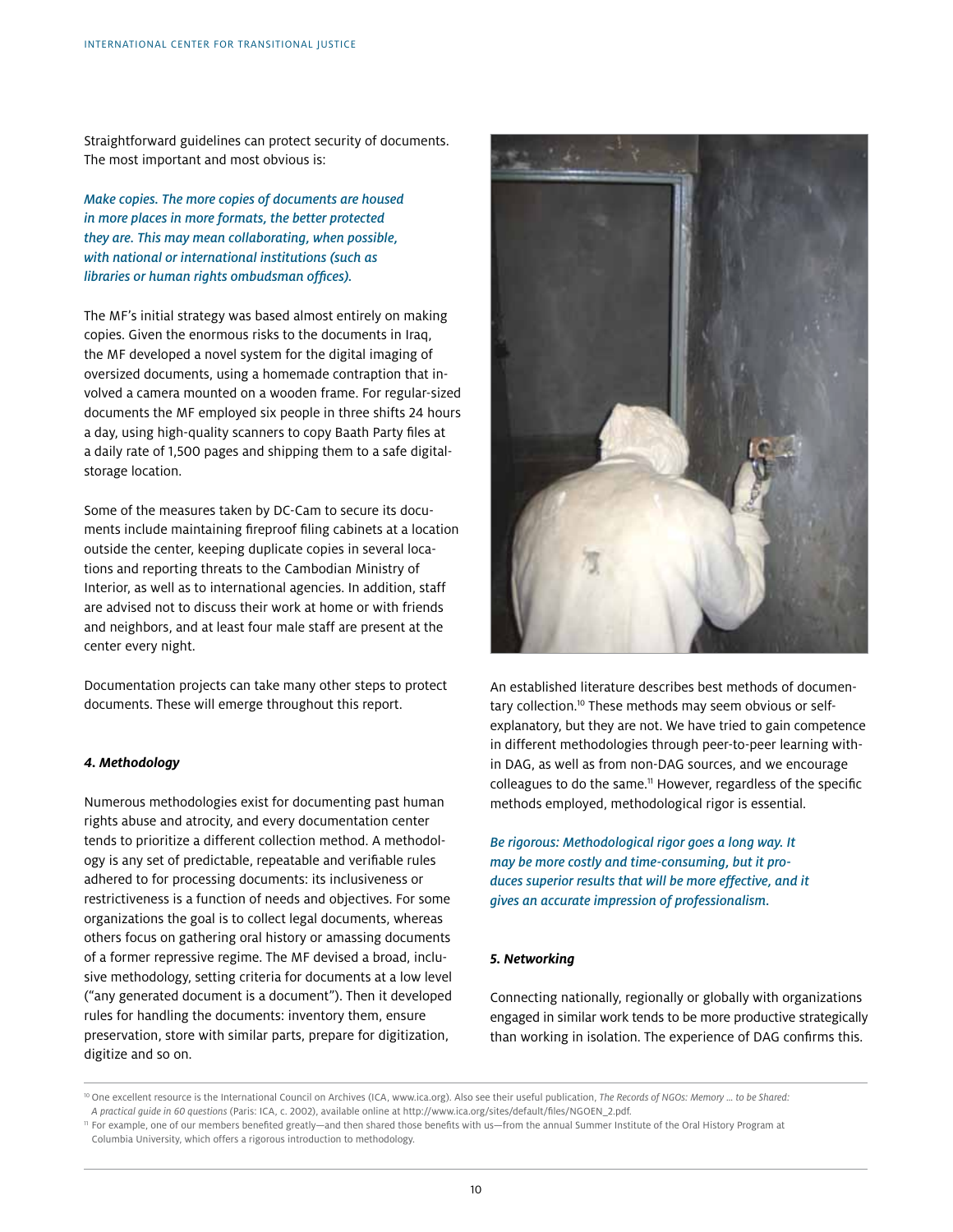Two kinds of networking may be highlighted: The first is collaborative networking among documentation projects or centers specifically to produce a richer story about the past. Regional networking also helps obtain a coherent, consistent and objective picture of the past, especially when the nature of the conflict and human rights violations have regional dimensions. Because authoritarian regimes tend to force groups to work in isolation, networking can be a strategy to resist authoritarianism. The best example of this in our group has been the regional work of HLC (see box below). In facilitating the Network for Human Rights Documentation–Burma, HREIB has, like HLC, prioritized this kind of networking.

A second kind of networking—reciprocal exchange—occurs among a wider set of institutions and organizations, including universities, research libraries, national archives, human rights ombudsman offices, international organizations, foundations, history associations, trial monitoring organizations and other relevant groups. DAG is a classic example of a reciprocal exchange network.

ICTJ has prioritized these kinds of networks as a key part of its overall effort to strengthen the field of transitional justice, and it has been instrumental in a number of reciprocal exchange networks around the world, including the Managing Truth Commissions Affinity Group, a network of professionals involved in active truth commissions during 2002–2006 in Morocco, Peru, Sierra Leone and Timor-Leste. It has drawn on experiences of former truth commissions in Argentina, Chile, Guatemala and South Africa, among others.

# *Consider networks: Documentation projects should consider both collaborative and reciprocal exchange networks as part of their overall strategy. In different ways each type of network can be of great value.*

Reciprocal exchange networks can have enormous benefits in many ways. DC-Cam, for example, has elected to network primarily with the academic community, a decision that not only ensures the integrity of its work, but also helps it maintain a neutral (apolitical) image in the eyes of the government. DC-Cam has a formal relationship with Rutgers University (USA), which serves as a repository of its documents. In Cambodia it has a close relationship with the National Archives and the Tuol Sleng Genocide Museum, largely for documentation and public-education purposes. To maintain its autonomy it avoids close association with watchdog organizations. Its collaboration with DAG allows DC-Cam to share its work around the world

and learn best practices from colleagues. As a result, many Cambodians (as well as outsiders) perceive DC-Cam not to have a political agenda and have therefore been forthcoming with documents and other information in their possession.

# **Case Study: Regional Cooperation in the Balkans**

On April 6, 2004 three organizations signed the Memorandum on Regional Cooperation in Sarajevo. These organizations are the Humanitarian Law Center (Belgrade), Documenta/Center for Dealing with the Past (Zagreb) and the Research and Documentation Center (Sarajevo). The aim of the memorandum was to strengthen relations among the organizations and encourage joint projects. The organizations identified a number of regional areas to focus on, primarily promoting the idea in the region of a commission on war crimes in the former Yugoslavia, information system development, trial monitoring, oral history, training, courses and other activities. The overall aim was capacity building, networking and cooperation. And indeed, creating uniform information-processing systems has enabled these organizations to generate compatible metadata and exchange information in a more accurate manner. However, even though the number of joint consultations and forums in the region has increased in the past two years, the relatively recent nature of this coordinated effort makes it difficult to properly evaluate the positive and negative aspects of this form of cooperation. Although regional cooperation undoubtedly imposes significant additional administrative and bureaucratic challenges, the early signs indicate a successful venture.<sup>12</sup>

The value of reciprocal exchange networks—especially international or cross-regional ones—is not always obvious, given the apparent diversity of experiences in different regions and countries. However, DAG membership has yielded unexpected advantages. For example, being involved in international networks has enhanced the visibility of DAG and constantly introduces us to new possible partners. We have found that we often "did not know what we did not know," and we learned from one another in unexpected ways. And we found an invigorating sense of solidarity in an international network. Finally, and perhaps most important, we found partners on whom we can depend and whom we feel comfortable calling or e-mailing for different kinds of advice on documentation strategies.

<sup>12</sup> Research and Documentation Center Sarajevo, *Report (April 2004–April 2006),* para. 10.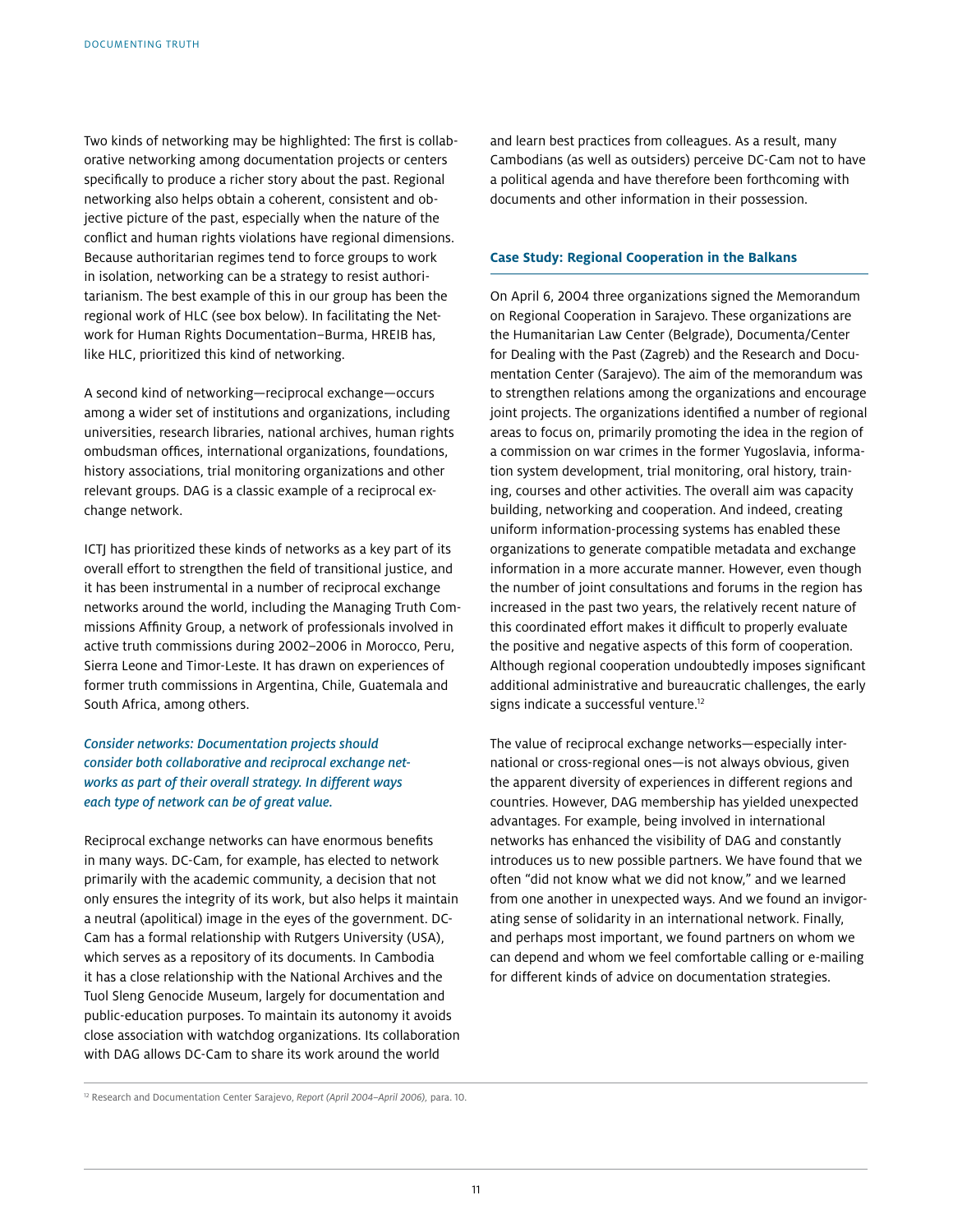#### *6. Bias*

Bias is inherent in document collection and knowledge creation. It is different from, although related to, the issue of objectivity or perceived objectivity discussed above. In this sense bias is inevitable, normal and in many cases the result of external conditions, such as what is available to collectors. It is therefore important to recognize and acknowledge the biases inherent in our work and if necessary take measures to alter them. In fact, recognizing biases can greatly enhance the perceived objectivity of a documentation project, even if eliminating them is difficult.

First and foremost, documents and documentation reflect social and political biases, and also may be rooted in cultural norms, such as gender bias. For example, in many contexts documents are more likely to be available about male experiences because of the gendered nature of public spaces and the fact that documents are often generated by political, business or civic actors; in government offices; or by other entities that often represent traditional male power and identity.13 The field of human rights often has been criticized for defining violations in terms of how they affect male victims without taking women's experiences into account. This bias may be reflected in human rights documentation that focuses on males as victims of killings or other violations of civil and political human rights without doing a gendered analysis of how mass atrocities affect women.

For example, the MF's collection of documents exposes a gender bias inherent in the Baath Party, but also one resulting from women's general lack of access because of social and cultural norms. Baath Party members tend to be overwhelmingly male, with the exception of larger numbers of women—Christians in particular—in the Special Security Apparatus. This inconsistency probably occurred because the regime considered women, who were more dependent on Baath Party protection, to be more reliable and loyal than men. That said, even though certain groups may be discriminated against in a regime, this should not deprive them of agency. In this case the agency of women in Iraq, whether positive or negative, needs to be recognized in documentation efforts. The MF's collection was also biased because of the limited number of testimonies received from women, given gender norms.

Bias can stem from regional and class differentiation, as well as age, sexual orientation and other forms of deep-seated discrimination, either on the part of society as a whole or of documentation collectors. For example, HREIB/ND–Burma only possesses documents from areas to which they have access; thus their collection reflects a regional bias that largely excludes information from remote areas of northwestern Burma.

*Recognize and address bias, even if it cannot be eliminated. Documentation project staff should discuss among themselves the kinds of documents they are collecting, focusing on what is missing and what is over-represented and why. They should consider ethnicity, race, gender, region, religion, sexual orientation and other possible forms of bias. The basic question is, "What are the documents we are collecting not telling us?" To the degree possible, strategies should be considered that account for bias.* 

The criteria for collecting documents will always reflect different kinds of bias and depend on the specific circumstances and objectives of the culture and society in which violence occurred or is occurring. In cases where atrocities already have occurred, document collection criteria are developed to tell a specific story—and this may not be the full story. For example, the South African Truth and Reconciliation Commission was criticized for its narrow definition of human rights abuses, restricting documentation-gathering efforts to "gross violations" as defined by Section 1(ix) of the Promotion of National Unity and Reconciliation Act No. 34 of 1995—killings, abductions, torture and severe ill-treatment. (Citation: Volume Six, Truth and Reconciliation Commission of South Africa Report, p. 36)<sup>14</sup> This limitation effectively excluded other, broader categories of abuse, such as economic crimes, exclusion, racism and sexual discrimination.

One should keep in mind that bias may be apparent not only in documents collected, but also in the internal structures and decisions of the documentation organizations themselves. For example, the MF had only one female employee among 30, primarily because it was more difficult for women to reach the offices in Baghdad's Green Zone.

*Consider bias within the organization. If the staff of the documentation project is not broadly representative of the country or region, consider whether and how this alters the conceptualization and operation of collection strategies. Consider strategies for adjusting to or altering this kind of bias.* 

<sup>&</sup>lt;sup>13</sup> See Dolores Hayden, *The Power of Place: Urban Landscapes as Public History* (Boston: MIT Press, 1995).

<sup>14</sup> See Mahmood Mamdani, "Degrees of Reconciliation and Forms of Justice," paper presented at conference, "Justice or Reconciliation," University of Chicago, April 25-26, 1997.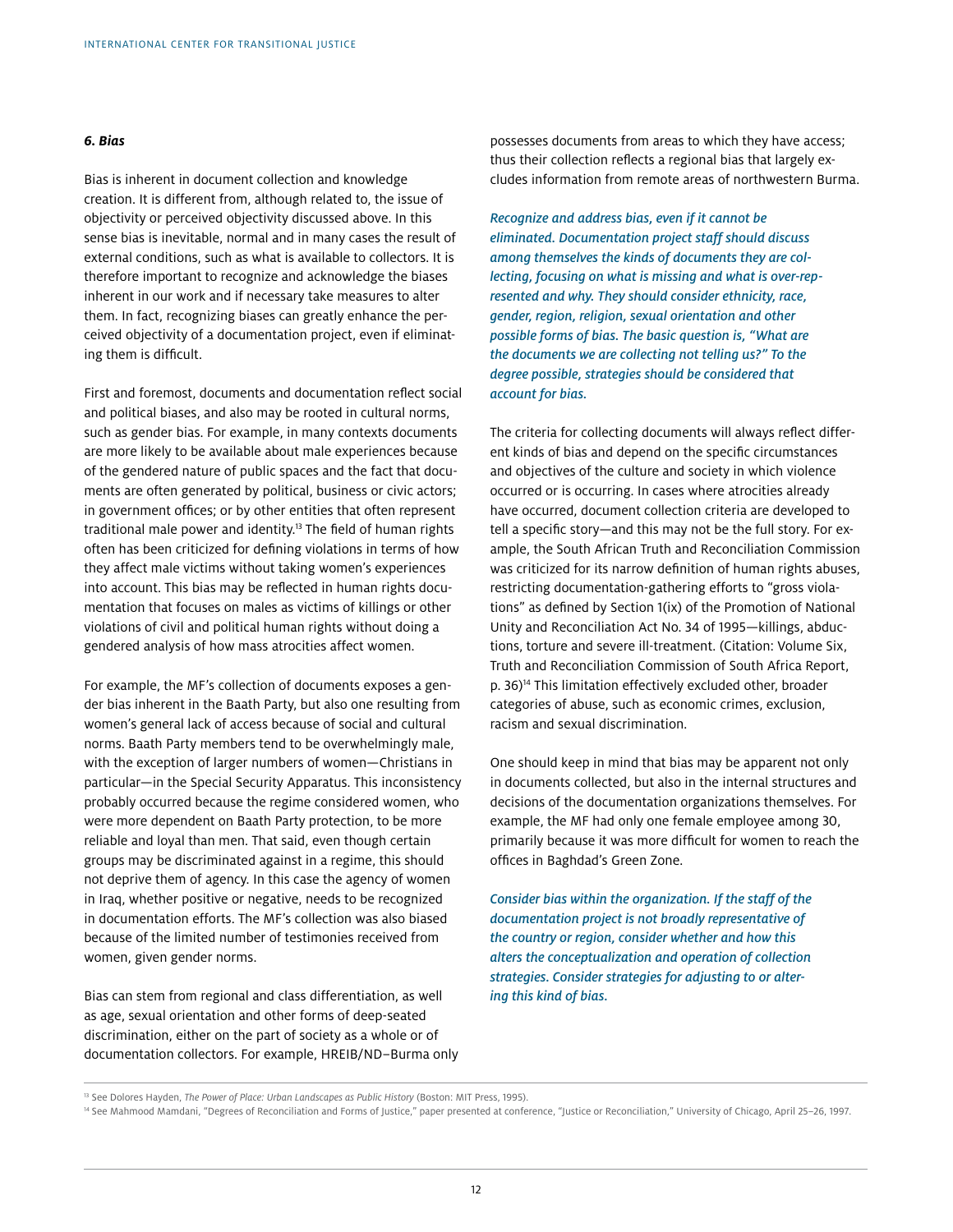# III. Using Documents

One of the DAG organizations that had documentation<br>projects saw themselves solely as long-term reposito-<br>ries for documents that would be used by others, such<br>as researchers in the future. On the contrary all of these pro projects saw themselves solely as long-term repositories for documents that would be used by others, such as researchers, in the future. On the contrary, all of these projects are *active* participants in debates and activities concerned with justice, accountability, truth-telling, historical memory and transitional justice. In this sense we are always deeply aware that we collect documents *to be used.*

How will documents be used? By whom? To what ends? Under what, if any, restrictions? And if the documents are being used by the organizations themselves, what criteria or rules should guide their usage?

We have combined these questions under the heading "utility" (how the documents can or should be used, and how we determine this). This notion is closely related to "analysis" (how we evaluate the documents in our possession; how we determine criteria, goals and procedures for analyzing or using the documents), discussed in a later section. These notions are closely related. Without analysis, documents cannot be processed usefully. Without strategic use of the analyzed information, the processed information has no impact or real-life value.

# **A. Utility**

In the broadest sense organizations such as those in DAG collect documents as a part of the struggle against impunity and in favor of human rights, democracy and peace. All subsequent decisions about utility should be placed in the broader context of the mission, goals and purpose of the project. Given this, DAG delineated at least the following types of utility: (1) legal claims, (2) personal information for victims, (3) influencing the national discourse, (4) shaping policy, and (5) contributing to historical memory.

#### *1. Legal Claims*

Documents may be used for a broad range of legal purposes, such as evidence in formal trials; claims to a regional body such as the Inter-American Human Rights Commission or a world body such as the International Criminal Court; requests for a death certificate of a deceased family member; or materials for civil claims. Documents have also been used as evidence for the reclamation of property and other possessions. In fact, more than a half-century after World War II, Holocaust survivors continue to rely on documents to reclaim priceless lost or stolen art.

One classic legal use of documentation has been in reparations programs.15 These programs—whose primary goal is official recognition of harm done in an attempt to repair that harm include some types of compensation and targeted health or mental-health programs. To develop these programs, however, organizations must answer two questions. First, who suffered the harm? That is, who should be the recipient of benefits? Second, what harm did they suffer? The answers to these questions often must be determined through use of the documentary record.

ICTJ assists efforts around the world to hold perpetrators of mass atrocity accountable in criminal courts. As the first sentences of this report suggest, these kinds of courts have depended on documentary evidence at least since Nuremberg.

HLC has defined much of its mission at criminal trials, especially of the Serbian perpetrators of war crimes and genocide. Although most cases of this nature took place at the international level—specifically in The Hague at the ICTY—a growing movement has sought to bring those cases back to domestic courts in the region, and HLC has played a major role in this movement. HLC therefore develops case files for potential

<sup>15</sup> See Pablo de Greiff, *The Reparations Handbook* (Oxford: Oxford University Press, 2005)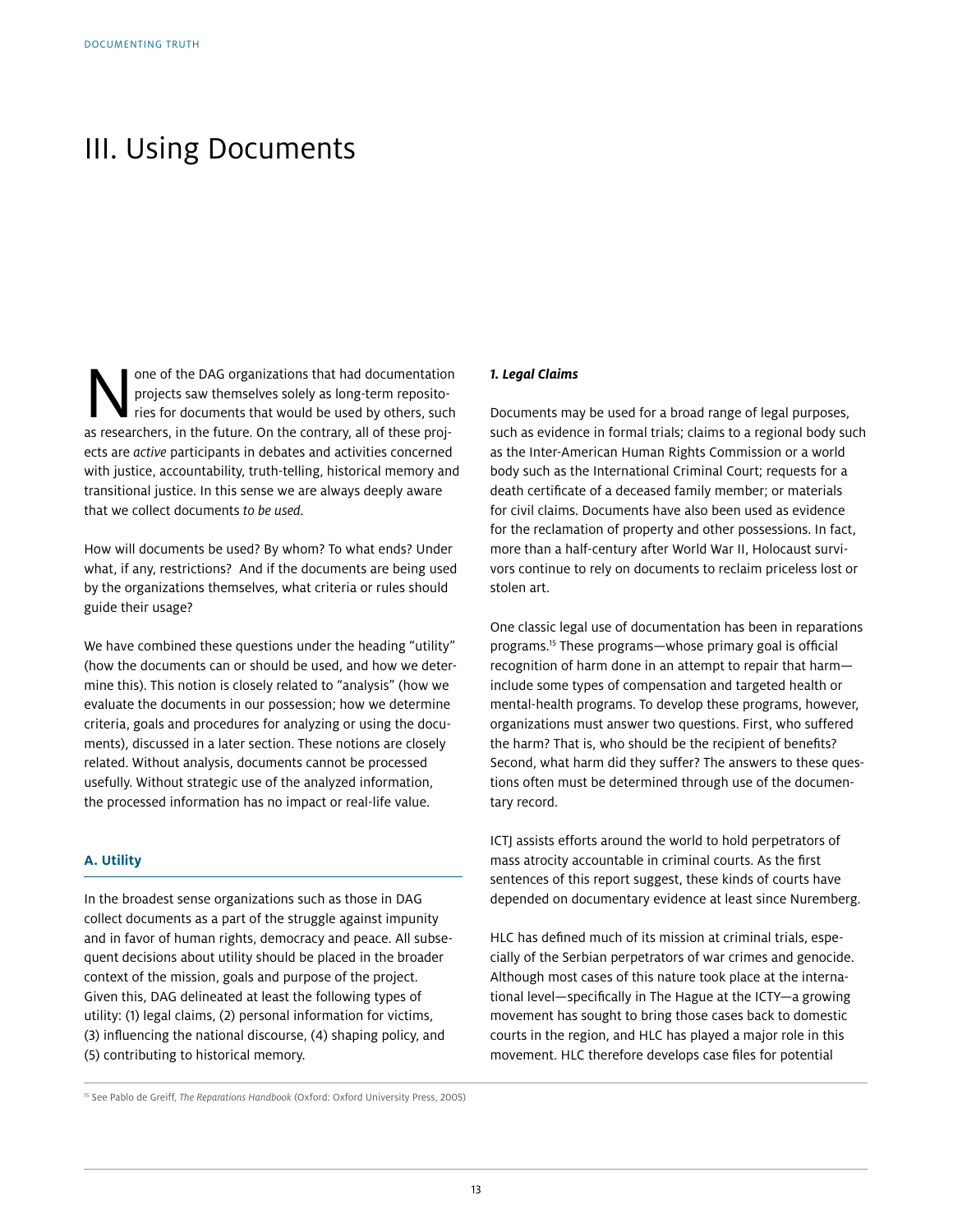prosecutions and seeks to accumulate as much evidence as possible for each of those cases. Additional projects, such as broader truth-telling or oral history, are meant to strengthen the legal cases, both by influencing national discourse and by providing additional evidence.

# *If legal claims are the primary category of utility, then the documentation projects should consider questions of likely (or actual) case selection and evidentiary rigor of materials ("probative value") needed for those cases.*

For example, the MF has supplied the Iraqi High Tribunal with documents for the prosecution of genocide cases against former regime officials and has also provided individuals with specific records about themselves held by the former regime. FAFG uses physical evidence and documents from its investigations into clandestine graves to identify the disappeared. With these documents the Guatemalan Commission for Historical Clarification (CEH) was able to strengthen its case for genocide suffered by large segments of the Guatemalan population.

#### *2. Personal Information*

Documents and physical evidence may be used in a very personal and positive manner to provide closure for victims' families and loved ones. Documents are used as part of truthseeking efforts to identify the status of the victim or claim compensation. For the families left behind, they evoke a direct physical connection to the victim. In Guatemala, after the physical evidence is used in a scientific and legalistic manner to process legal claims, FAFG returns the victim's remains to the family for formal ceremonial burials, to bring closure to the community as a whole. In Cambodia DC-Cam has used prison and other records from the former regime to help people in the country and abroad learn the fate of their loved ones. No one to date has expected any compensation or made any legal claims in this regard; rather, they are seeking some form of resolution. With the ECCC in process, DC-Cam has been receiving about 30 family tracing requests each month.

*Making certain documents accessible to victims and their families requires keeping in mind specific considerations related to collecting and using the documents. Archivists must pay attention to effectively and considerately opening certain documents to these groups while remaining careful not to harm the documents, interfere with the chain of custody, or compromise the integrity and utility of a collection.* 

One DAG participant had to spend substantial time in the documentation centers of a variety of NGOs in the Southern Cone of Latin America, especially the Argentine Centro de Estudios Legales y Sociales (CELS), where the head of the documentation center was a victim of state violence.<sup>16</sup> The procedures developed by the documentation center were extremely victimcentric. The organization operated in a context in which a piece of paper or a photograph was all that remained of family members who had "disappeared"; thus these objects took on transcendent personal meaning and importance. This aspect of documentation was very important to CELS's philosophy and approach to utility. However, it also represented a challenge because the head of the documentation center did not have extensive experience in the legal use of documents as evidence, which was an equally important part of CELS's approach to utility.



#### *3. Influencing National Discourse*

Documents that uncover repressive actions of a regime or nonstate actors can often influence the national discourse concerning what actually happened during the covered period of time. In this sense, DAG's emphasis on telling a story is important—it can contribute to the nation's sense of community.

For example, Serbian society was largely in denial about the role of some of its members in the atrocities committed in Bosnia; accusations circulating in the worldwide press about the responsibility of Serbian citizens in some of the worst abuses of human rights in neighboring Bosnia were dismissed as anti-

<sup>16</sup> Louis Bickford published the results of the research from this period in Research Reports and Notes, "Human Rights Archives and Research on Historical Memory: Argentina, Chile, and Uruguay," *Latin American Research Review* 35, no. 2 (2000).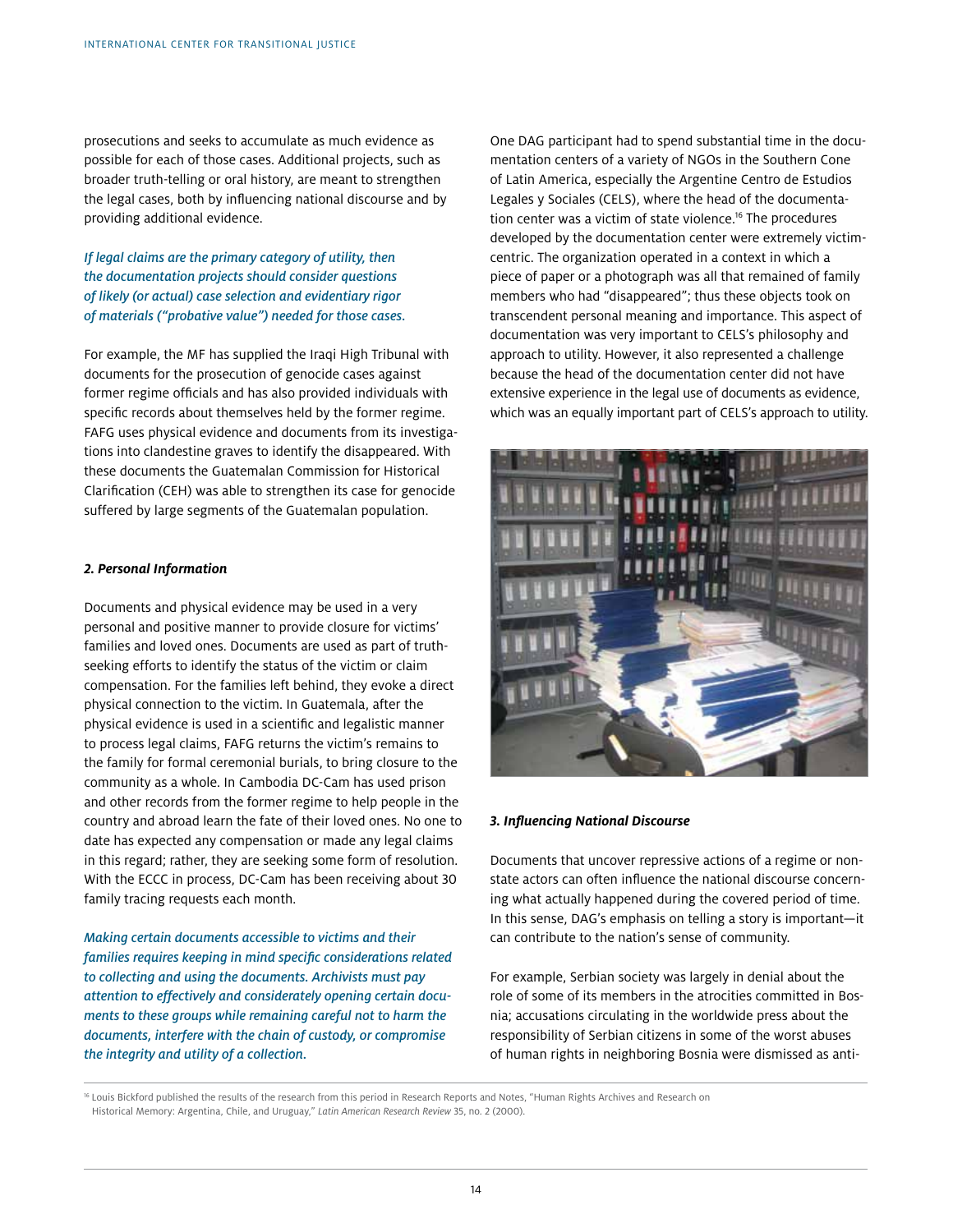Serbian propaganda. This dominant state of affairs significantly shifted after HLC released a videotape documenting the direct involvement of a Serbian paramilitary force, the Scorpions, in the cold-blooded murder of Bosnian civilians. With this release much of Serbian society was forced to face a truth previously denied in nationalist narratives.



Similarly, the United States-based National Security Archives an NGO that was not involved in DAG but is known and respected by many of its members—has repeatedly used objective research, transparent goals and methodological rigor to influence national dialogue, especially in the United States, about U.S. foreign policy in Latin America. For example, the Archive's Pinochet project helped change the global conversation about Pinochet and his regime by taking discourse about the human rights abuses in which it engaged out of the realm of partisan polemics and into that of undeniable facts; their work on Mexico and Guatemala also has been important in revealing patterns of impunity.

On the other hand, influencing a national conversation is hardly an easy task. Although releasing documents can sometimes shake accepted assumptions and reveal truths, in other cases it can cement dominant versions of history and deny the ability to question or criticize them. When the MF released footage from the archive of the Baath regime documenting executions ordered by the Baath Party, these became part of the gory accounts repeated in the media. Instead of sensitizing the global audience to the suffering endured by Iraqi society, it had the opposite effect of habituating the world to images of atrocities in Iraq as part of the landscape.

*Influencing a national conversation is not easy; documents can be used by others in unanticipated ways once they are released and can have undesired results. Careful attention to strategic goals should guide any attempt to influence the national discourse.* 

Perhaps the most obvious way that documents can help influence a national conversation is through an official truth commission, such as those in Chile, Morocco, South Africa and Timor-Leste, among many others. Truth commissions require documents, and organizations such as those of DAG members often produce or hold these documents. In fact, truth commissions without such rich linkages to existing documentation centers are likely to fare poorly.<sup>17</sup>

# *4. Memory*

Modern societies are composed of "great remembering and great forgetting," to paraphrase Ernest Renan, the French philosopher of nationalism. But what do we remember and what do we forget? Those questions, as well as the obvious next question—what *should* we remember about the past?—express one of the great tensions of all societies. The construction of *social memory*—that is, what societies choose to remember about their past—can help determine whether societies return to patterns of violence or authoritarianism.

Social memory is a process of constant negotiation among various groups and social forces that compete with one another over which aspects of the past future generations will remember.18 Some of these groups have more influence—and more power—than others in determining what societies will remember and how they will remember events and people.

One of the ways societies remember is by preserving documents for the long term. Archives are the source of knowledge for future historians, researchers, students and other interested groups, including family members.

# *5. Cautionary Tales*

As mentioned before, the risk is always that documents will be used for negative and undesirable ends. Documents containing damaging information can be used to apply political pressure when released to the press without context. Documents thought to be authentic and reliable may in fact be forgeries or contain misleading and erroneous information.

<sup>&</sup>lt;sup>17</sup> See "Truth Commissions and NGOs" (ICTJ).

<sup>&</sup>lt;sup>18</sup> Marita Sturkin uses a similar definition for what she calls "cultural memory" (Sturkin, 1.) Marita Sturkin. *Tangled Memories: The Vietnam War,* 

*the AIDS Epidemic, and the Politics of Remembering* (Berkeley: University of California Press, 1997).Many in Latin America's Southern Cone have used the terms "historical memory" and "collective memory"; see Bickford and Schultz, *Memory and Justice,* ICTJ report for the Ford Foundation, May 2008.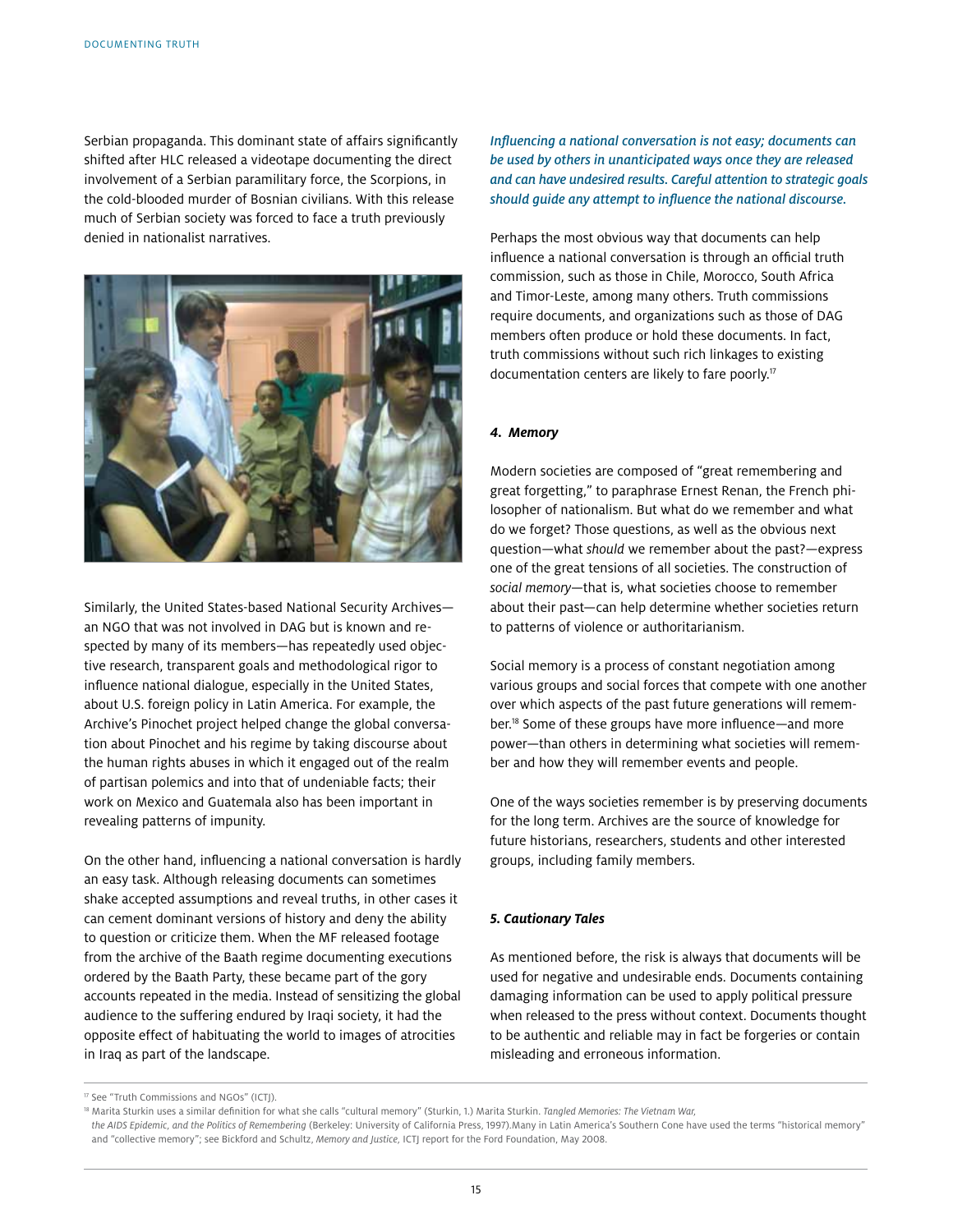Paper documents, as much as oral history, can be manipulated and corrupted. For example, Jan Kavan, a Czech national, was thrown out of the Czech Parliament after he was wrongly accused of being an informant for the Communist Party of Czechoslovakia on the basis of some government documents. He has since been exonerated and became the president of the 57th session of the U.N. General Assembly.<sup>19</sup> George Galloway, a British member of Parliament, was seen by some to be a courageous man who was demonized in the war against terror because he strove to break the sanctions against Iraq and debunk the U.S. claim that Iraq possessed weapons of mass destruction. His reputation was tarnished, however, when newspapers published documents accusing him of receiving millions of dollars from the Saddam regime and denouncing him as its corrupt and biased puppet. Galloway sued for libel, and it came out that certain documents were authentic while others were forgeries. As a result, one newspaper settled out of court and the other retracted the story. This incident brings up the question of the reliability of a collection of documents and its utility when originals are corrupted by forgeries.

# *Documents are not infallible. The only real protections that a documentation center has against false documents or the politicized use of documents by others are objectivity, transparency and rigorous methodology.*

Another example from Iraq demonstrates the ways documents can become politicized, thus creating dilemmas and difficult choices for documentation centers. The MF was invited by the Coalition Provisional Authority to contribute to the de-Baathification process using Baath Party membership files documenting crimes committed by individuals. The MF agreed in principle if information in its custody were used to exonerate as well as indict Baath Party members on a case-by-case basis. However, problems in the de-Baathification process led to a reversal of the MF's position. Fearing that the information might be used for problematic political purposes, the MF declined to collaborate and would not provide open access to its documents. Tensions rose again when the MF obtained lists of people purportedly trained as suicide bombers. Recognizing that these lists might not reflect actual training, the MF chose not to release them.

# **B. Collecting Documents**

#### *1. Criteria for Collecting Documents*

Once the broader questions of utility have been answered, documentation projects face the narrower question of identifying specific criteria for collecting documents. Documentation centers, especially newly established ones, may take the "dragnet approach"—collecting every document of relevance or interest. A second approach would be to collect documents based on predetermined criteria or categories. The first approach tends to be prohibitive, given the magnitude, funding and time constraints; so many organizations opt for the second method.

The MF learned this lesson the hard way. At first it used a dragnet approach in its acquisition of documents in an attempt to make its documentation effort as encompassing as possible. However, to manage this otherwise prohibitive endeavor, MF staff developed a scale of nine levels of documents (listed below) as a function of the documents' history rather than their content and included documents that had been destroyed or lost. Taking into account that they had no way to assess documents' content before collecting them, they gave documents collected by individuals higher priority than those collected by institutions. The MF feared that individuals would be tempted to sell, destroy, discard or mutilate documents in their possession. Interest in the document therefore became related more to their status than to their content.

Under this system each type of document would be treated differently. For example, for documents "removed by regime members" (category 2), the MF would need to initiate or develop a process of negotiation to obtain them. For documents "left on site" (category 9), the MF would have to obtain authorization from the municipal authorities before removing them. This system enabled the MF to develop different strategies for the collection of each type of document and to pursue these strategies at different times. It also meant that they could develop more sophisticated methods for each type of document over time. This process would allow for prioritizing certain kinds of documents at certain times.

<sup>19</sup> Lawrence Weschler, *Calamities of Exile* (London: University of Chicago Press, 1998).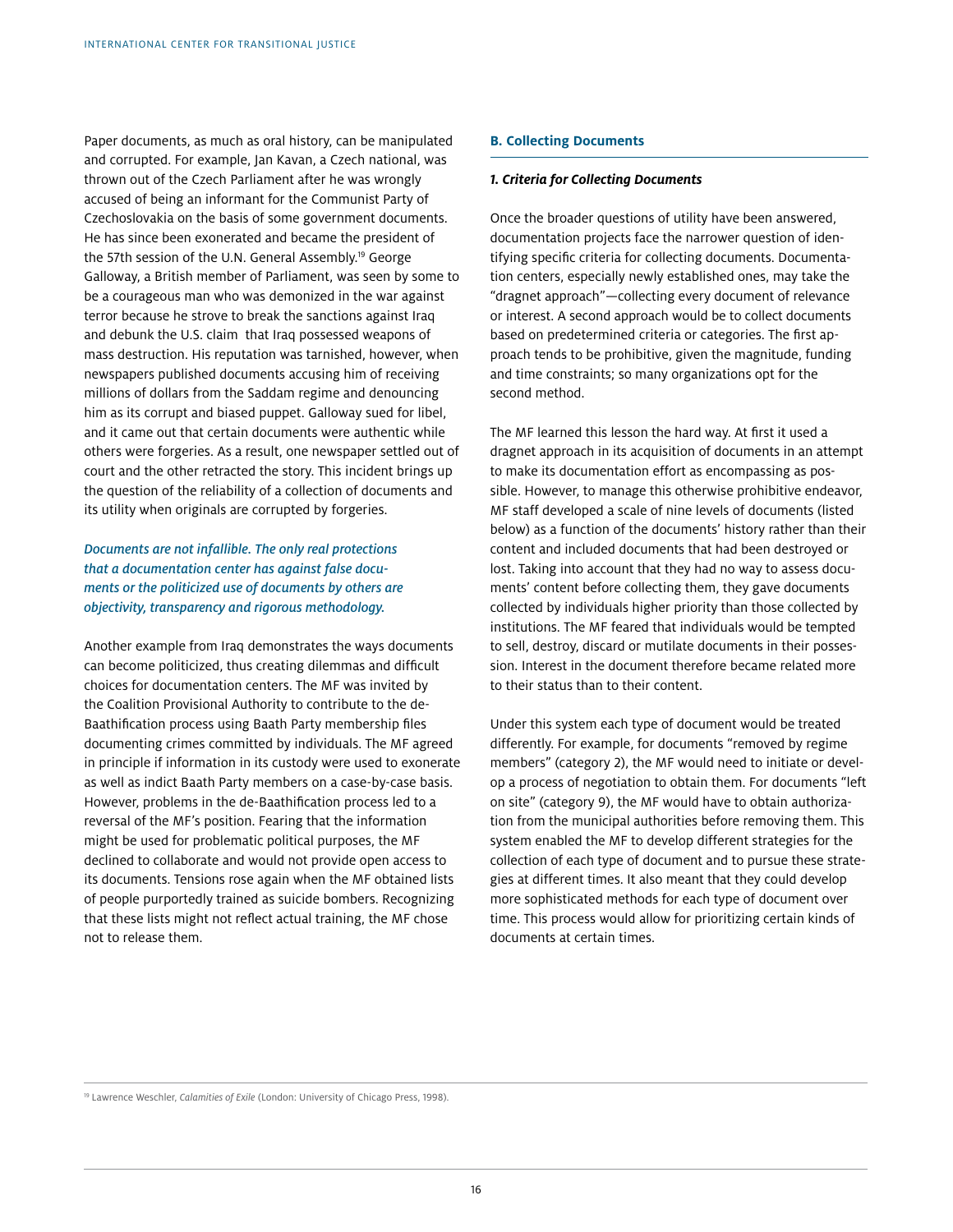# **A basic field survey by MF staff of the status of documents in July 2003 indicated that they fell into the following categories:**

- 1. Those destroyed by regime officials;
- 2. Those removed by regime officials to undetermined but secure sites;
- 3. Those removed by regime personnel in their individual capacity for safekeeping or future exploitation;
- 4. Those collected by U.S. government agencies (especially the Iraq Survey Group);
- 5. Those collected by major organized groups (such as victims' associations or human rights groups) in a planned way;
- 6. Those collected ad hoc by local groups;
- 7. Those scavenged by individuals;
- 8. Those destroyed on-site through acts of warfare or looting;
- 9. Those left on-site.

In the case of HLC, document acquisition is driven by the requirements and needs of the prosecution process. As a legal aid institution HLC has a collection of documents relevant to its specific mission, not for general and generic use. In this sense HLC is particularly concerned with *evidence* for legal proceedings. Still, the accumulation of these specific sets of documents creates, albeit tangentially, an important resource that becomes available for other uses. HLC researchers have made ample use of this resource in producing monographs including cases showing patterns of abuse against vulnerable segments of society (such as the Roma).

# *Develop criteria for collecting: Given the universe of possible documents, it makes sense to develop a set of categories or statements that can then be used to determine which documents will be prioritized.*

Although criteria or categories are helpful to provide an initial focus and to develop documentation efforts, criteria can change over the course of collecting documents. For example, even in its dragnet approach, the MF adhered to implicit criteria to limit the universe of documents it was seeking to acquire. Thus it focused on "the aberrant institutions of the totalitarian regime"—that is, institutions of control and population monitoring that went beyond the normal functions of the state: intelligence services, the security apparatus, Baath Party cells, and others. However, in the course of collection it became clear that some "non-aberrant" institutions, such as the education

and health ministries, were engaged in aberrant behavior, both through gathering information for control purposes and selectively rendering services. The original rule for identifying the purpose of document collection had to be amended accordingly. This example shows that identification of criteria and the resultant collection of documents is a repeated and mutually reinforcing process.

Similarly, FAFG initially focused primarily on forensic anthropology. The organization collected oral testimonies in an effort to identify bodies. These testimonies were then stored without being used for other purposes. However, FAFG later used the information acquired from oral testimonies in a project to identify unmarked graves.

It is important to note that although criteria and categories may be selected to collect documents and determine the history of past atrocities, the task becomes much more daunting when the human rights violations are in the present and continuing. HREIB/ND–Burma faces this challenge in attempting to collect useful and relevant information that is exploitable in the present to advocate and bring about a transition to democracy. However, without knowledge of the exact nature and process of the transition to come, the criteria and categories used for documentation collection tend to be amorphous and intangible. HREIB has addressed this challenge by collaborating with other members of ND–Burma to develop a set of 15 categories of human rights violations on which the network focuses (categories listed on the next page). The multistage process of determining these categories began with fieldworkers identifying how local witnesses named violations. The 10 organizations then came together to compare the local terms and agreed to use the most common and most important terms for the development of a broad historical record of human rights violations in Burma. After settling on 15 categories, international legal experts provided further input to fine-tune the vocabulary and ensure that these categories would be compatible with international legal norms. The network initiates advocacy campaigns that can draw on the data commonly managed in the database. For example, they highlight violations of the freedoms of assembly and expression in the 2008 campaign to vote "no" in the constitutional referendum.

Ultimately the identification of criteria and categories to facilitate and focus documentation collection efforts is neither simple nor straightforward. It is a complex, often highly political process. Moreover, thorny questions tend to arise in contexts where there are no clear and universally agreed-upon transition points, where conflicts are ongoing and where the nature of the crimes is constantly changing.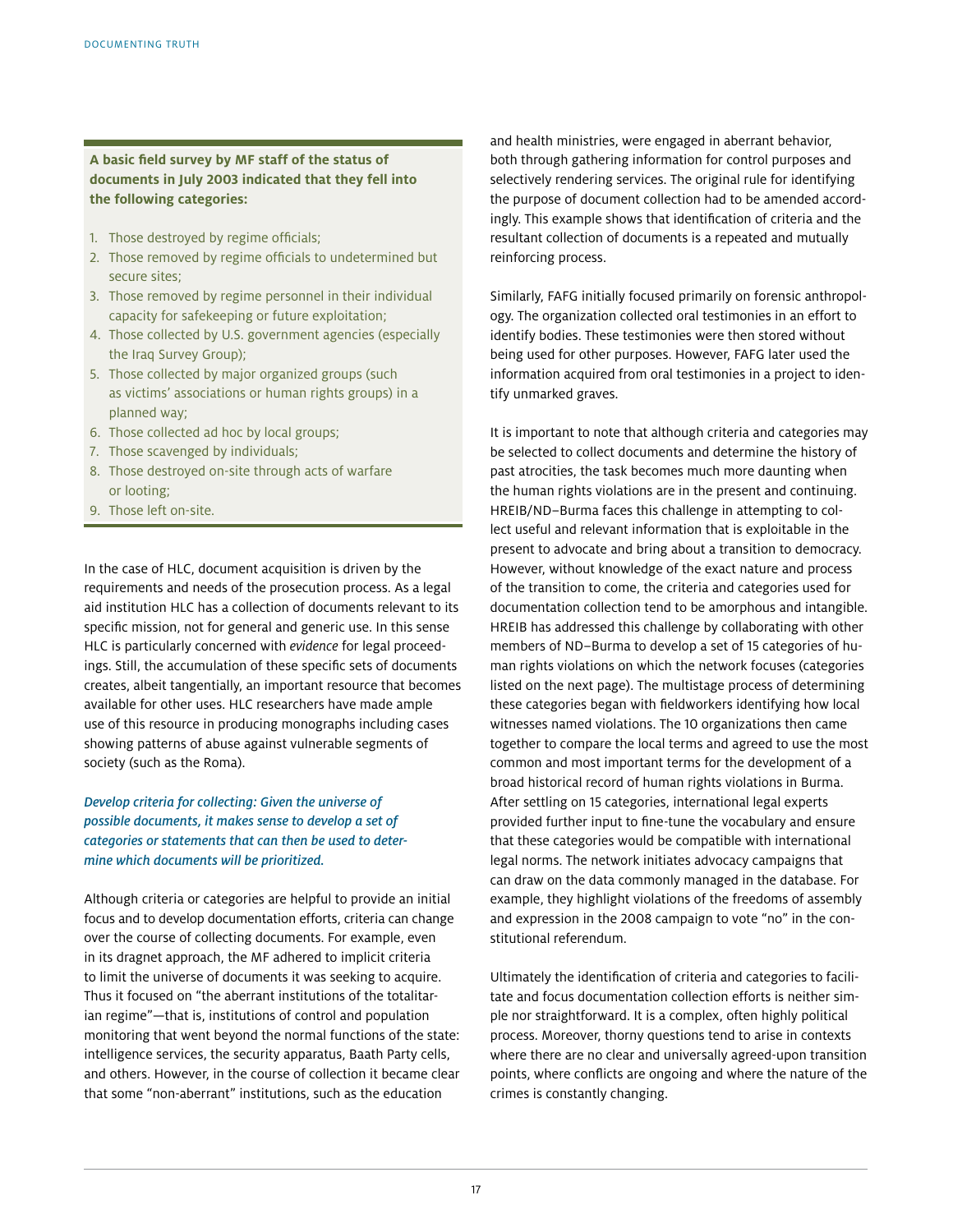# **HREIB/ND–Burma's 15 Categories of Human Rights Violations**

- 1. Killing
- 2. Disappearance
- 3. Torture
- 4. Forced Labor
- 5. Recruitment and Use of Child Soldiers
- 6. Rape
- 7. Other Forms of Sexual Violence
- 8. Forced Marriage
- 9. Forced Prostitution
- 10. Human Trafficking
- 11. Forced Relocation
- 12. Confiscation/Destruction of Property
- 13. Arbitrary Arrest/Detention
- 14. Obstruction of Freedom of Expression/Assembly
- 15. Obstruction of Freedom of Movement

# *2. Ownership*

Who owns documents? In some cases ownership is extremely complicated. For example, tensions often exist over ownership of memory among documentation organizations, witnesses and victims. In the Southern Cone, for example, as documents were being collected for prosecutions and truth commissions, tensions arose among victims' groups that felt the memories conveyed by the documents were their own and thus theirs to control. In Iraq, in some cases families came to ask for documents about their loved ones feeling a sense of entitlement over them. The MF found it difficult to respond to their requests without affecting the integrity of the document collection and the information in the documents. In one case a document was heavily redacted and provided in copy form to one victim's family in an attempt to satisfy their claim of ownership.

#### *3. Re-Traumatization*

Document gathering, especially collecting testimonies from individuals, runs the risk of re-violating and dehumanizing the victim, as well as raising skepticism. When HREIB/ ND–Burma undertook the preliminary assessment of human rights documentation efforts, a local women's organization had just conducted a very effective advocacy campaign highlighting the military's use of rape as a weapon of war. Consequently, international human rights and humanitarian organizations, diplomatic missions and journalists all began clamoring to interview the rape victims to confirm the truth of their stories.

In the retelling some rape victims felt they were made to relive their experiences over and over again, a process that was in itself causing them harm. Victims were also skeptical about how their stories would be used. Similarly, survivors of the Saddam Hussein regime expressed exasperation at the multitude of visits by various human rights groups seeking to collect their testimonies, thus forcing them to continually relive the horrors they had endured.

#### **C. Analysis of Documents**

The analysis of documents is linked to their utility and refers to the criteria or rules that should guide their usage. Analysis enables useful processing of documents and is thereafter used strategically.

#### *Spotting Patterns*

Regardless of the approach chosen for collection, it is important to adopt consistent approaches to analysis.

For example, the MF analysts were scattered globally at first, with only sporadic coordination and little communication. This meant that each one was bringing different analytic tools to the task, resulting in uneven output of questionable utility. The MF soon learned that the best approach was to have the analysis team in one location—talking with one another and developing consistent criteria for analysis—which ensured continuous mutual feedback in assessing analyses.

In contrast, HREIB/ND–Burma's approach to analysis has been more targeted, focusing on creating training manuals to coach ND–Burma members to apply international standards in analyzing documents. This approach teaches analysts how to interpret victims' interviews, identify patterns including aberrations, and arrange and code these patterns appropriately.

The analysis of documents and information is not effective if not undertaken in ways that make it applicable to diverse functions and purposes: multiple databases, research, archiving, prosecutions, truth-seeking, and so on. The utility of documents frequently emerges only after collection, organization and analysis have been completed; but at other times utility is determined from the start, and this influences the entire documentation process, from criteria selection to collection and analysis. Utility can be broadly or narrowly predetermined.

HREIB/ND–Burma's ultimate purpose for collecting and using documents revolves around a broad range of possibilities and should be understood within the framework of five transitional justice mechanisms: truth-seeking, prosecutions, reparations, institutional reform and memorialization. The substance of its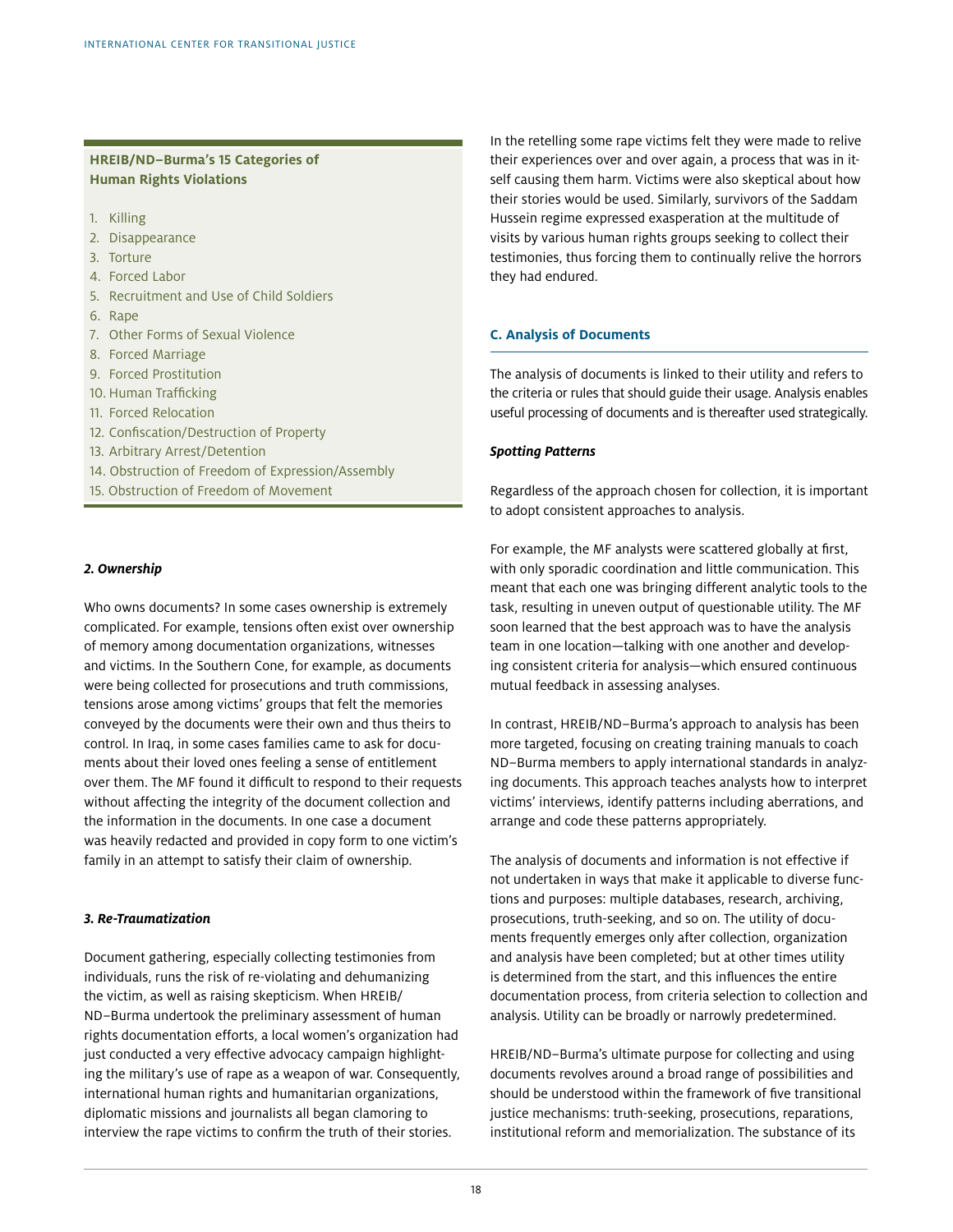human rights documentation training to local NGOs is mostly determined by these broader functions.

In contrast, the Iraq Survey Group, a consortium of American intelligence agencies that reported on Iraq, had very specific uses for the documents it was seeking. The group wanted to find Baath regime documents that would prove the existence and location of weapons of mass destruction and would reveal the fate of one missing pilot from the Gulf War. To this end, they established specific criteria that allowed them to collect, process and analyze only those documents they thought would be relevant to achieving their goal.<sup>20</sup>

Through a combination of oral histories, field data analysis and documentary materials DC-Cam has exposed genocide within the more general genocide that the Cambodian population suffered. According to DC-Cam's analysis of the gathered data, the Pol Pot regime singled out the Muslim Cham of Cambodia for extermination. As a result more than 25 percent of the victims of the Pol Pot genocide belonged to this community, which made up no more than 5 percent of the total population.

# **ND–Burma Documentation Manual** *Data Analysis: Spotting Patterns Strengthening the Evidence*

Evidence of human rights violations can be strengthened when it is possible to show a trend or pattern of violations, rather than focusing on one, single incident. While all violations are significant and deserve international attention, responsive action may be more forthcoming if there are numerous, connected violations. For example, a report drawing conclusions from 50 cases of members from a particular political group being arrested and detained by the authorities would likely have a greater impact than isolated incidents that do not indicate a pattern.

Accordingly, when evaluating the evidence, it is important to determine whether the violations were isolated incidents or whether they share similarities, such as:

- The same type of victims being targeted: for example, members of the same political party or ethnic group;
- The same type of violation: for example, multiple arrests and detentions without providing procedural rights;
- The same types of perpetrator: for example, the same military unit consistently targeting a particular group of people;
- The same types of state responses: for example, repeated denials of knowledge of arbitrary arrests and detentions.

These patterns can assist in deciding wether the state took a leading role in the violations. They may also assist in recognizing other human rights abuses to produce a stronger message for international action.

# *Extreme Violations of Human Rights Law: Genocide and Crimes against Humanity*

Patterns of extreme violations may result in the determination that a more serious human rights violation has occurred. For example, evidence of mass arrests and detention of political opponents or statements from a particular commander that "soon anyone suspected of supporting the Karen resistance movement will no longer exist" may indicate the existence of acts of genocide or crimes against humanity and require further research.

## *Understanding the Magnitude of the Crimes*

Genocide and crimes against humanity are among the most serious crimes in international law. They represent severe violations of the most basic principles of human rights. As such, the standards codifying genocide and crimes against humanity are universally applicable. Therefore, states and individuals can be held accountable for acts of genocide or crimes against humanity without formally agreeing to abide by particular standards.

Due to the seriousness that violations of genocide and crimes against humanity represent, very strong proof is generally required before international action is taken. Sometimes, even with strong proof, regional and international political issues inhibit the political will to protect survivors. At the same time, many groups may be suffering from abuse that rises to the level of such crimes but may not realize that it meets the requirements to establish such a serious violation. It is important for human rights organizations to understand the legal definition of genocide and crimes against humanity to understand the range of options available under international law and to improve their analysis of the situation. Knowledge of the elements of genocide and crimes against humanity will help in this task.

<sup>20</sup>The Iraq Survey Group (ISG) was a fact-finding mission sent by coalition forces in Iraq after the 2003 invasion to hunt for stockpiles of WMDs thought to be developed by Saddam Hussein's regime, including chemical and biological agents and any supporting research programs or infrastructure that could be used to develop WMDs. It was also assigned to find information about the missing U.S. airman from the previous war. The mission consisted of some 1,000 members and was organized by the Pentagon and CIDA.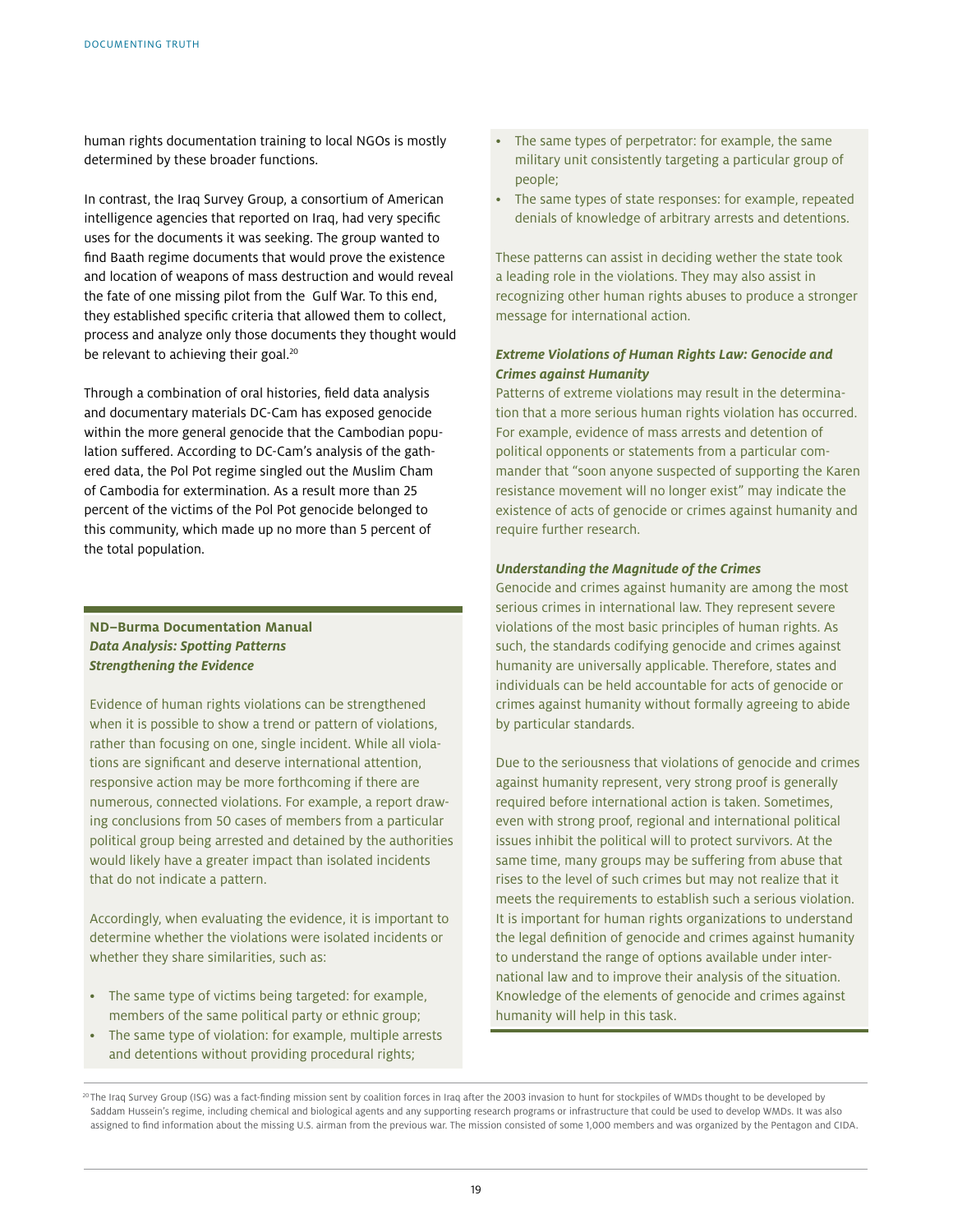#### **D. Management and Storage of Documents**

#### *1. Privacy*

Privacy, public access to information and dissemination are other important considerations. Many documents held by human rights organizations contain information of a private nature. This is the case, for example, when an explicit or implicit agreement is made between a practitioner, such as a psychologist or medical doctor, and a client or patient. Private documents present a unique challenge, as organizations often hesitate to make copies, fearing they might become widely accessible, breaching the trust of the victims and inadvertently causing harm. For these reasons organizations are also reluctant to store these kinds of documents in national repositories such as libraries or archives. A few major research libraries in the United States and Europe accept such documents on the condition that they remain closed to researchers and the public for a specified period, or they arrange customized privacy agreements with those submitting materials.<sup>21</sup>

A clear protocol for access to information that takes into account the particular nature and physical integrity of the documents; issues of privacy; and current and future uses can anticipate and thus avoid potential conflicts of interest and tensions. Where potentially sensitive materials are still in use, it may be necessary to distinguish among types of research and provide differentiated access to different users, depending on their intentions. Information that is particularly sensitive may have to remain off-limits to all users.<sup>22</sup> The MF is in the midst of a documentation project involving the collection, preservation, structuring, analysis, sharing and study of documents. Many of the documents have been digitized, but they cannot be accessed via the Internet. Access must be specifically requested and granted. Similarly, in the National Police Archives in Guatemala City there is no open access; a formal letter with specific details about the requested documents is required.

# *2. Integrity of Collected Records*

After collection is complete, organizations make decisions about storage, organization and management. A pile of information is not useful, even if neatly shelved, if the contents cannot be accessed in an efficient and user-friendly way.

First and foremost it is desirable to store documents in ways that mimic the original context as much as possible. For example, after receiving a major collection of documents, the MF divided it into components and built customized bookcases and labels for each component to enable access and use and avoid attrition and pollution. The arrangement of the documents matched the regime's own scheme, and the regime's basic classification was duplicated in the archives when appropriate. For example, when the regime split the documents between correspondence, registers and reports, it made sense to preserve the division, even if the information might be redundant.



#### *3. Technical Considerations*

To increase accessibility of data many documentation organizations convert paper information into electronic format, which enables the information to be computerized and avoids damage to the original documents through repeated handling. Correctly done, microform preservation lasts 50 to 100 years and possibly longer, depending on storage conditions. Steps should also be taken to prepare microfilmed or microfiched copies for digitization, one of the most effective mechanisms for ensuring the dissemination of information. The benefits of digitization include:

- Enabling more information to be distributed more rapidly to a larger number of people than any nondigitized medium;
- Providing avenues for exploration of a document collection through a variety of approaches;
- Making analysis possible by enabling searches within huge documents and dividing them into different categories.

It should be noted that digitization is not preservation. In fact, the rule of thumb is that where preservation is the goal, paper

<sup>&</sup>lt;sup>21</sup> Bickford. "The Archival Imperative," 1097, 1114–15. The International Institute of Social History in the Netherlands is a good example; see www.iisg.nl.

<sup>&</sup>lt;sup>22</sup> Elizabeth Quay Hutchison, "A Rapporteur's Report: Preserving Historical Memory: Documents and Human Rights Archives in the Southern Cone" (Ford

Foundation, Andes and Southern Cone Office, 1999).

<sup>&</sup>lt;sup>23</sup> Bickford, "The Archival Imperative," 1097, 1115.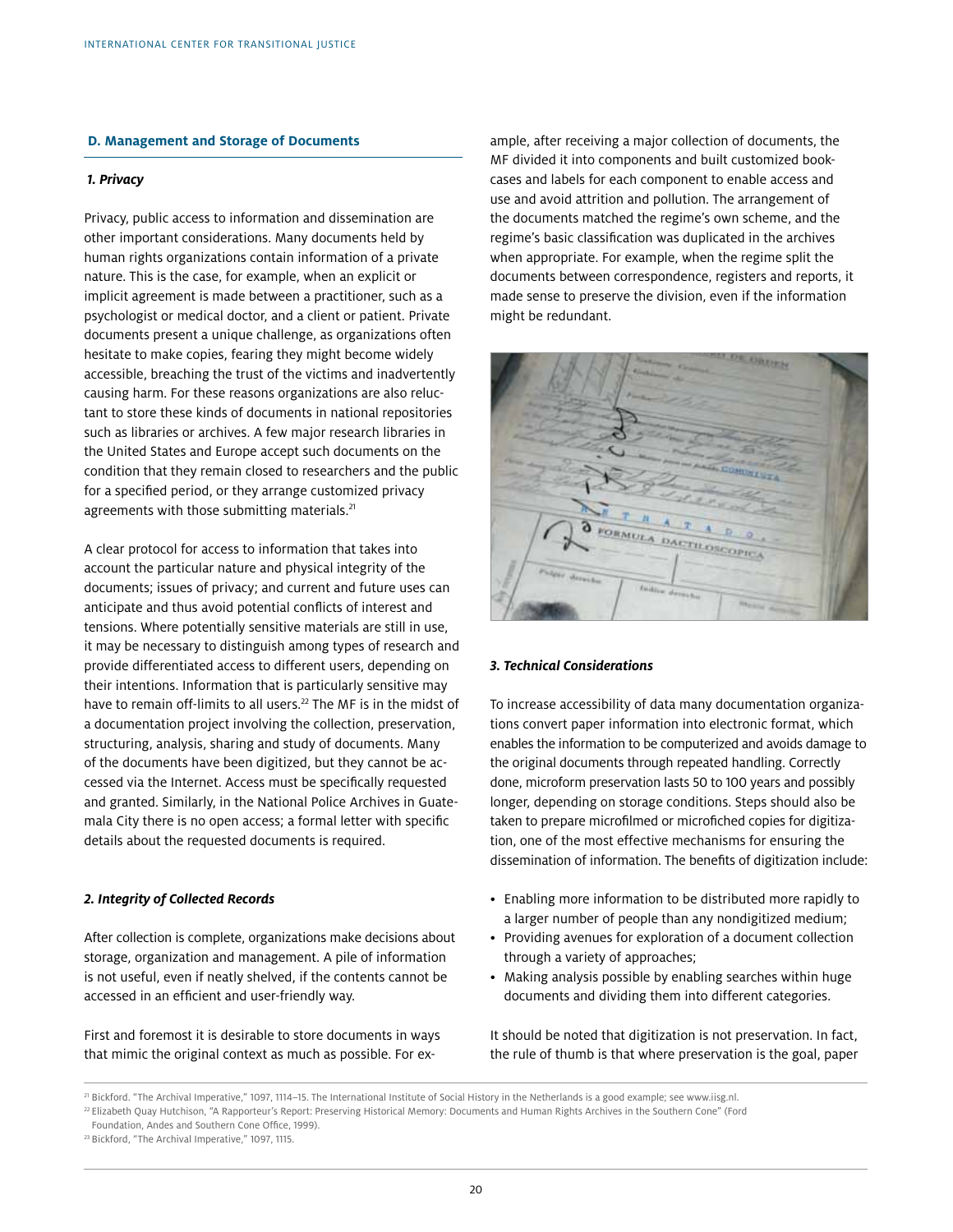conservation or microforms should be used. Where dissemination is the goal, digitization should be used. $23$ 

It is important to sort the information after digitizing or risk losing the context. Digitization can sort the information automatically while applying different criteria. This also enables statistical analysis.

The process should start with the implementation of a protocol for routine digitization of documents. A social scientist should then analyze documents to determine whether other steps should be taken to ensure that the value of each document is maximized. The digital version of the data should be authenticated through checksums or more elaborate methods such as watermarking.<sup>24</sup> In addition, an off-line version in read-only format can be made available, and this will protect the authority of the source version.

There are countless approaches to organizing, storing and managing documents, all of which are context- and time specific. Because it is beyond the scope of this publication to catalog them, the following are lessons that emerged from the experience of DAG members in storing and managing documents.

The Research and Documentation Center in Sarajevo instituted a three-step digitization process to preserve its document collection. First, the center's staff analyzes the contents of all documents. Second, the documents are appropriately classified. Third, documents are transferred into a digital format to ensure their protection and proper dissemination.25

HREIB/ND–Burma uses Martus software, developed by Benetech, which provides a one-page template for input of qualitative data, then encrypts the data when it is sent to a secure server. Its database is structured so that biographical information is broadly organized, specifying the individual's role within each documented event. This approach helped take into account changing roles in different contexts and events, as opposed to simply generating a list of victims and perpetrators. With its database of general biographical information, HREIB/ ND–Burma is able to identify each person's roles in specific events more accurately, avoiding confusion and a complicated debate over whether a person is a victim or a perpetrator.

DC-Cam's approach to information management highlights its focus on organizational management approaches. Mindful of the tedium and personal stress associated with data input, the organization allows its staff to do data input only part of the time and to balance this task with fieldwork. As a fieldwork-oriented organization, DC-Cam has developed team enrichment methods, focusing on a sense of community, and has opted throughout for a community-intensive approach to information management.

DC-Cam uses four databases to catalog documentary material, much of which comes from its archive. Information from these documents is cataloged and entered into biographic, bibliographic, photographic and geographic databases. These databases are the product of collaboration with Yale University's Genocide Program and the University of New South Wales, Australia.<sup>26</sup>

The MF developed a few fundamental rules for information management:

- Rule 1: No original information should ever be discarded; this rule is applicable to any and all documentary materials, as well as to their context. Because of its virtual nature, context is often underrated as information. It is imperative that the organization of information preserve the integrity of the context of documents in the storage scheme.
- **Rule 2:** During the conversion process it is best not to limit one's perspective to current technology. Digitizing at a lower resolution simply for reasons of economy will hinder future analyses at higher resolutions. The MF advises that it is always preferable to undergo the conversion process at the highest current standard, even if a high-quality format does not seem necessary for present purposes. Moreover, formats used during the process should be according to common, if not universal, standards. Archivists should constantly remain aware of new formats. It is helpful that technological standards today are more stable, allowing for greater consistency and uniformity.
- • **Rule 3** concerns basic digital assets management. The MF refers to it as the 3-2-2 rule: Any data should exist in three copies, in two media formats and at two locations. Data must be in movable form and needs to keep migrating. For this purpose, digitization has great advantages, as one is not relying on artifacts; thus it is simpler to move the information if necessary. In contrast, with microfiche and microfilm, moving the information is not always possible, and there is a risk of contaminating the artifacts.

Since FAFG's work primarily focuses on the specific objective of locating clandestine graves and identifying causes of death, the organization did not initially practice any uniform organization,

<sup>&</sup>lt;sup>24</sup> A checksum is a method for detecting errors in data sent through space (telecommunications) or time (storage), thus protecting the integrity of data.

Digital watermarking refers to methods of embedding information into a digital signal that carries the information when it is copied. Invisible watermarking

is often used to prevent unauthorized copying of digital media.

<sup>25</sup> Research and Documentation Center Sarajevo, *Plan of Activities ( July 2005–July 2006),* 15.

<sup>26</sup> For more information on these databases, check http://www.dccam.org/Database/Index1.htm.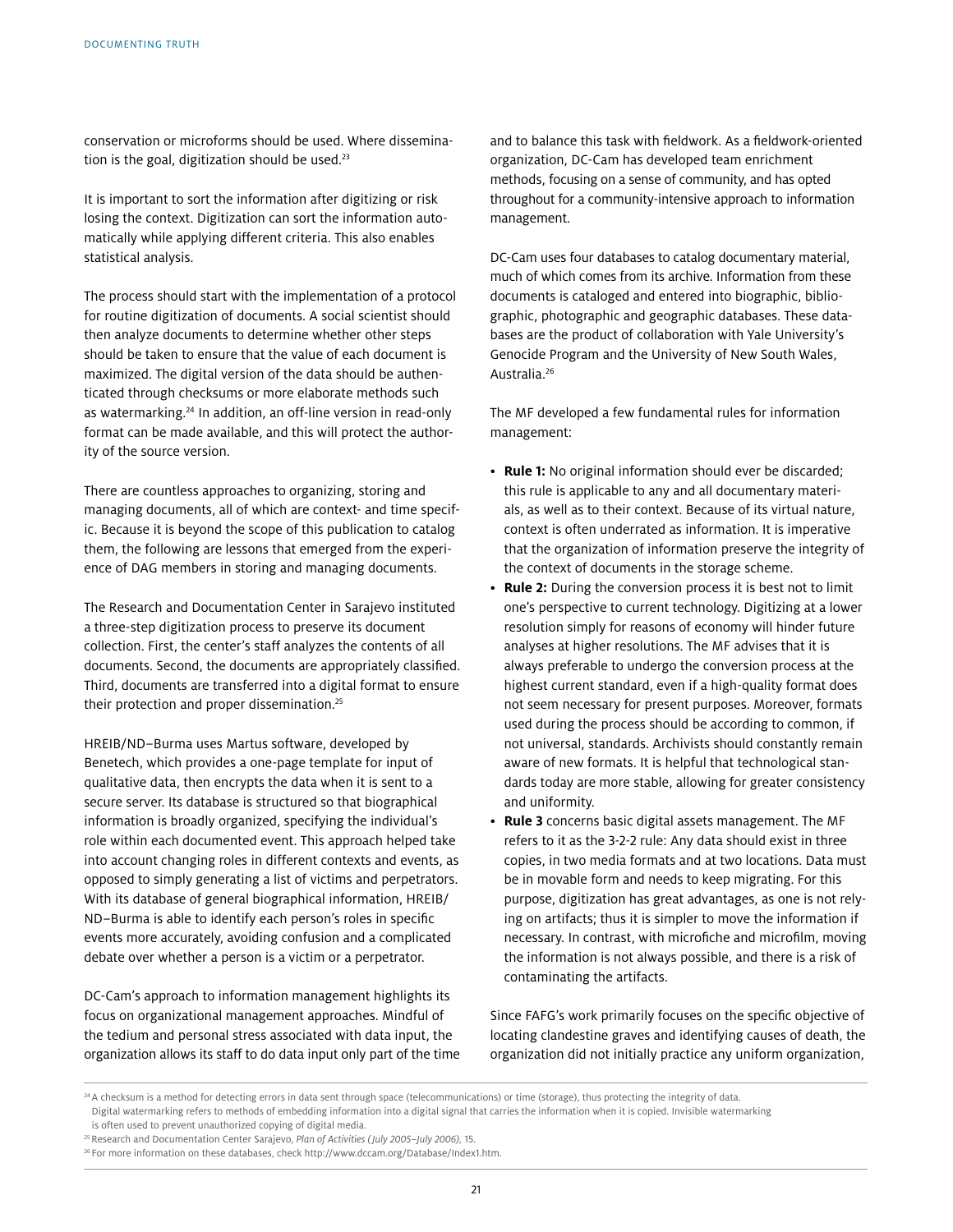storage and management strategies for documents it collected and generated. Now, because of changing political considerations that allow greater use of documents in other contexts and informed by the work of the other DAG organizations, FAFG is engaging in a more standardized storage and management process.

#### *4. Chain of Custody*

Tensions between civil society and the state apparatus may arise when human rights organizations assume custody of documents that could be owned by the state. In both Cambodia and Iraq, documentation groups have control over documents that arguably belong to the state. The MF has control over a significant collection of Baath Party files in Iraq, even though there is no clear institutional inheritor of these files. In Cambodia DC-Cam is the custodian of various files (such as Tuol Sleng archives) that might be useful in the tribunals. DC-Cam considers the documents in its possession as the property of all Cambodians, not of the center. Many of these documents have become fragile with age, and the government lacks the technical resources to preserve them. Thus it has permitted DC-Cam to act as their custodian. Accordingly, DC-Cam has developed procedures for accessing the documents it holds. These include procedures for receiving documents, the chain of custody, and the handling and disposition of materials. All of its documents are open to the public.

In the former Yugoslavia HLC hopes to gain control over documents owned by the ICTY. This is not a significant issue where the state is working with human rights organizations to deal with past human rights violations. However, when the state is uncooperative, it may be necessary for human rights organizations to take additional security measures to maintain custody of documents or to sacrifice custody of originals but ensure that copies are in a safe place.

Given the prospect of tensions when human rights organizations have custody of documents, a stringent protocol regarding the chain of custody that establishes a continuously accurate record of the location and custody status of every document can ameliorate friction and concerns among the various stakeholders. In Guatemala's National Police Archives, the legal chain of custody is unbroken at all times, as the archives never leave the custody of the police. However, there is no process for signing for the internal, individual custody of documents while they are being worked on. A logbook registers the work done, allowing the documents to be tracked; but the process is not specific enough to track responsibility if, for example, some change has been made to a document. If documentation is to be used in legal proceedings a thorough and accurate record of the chain of custody must be kept.

## *5. Attrition and Pollution*

The principal rule in collecting paper documents is to minimize attrition and pollution as much as possible. Attrition refers to the loss of documents, and pollution involves the corruption of the original collection by injecting new materials. Attrition and pollution reflect corruption of the original collection and the loss of context for the knowledge that the collection provides. Attrition and pollution will invariably occur, whether inadvertently or deliberately, but measures should be taken to minimize this damage. An example from the MF's work illustrates this consideration.

# **Attrition, Pollution and Other Challenges of the Kurdish Collection**

When the MF received documents from Kurdish groups in northern Iraq in 1998, the collection was truncated at each stage of its trip to MF custody. Kurdish groups did not gather all available documents and removed some they deemed socially and politically sensitive. The documents were trucked and then flown to the United States with some losses in the process. In the United States, as a result of mishaps as well as deliberate decisions, some documents were removed from the whole before being provided to the MF. The material was packed haphazardly with another set of documents collected in Baghdad, resulting in attrition through the loss of order and structure in the collection. Ultimately, any minor disruption through relocation has cascading effects, and recovering from it can take a long time.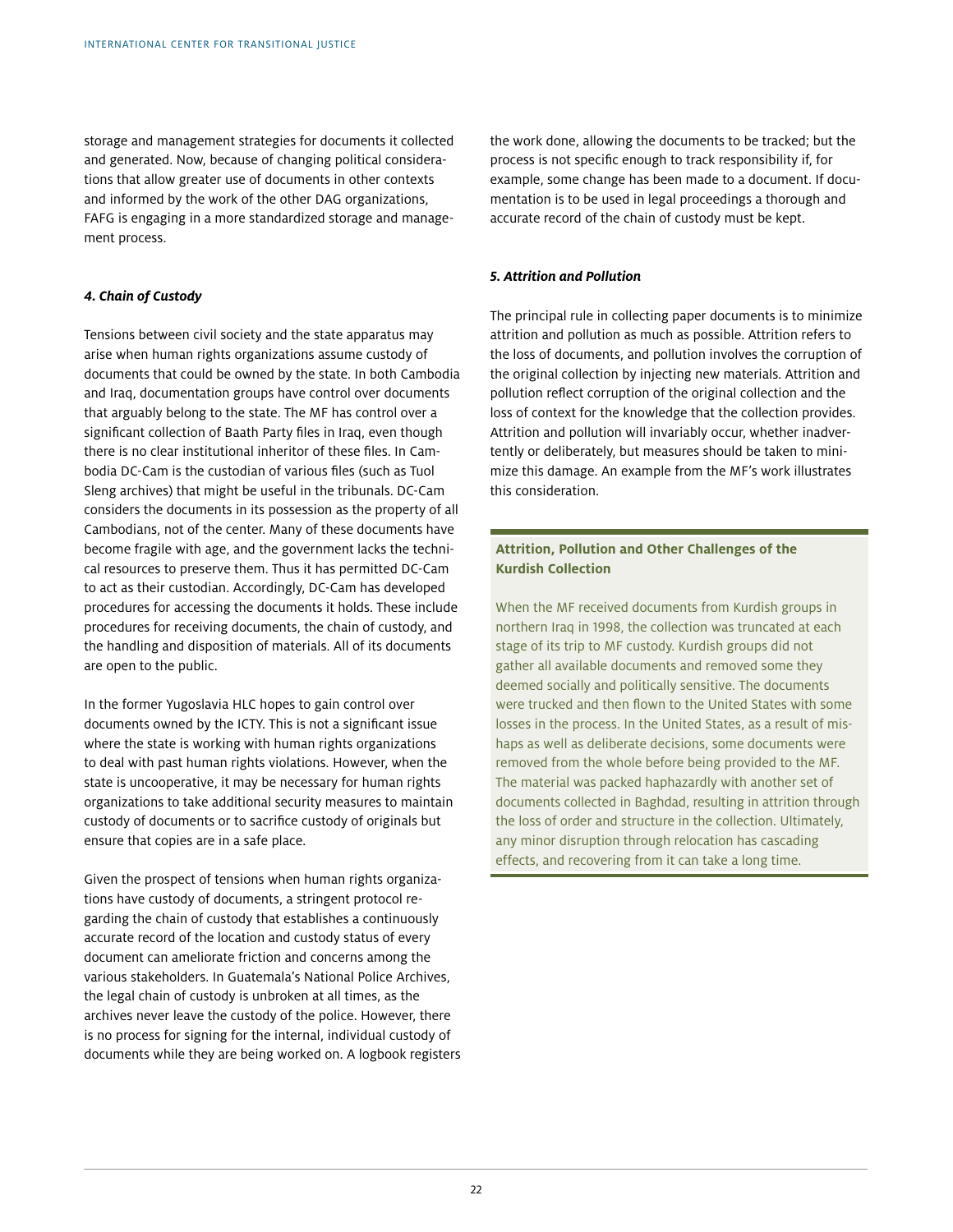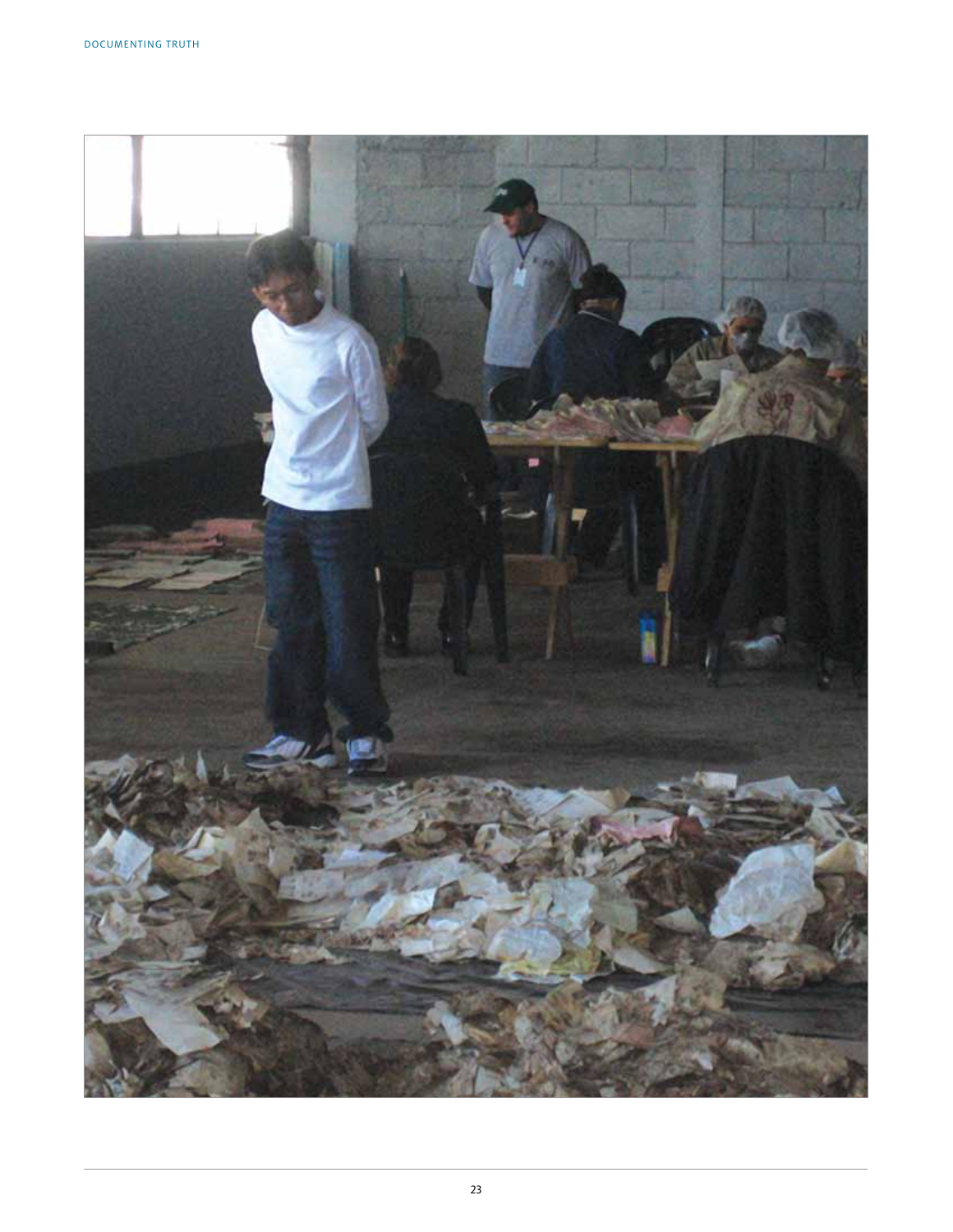# IV. Oral History

any of the organizations involved in this affinity<br>group collect testimonies directly from the victing<br>and witnesses to obtain firsthand information. The<br>perthod of collecting oral information as legitimate facts is group collect testimonies directly from the victims and witnesses to obtain firsthand information. This method of collecting oral information as legitimate facts is referred to in a number of ways, including "fact finding" and "witness interviews."

HREIB/ND–Burma relies primarily on oral testimonies and interviews conducted clandestinely with Burmese refugees who have crossed the border into Thailand or on sending field workers into IDP and cease-fire areas. After developing the criteria for the categorization of facts, the network interviews victims and witnesses, asking specific questions about what happened, when it happened, who gave the orders and so forth. Oral testimonies are collected for use in the short term to promote democratic change in Burma. HREIB/ND–Burma's unique contribution to this process has been to connect the current efforts to possible use of testimonies for future transitional justice mechanisms in Burma.

In interviews HREIB/ND–Burma consciously attempts to ask open-ended (non-leading) questions to enable victims and witnesses to tell their own stories without being influenced or biased by the interviewer. There are also issues of consistency in the fact-finding methodology of the organization's 10 constituent groups. However, instead of distributing a form with a rigid set of questions, HREIB/ND–Burma trains member organizations' fieldworkers to use concepts that break down the issues to the essential elements, in line with international legal norms. For example, according to international human rights norms, the essential elements of a disappearance consist of abduction, arbitrariness of the abduction, state agency involvement and refusal by the state to provide information. With these essential elements in mind, fieldworkers develop questions to establish that each of the components was part of the event. This approach enables each group to maintain its own autonomy and methodology and also leads to standardized data that can be compared across organizations.



The MF also employs witness interviews as a way of collecting oral testimonies. However, its methodology is quite different from the one adopted by HREIB/ND–Burma. The MF has scouts who keep their ears open for stories of human rights violations among witnesses and victims from all walks of life. The scouts then write these stories down to capture certain aspects that allow them to stand on their own merits, as well as allow for office discussion regarding their possible impact on overall documentation efforts. After this phase researchers verify stories with actual witnesses or victims and collect any supporting documents, such as death certificates. Dossiers are constructed and then selected for longer (filmed) interviews, during which people talk freely for up to 12 hours. The footage is edited to 12 minutes in a representative synopsis that is broadcast to the public. The 12 hours of film are archived for trend research and the development of new thematic programs, such as torture and blackmail. Archival versions are expected to be used in future prosecution efforts as well.

Even though this two-year-old project collected 100 diverse interviews, the final selected interviews were not chosen to reflect diversity. The interview selection tends to be subjective and limited by safety considerations in the field. However, the witness interviews are not necessarily intended to document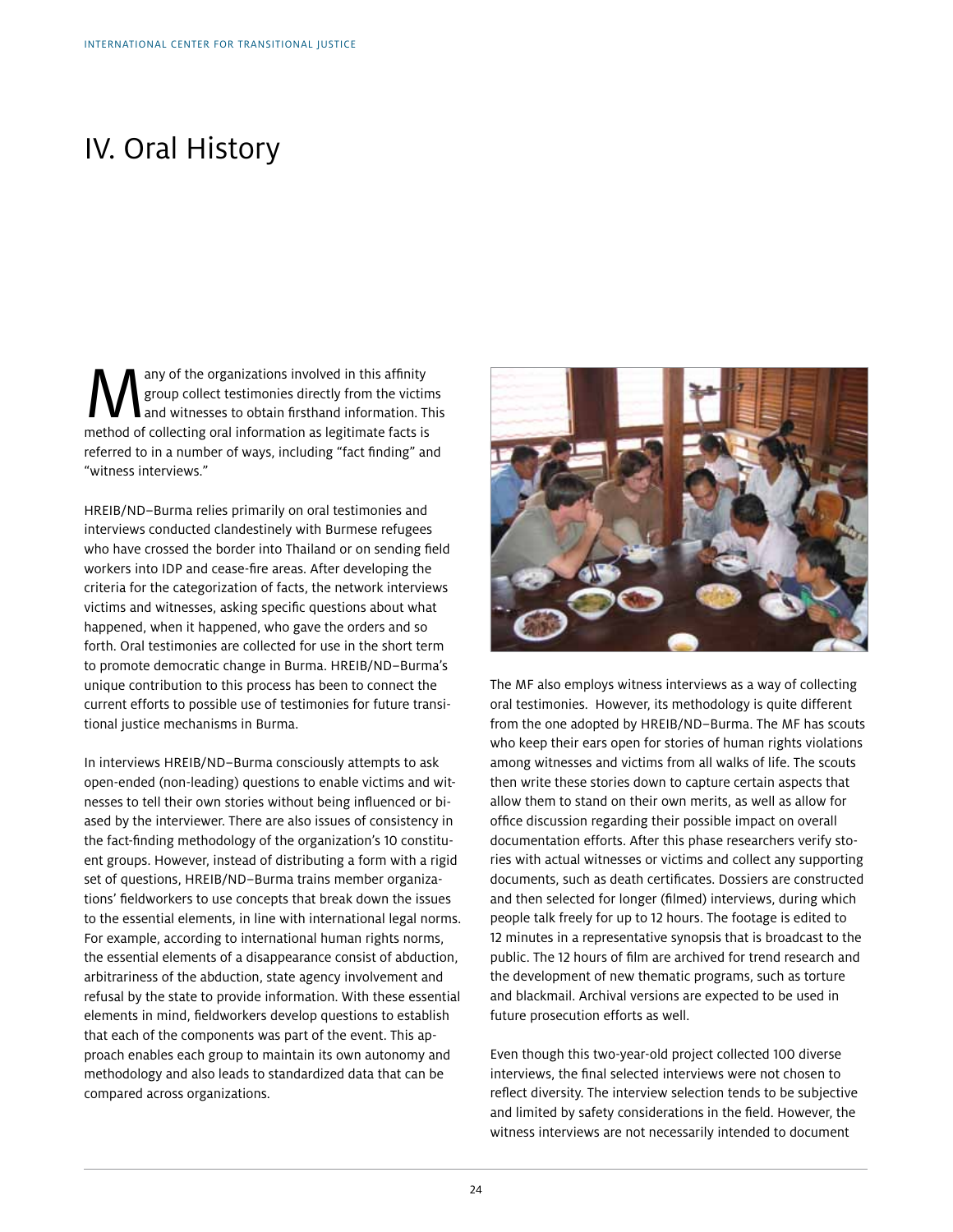the past regime, but rather to empower victims and allow them to become survivors.

Since 2000, DC-Cam's Promoting Accountability Project has sent teams into the Cambodian countryside. Armed with the biographies every Khmer Rouge cadre wrote during Democratic Kampuchea, the teams locate former cadres or their surviving family members and interview them about their lives during the regime. To date these teams have found about 2,000 surviving cadres of the 12,000 they have sought to interview —most of the rest have died or disappeared.

All of the methodologies described above can be broadly classified as oral history methodologies. Oral history involves the collection of memories and personal narratives about the past through recorded interviews. Oral history interviewing became a popular technique for collecting information about past events after World War II.27 After the transitions of Latin American countries, oral history became a truth-telling device.

The purpose of the oral history interview is to reveal unknown facts about the events in question that are not available from other sources. An interview should also give insight into the personal accounts of the interviewees. The topics of the conversation should be related to personal experience and facts about everyday life, as well as the interviewee's emotions, feelings, hopes and fears. The interviewer should determine the topics of the conversation relating to the interviewee's experience and lead the interview. Nevertheless, the interviewer must remain open and flexible to the possibility of changing and departing from the topic to obtain as much information as possible.

# *1. Oral History Methodology*

Different oral history associations established uniform rules to enable the interviewer to provide the system necessary to fulfill the demands of the field and to maximize the amount of relevant information collected from interviews.28

The goals of the first phase of an oral history interview (preliminary interview and research) are to obtain the best possible outline of an interviewee's life and to familiarize the interviewer with the topics of the interview. This phase can have a significant impact on the full-length interview, as it provides the interviewer with the necessary tools to hear all relevant information from the interviewee and prevent difficulties from arising. The aim of this phase is to establish a basic chronology

and determine the relevant locations and events to be focused on during the full-length interview.

Preliminary interviews can be useful in creating specific projects, such as oral history case studies, when they are used as selection criteria to gather information about the interviewees. The summary of a preliminary interview should be written immediately after it is carried out to establish a basis for future research, determine whether the interviewee's memory is sufficient and ascertain whether his or her profile and experience fit the needs and goals of a specific case study.

Research about the topics that may arise during the full-length interview is the second part of the preparatory work for an oral history interview. The interviewer must have an understanding of the historical context under study and knowledge of basic facts about the interviewee's life and the event in question. The usual practice is to attempt to use widely diverse documentation to gather information that may be helpful in preparing questions for the recorded oral history interview. Documents such as court records, available monographs, NGO reports and geographical maps are useful in preparing for the recorded oral history interview.

*Oral History Methodology was adapted from presentations made by Marijana Toma at the May 2006 DAG Meeting in Sulaymaniyah.*



#### *2. Full-Length Oral History Interview*

Several phases are involved in a full-length oral history interview. These include preparing of a release form, determining questions and recording the interview. The preliminary interview and research conducted during that phase should be used to formulate questions for the full-length interview.

<sup>&</sup>lt;sup>27</sup> Donald A.Ritchie, *Doing Oral History: A Practical Guide* (New York: Oxford University Press, 2003), 19.<br><sup>28</sup> These institutions include the American Oral History Association (OHA), Canadian Oral History Assochation ( www.ioha.fgv.br; Oral History Association, http://omega.dickinson.edu/organizations/oha/pub\_eg.html; Canadian Oral History Association, http://oral-history.ncf.ca/index.html.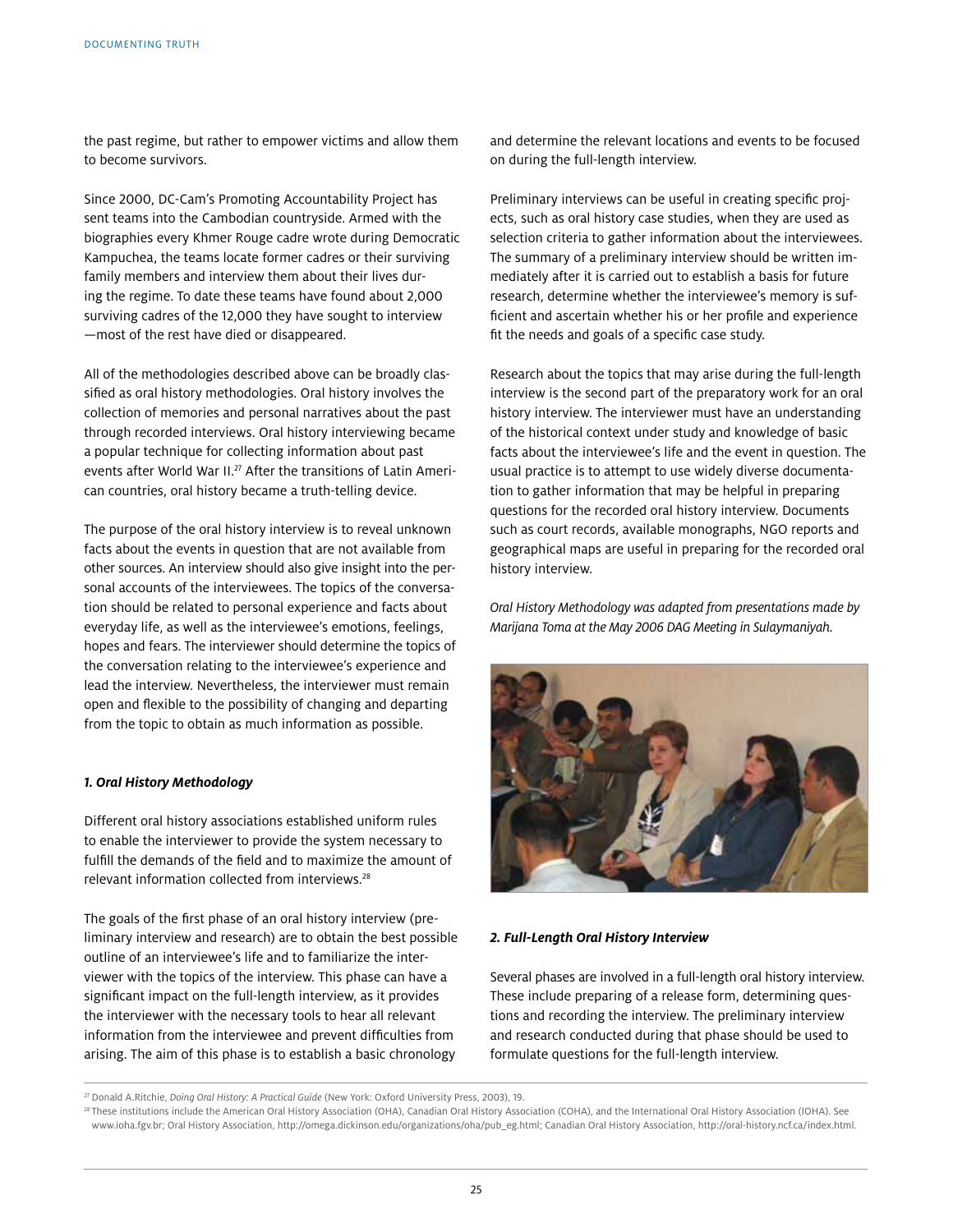Privacy issues are particularly important when dealing with victims of human rights violations. Even when interviewees give consent for data revealed in a full-length interview to be used in a research publication, their biographical and contact information should never be widely known without their explicit consent.



Preparing questions beforehand is recommended, but it is also essential to remain flexible during the full-length interview. Frequently it is the unprepared questions asked in reference to a topic raised by an interviewee that yield the most significant information. During the initial segment of the interview, it is important to ask open-ended questions rather than questions that elicit a yes or no answer. Once the interview has progressed the interviewer may ask questions requiring more concrete answers to ensure that the facts are clear. When choosing the place of the interview, the oral historian should always consult the interviewee and decide according to his or her preference.

The interview can be recorded with video and audio equipment. The process should be explained in detail to the interviewee beforehand to soothe any strong fear or hesitation that they might have about talking openly in front of a camera. Especially when topics of oral history research are war crimes and human rights abuses, interviewees are often sensitive about disclosing the truth, being recorded, or having their stories available for public broadcast out of fear of reprisal and politically or socially motivated attacks. Therefore, if the victim or witness chooses not to be recorded for whatever reason, the request should be respected.

# *3. Transcription and Archiving*

Once the interview has been recorded, it must be transcribed. The transcript should be as accurate as possible; therefore, every word spoken during the interview should be transcribed. Transcribing is probably one of the most demanding parts of oral history interviewing because it requires complete concentration, is time-consuming and can often be influenced by the interviewer's subjective memory of the interview. Although sometimes impractical, it is advisable for the interviewer rather than a third person to transcribe the interview, as this minimizes the chances of mistakes in the transcript. Furthermore, transcripts should not be edited because editing risks changing the meaning and content of the interview.

Following the transcribing process and cross-checking of names and locations, a summary is created. The summary is a short description of the interview content and ensures faster retrieval of information by the researchers. The purpose of summarizing an oral history interview is to facilitate the work of those who are going to use it. The summary should be concise and based only on the information contained in the transcript. It should describe events chronologically while answering the five most important questions: who, what, when, where and how. Any additional comments or information gathered from a source other than the interviewee should find its place in the personal file but not in the summary.

Every document created as a result of an oral history project must be properly archived. Audio and video should be copied and immediately archived in a safe place. Digitization enables interviews to be replayed and used frequently without jeopardizing the quality of the master tapes.

The transcripts, as well as the audio- and videotapes or DVDs of the interview, are primary documents and should be preserved as such. The DVDs or audio records of interviews and the transcripts in electronic format should be entered into the database, if it exists; the master copies and hard copies of transcripts are kept in the archive. The transcripts and other materials based on oral history interviews are used to create incident reports. Following analysis of the incident reports, names of victims, perpetrators, witnesses, and incident particulars are obtained and can serve as the basis of future research.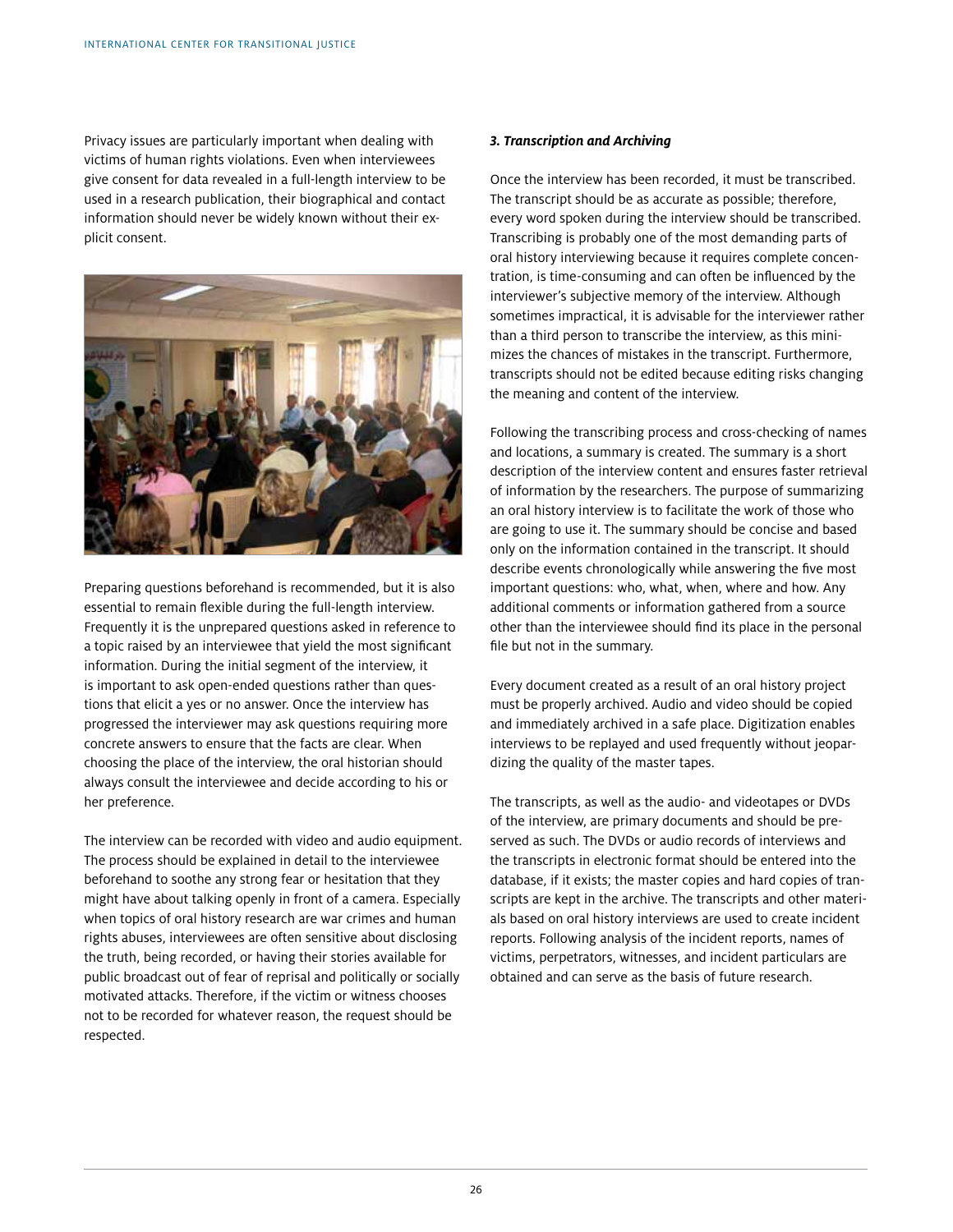# *4. Problems of Oral History Methodology in Post-Conflict Societies*

The goal of oral history is generally understood to be preservation of the memory of one community or person. It is also used in post-conflict societies when no other sources are available, to cover the gap between official and other versions of the past. If the researchers focus on the preservation-of-memory aspect of oral history, they must allow the interviewees to tell their memory of the past in their own words. On the other hand, if they are focusing on the fact-finding side of oral history and aim to create and document the facts about killings, torture and other atrocities, they have to take a more active approach during the interview. There is a huge difference in approach to interviewing depending on the interviewer's intention, and a huge difference in the type of questions and conversation with the interviewee.

The relationship between the interviewer and interviewee can also pose problems during the oral history interview. It is necessary to remember that an oral history interview conducted with a victim or witness of a human rights abuse often requires the interviewee to discuss traumatic and distressing events. Therefore the interview is frequently a painful experience. Consequently it is necessary for the interviewer to be understanding and to build a relationship of trust with the interviewee while maintaining objectivity.

A special challenge for the researcher is interviewing perpetrators of human rights abuses, as the interviewee's testimony might be full of justifications for his or her decisions and criminal actions. In interviewing perpetrators the interviewer should refrain from asking questions that are judgmental or argumentative. Although many oral-history case studies are victim-based, it is also important to collect testimonies from perpetrators when possible, regardless of whether the content is truthful. This unique experience enables us to document the other side of the story, and the memories and mind-sets of the people who were responsible for bringing about or carrying out the atrocities in question.

Oral history is frequently criticized on the ground that it is an unreliable and biased source, since it is the historian who dictates the course of the interview. Oral history is not a one-way process, however, but a conversation between two individuals. It must be so to ensure that all the relevant information is obtained and no truth left untold. Oral historians therefore need to ensure that they play an active enough role to encourage the interviewee to provide all the relevant information but do not influence the interviewee so as to jeopardize the impartial nature of the process.

Oral history is also criticized for lacking objectivity because it records the recent past. The claim is that the closer one is to the object of the research, the more biased one is in recording the information. Although oral historians must be particularly aware of the need to maintain objectivity, the risk of bias is outweighed by the risk that key information will be lost if too much time is allowed to pass before information-gathering begins.

Because of these reservations and criticisms, oral sources are usually graded as third-class sources—after written documentary sources and material sources, such as bones and ephemera found in clandestine graves. However, examples exist of sources of oral history that are widely acclaimed as contributing significantly to general and historical knowledge. Furthermore, all sources of historical information are subject to accusations of unreliability on some level. Documents may be distorted to reflect a particular ideology, or be forged or fabricated; and the selective preservation of documents may be used to reflect a biased view of history.

# **Case Study: Ladurie's Montaillou**

In the 1970s French historian Emmanuel LeRoy Ladurie published a book titled *Montaillou, village occitan de 1294 à 1324,* about a village in southern France. The sources he used for his study were statements taken during the Inquisition's investigation by Bishop Jacques Fournier (later Pope Benedict XII), who interrogated about 500 suspected heretics from this area between 1318 and 1325. The bishop's scribes wrote down questions and answers during the interrogations, and the final copies were deposited in the Vatican archives. As a result of the existence of these transcripts, Ladurie wrote one of the most striking pieces about this period in European history, presenting a unique perspective unobtainable through any of the more traditional sources.29

<sup>29</sup> Donald A. Ritchie, *Doing Oral History: A Practical Guide* (New York: Oxford University Press, 2003), 118.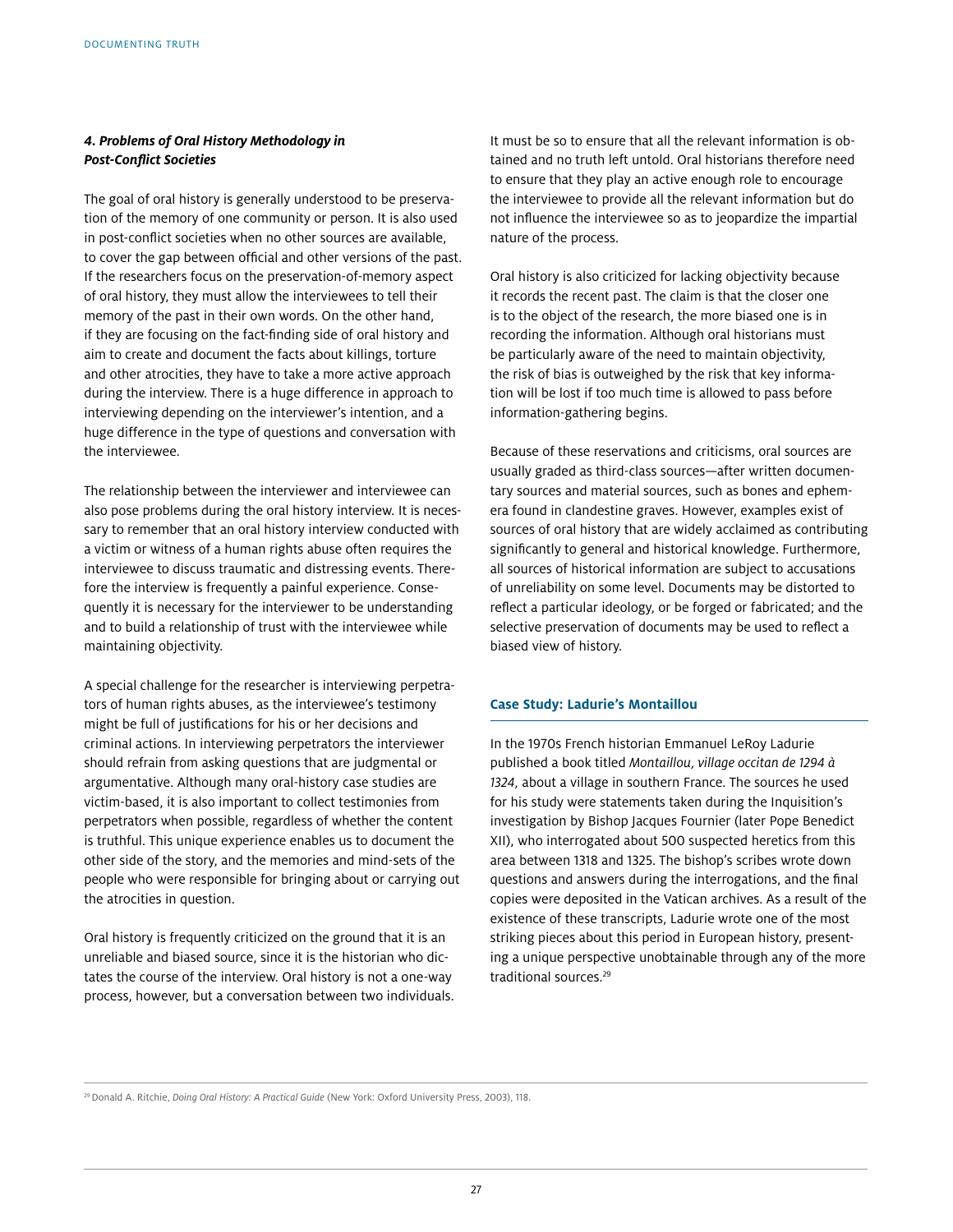# V. Forensic Anthropology

I is important to make a distinction early on between<br>physical evidence and the documentation or information<br>derived from it. Physical evidence (such as human bones<br>and other remains) is not a document per se and is not me t is important to make a distinction early on between physical evidence and the documentation or information derived from it. Physical evidence (such as human bones to be kept. Instead, such physical evidence should be returned to the rightful owners—the victims' families. The field of forensic anthropology especially focuses on locating and handling physical evidence and has been connected to the human rights field since the pioneering work of Clyde Snow and the Argentine Forensic Anthropology Team in the 1980s.

Forensic anthropology uses techniques from a range of disciplines, including physical anthropology, forensic pathology, geophysics, genetics, radiology and computer science to solve legal cases involving skeletal remains; exhume and identify victims of disappearances and extrajudicial killings; return the remains to relatives; and present evidence of abuse or patterns of abuse in legal and nonlegal contexts.

The information and documents generated by the process of discovering physical evidence, as well as the information derived from that evidence, are of interest to the organizations in DAG.<sup>30</sup> Indeed, bones form a record that can be read. FAFG is the one organization in DAG that engages most intensively in collecting and documenting physical evidence. In its work FAFG focuses on identifying and determining causes of death.

FAFG's methodology of engaging with and integrating local communities in its efforts has been innovative and highly successful in easing tension between the communities and itself. More importantly, it promotes local ownership of the process among people who have been constantly disempowered in the past. Ultimately the community leads the work of FAFG, and the organization commits itself to providing support to community initiatives rather than taking the lead.



Generally FAFG's work concentrates on discovering and processing information from physical evidence to locate clandestine graves and identify the victims, as well as the cause of death for legal proceedings. The information and documents generated and derived from the physical evidence can perform other functions in various contexts. For example, testimony from survivors or victims' families, or official declarations of cause of death in clandestine graves can be used in other legal, social, cultural and political contexts.

<sup>30</sup> Documents generated and derived from physical evidence can also fit into testimonies or a paper trail, but for simplicity and practical purposes, we have kept these materials in this section. We do recognize that there are other means of categorizing such information and documents.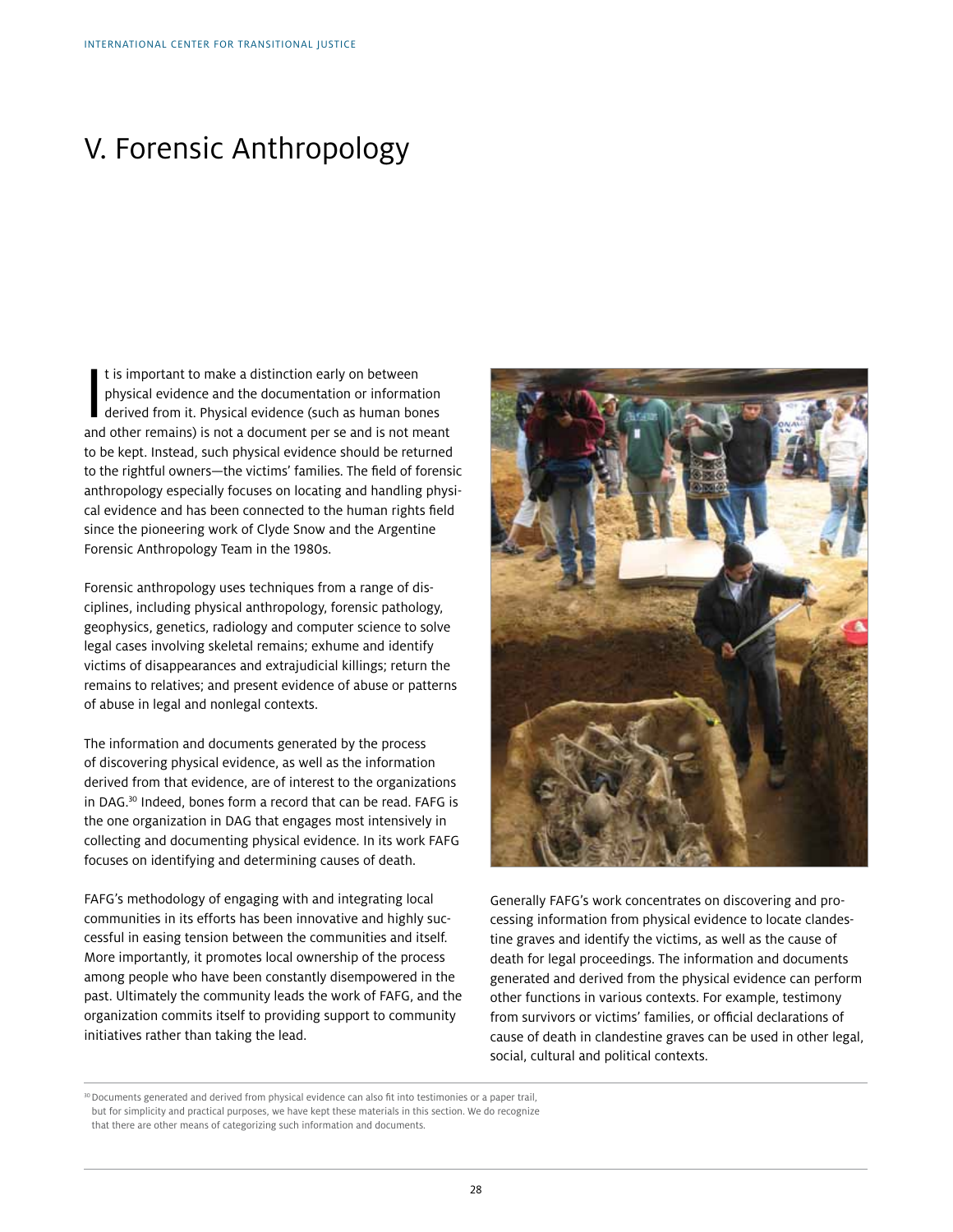Indeed, because investigations into the clandestine graves are connected to an official judicial process, the result is an official declaration of cause of death, which often states that the victim was murdered and provides details about the nature of the murder. This information can then be used in criminal cases against alleged perpetrators.

By the end of an exhumation the following outcomes should be reached:

- Certificate of death;
- Information provided to the families;
- Criminal investigation;
- Restoration of basic human dignity;
- • Closure through a traditional funeral.

Carrying out an exhumation requires an integrated legal, scientific and social approach. First, the local community informs the legal team about the existence of a clandestine grave. The legal team then makes a request for case research, on the basis of which FAFG undertakes the research that will serve as the basis of an investigation.

The legal team then joins the community team to present an accusation to the public ministry, which records and ratifies the accusation and then requests that FAFG investigate. FAFG performs a preliminary inspection and puts together a team of experts for the investigation, which must be approved by the public ministry.

Once authorized, FAFG uses forensic archaeology and social anthropology methods to investigate the suspected site of clandestine graves. Once remains are discovered and thoroughly



excavated (with community involvement in the overall process), the remains are examined in FAFG's laboratory, leading to a final report.

The final report is presented to the public ministry and the remains are returned to the community, where FAFG participates in an "inhumation," a proper burial of the remains. Then the final report is presented to the community, and publications and events are planned, as appropriate.

*Forensic Anthropology was adapted from presentations made by FAFG staff at the November 2005 DAG Meeting in Guatemala.*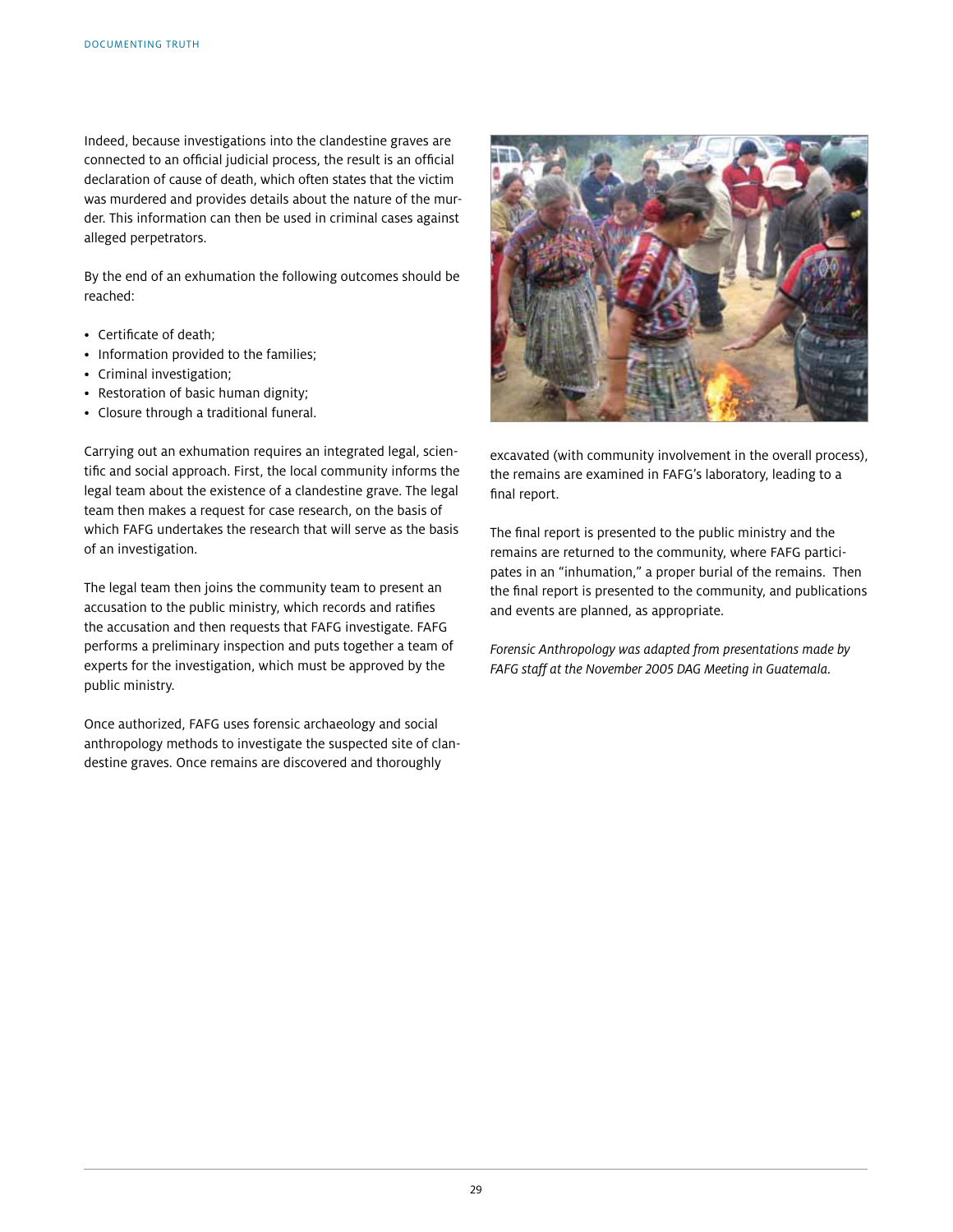# VI. Conclusion

ocumenting human rights abuse is of fundamental importance to building peaceful and democratic societies for the long term, especially in countries in transition to democracy. Documents can constitute legal evidence to support victims and their right to truth, justice and reparations. As records of state responsibility for mass atrocities, documents also constitute an essential component of collective memory. Documents can provide a basis for reconciliation and the means for determining criminal responsibility of perpetrators of abuses. Documents are integral to human rights activism; they help foster responsibility for human rights enforcement and greater accountability for abuses while deterring future atrocities.

Documentation—that is, collecting and using documents—is simultaneously a science and an art, and human rights organizations and other NGOs in all parts of the world face similar challenges in documenting human rights abuse and mass atrocity. Moreover, there are skills, ideas and methodologies that can be transmitted across regions about how best to accomplish the goals that these documentation centers set for themselves.

The Documentation Affinity Group, which builds on a long tradition of global exchange concerning documentation efforts in the human rights movement, has collected best practices derived from the experience of six organizations engaged in human rights documentation.<sup>31</sup> These lessons can be useful to groups engaged in documenting abuses around the world. This publication is meant as a space for reflection on those lessons learned. It is by definition a work in progress. The insights discussed and explored in this publication do not represent fixed rules, but are intended as a contribution to a continuing conversation that we seek to broaden by exploring the experiences of many groups. We hope they are useful.

<sup>&</sup>lt;sup>31</sup> See www.huridocs.org for example.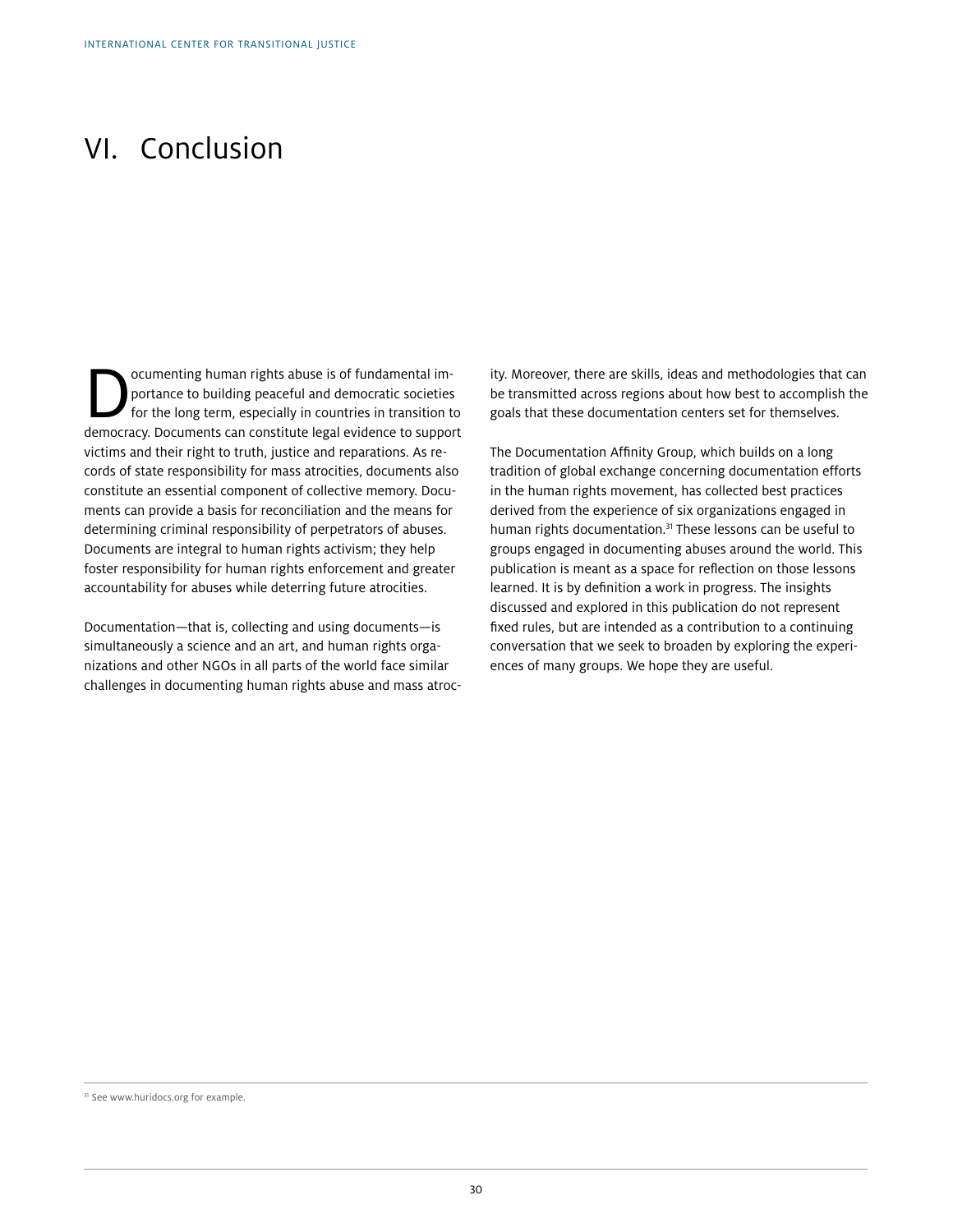# Appendix. DAG Member Profiles

## *The Documentation Center of Cambodia (DC-Cam)*

DC-Cam has two main objectives. The first is to record and preserve the history of the Khmer Rouge regime for future generations. The second is to compile and organize information that can serve as potential evidence in a legal accounting of the crimes of the Khmer Rouge. These objectives constitute part of the center's promotion of *memory* and *justice,* both of which are critical foundations for the rule of law and genuine national reconciliation in Cambodia.

To accomplish these objectives, DC-Cam carries out research, compiling and analyzing primary documentary materials collected through various means (including fact-finding missions abroad) and attempting to understand how they fit into the historical context of the Khmer Rouge period. In addition, DC-Cam constantly catalogues the materials and enters them in computer databases to produce annotated indexes to the archive's contents. Through this process, and with help and cooperation from its international partners, DC-Cam has assembled extensive bibliographic, biographical, photographic and geographical databases of information related to Khmer Rouge abuses. For instance, DC-Cam has located and mapped 196 prisons, 19,733 mass graves and 81 genocide memorials throughout Cambodia. These collections provide legal scholars, investigators, researchers and historians with valuable tools to understand precisely who did what to whom, when, where and how, and sometimes even why. They also allow Cambodians to know and come to terms with their own history.

# *The Forensic Anthropology Foundation of Guatemala (FAFG)*

FAFG is a nongovernmental, independent, technical-scientific organization whose aim is to strengthen the administration of justice and respect for human rights by investigating, documenting, and raising awareness about past instances of human rights violations—in particular, unresolved murders that occurred during Guatemala's 30-year civil war. Its main tool for pursuing this goal is the application of forensic anthropology techniques in exhumations of clandestine mass graves, enabling the opening of spaces for legal and psychosocial support in communities affected by the internal armed conflict where the forensic anthropology investigations are carried out. FAFG's endeavors enable the relatives of the disappeared to recover the remains of their missing family members and proceed with burials in accordance with their beliefs, as well as advance criminal prosecutions against the perpetrators.

# *The Human Rights Education Institute of Burma (HREIB) with the Network for Human Rights Documentation–Burma (ND–Burma)*

HREIB, a nonprofit organization founded in 2000, facilitates a broad range of training and advocacy programs for grassroots organizations and community members. HREIB uses participatory teaching methodologies to empower grassroots community leaders, women, sexual minorities and youth to become human rights educators themselves.

HREIB serves as the facilitator for the Network for Human Rights Documentation–Burma (ND–Burma). The network—comprising 10 independent, community-based organizations—collects data on human rights violations committed in Burma under military rule to create an accurate historical record. In the long term that record will be used for truth- and justice-seeking measures and to guard against impunity. As long as the country remains under military control, the data is being used for specific advocacy campaigns to highlight the continuing violations committed by the ruling State Peace and Development Council.

# *The Humanitarian Law Center (HLC)*

HLC is a nongovernmental human rights and humanitarian law organization founded in 1992 in Serbia after the outbreak of armed conflicts in the former Yugoslavia. HLC is based in Belgrade and has a regional office in Pritina, Kosovo. HLC had its offices in Prizren and Djakovica, Kosovo; Novi Sad, Vojvodina (opened 1997, closed 2004); and Podgorica, Montenegro (opened 1999, closed 2004). More than 100 lawyers, attorneys, researchers, analysts and other dedicated professionals have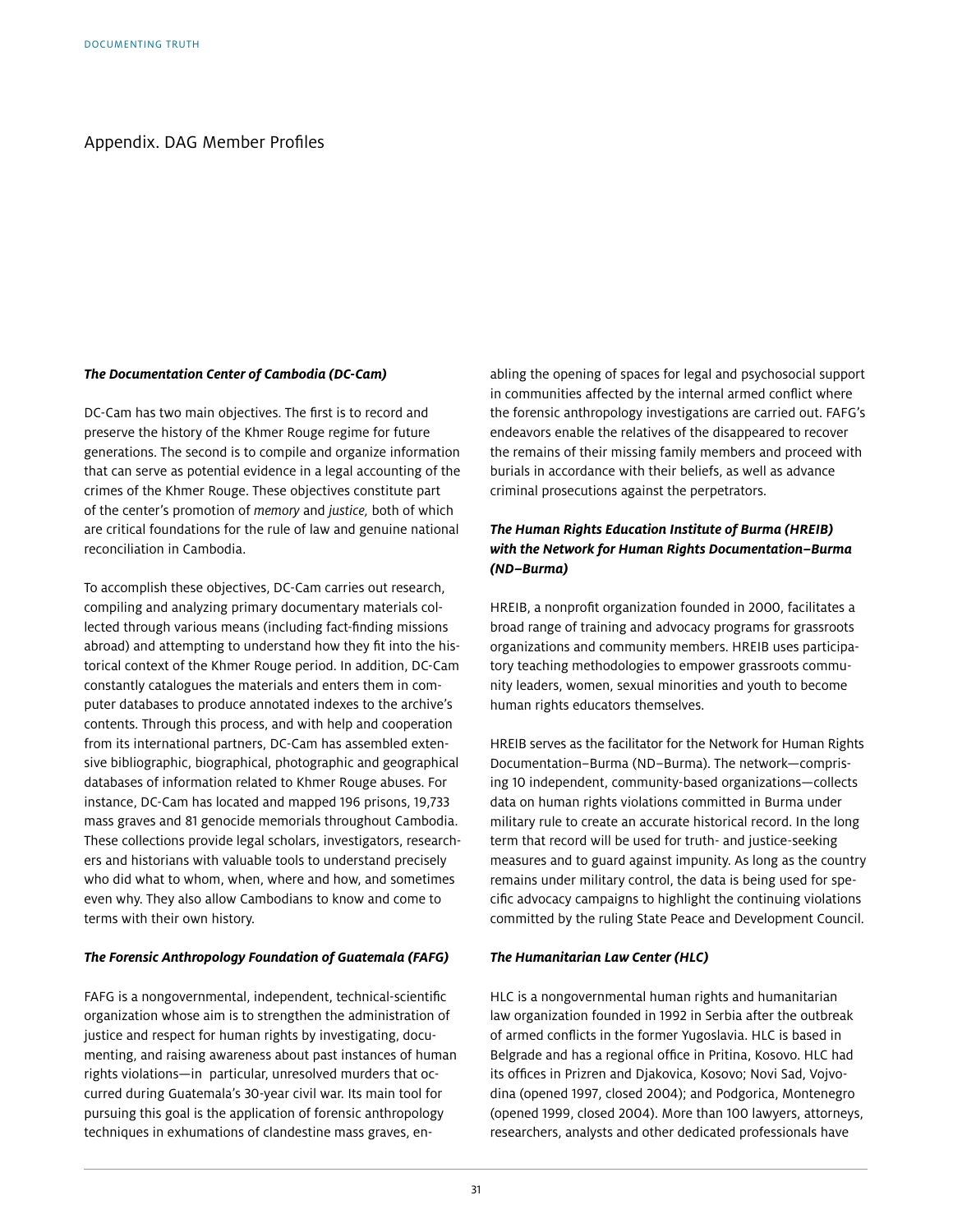worked full- or part-time for HLC. Since its founding HLC has researched killings, disappearances, camps, torture of prisoners of war and patterns of ethnic cleansing in times of armed conflict by interviewing witnesses and victims. Having collected a large body of documentation on war crimes, HLC began cooperating with the ICTY at The Hague in August 1994. Since June 1999 it has also been cooperating with the prosecutors' offices in Serbia, Montenegro and Kosovo, providing them with information and expert assistance in connection with war crimes trials. HLC is representing victims at war crimes trials before the War Crimes Chamber in the Republic of Serbia. Its lawyers represented victims in the Ovcara, Scorpions, Suva Reka and Zvornik cases, among others.

# *The International Center for Transitional Justice (ICTJ)*

Founded in March 2001, ICTJ assists countries pursuing accountability for past mass atrocity or human rights abuse. The Center works in societies emerging from repressive rule or armed conflict, as well as in established democracies where historical injustices or systemic abuse remain unresolved.

To promote justice, peace and reconciliation, government officials and nongovernmental advocates are likely to consider a variety of transitional justice approaches, including both judicial and non-judicial responses to human rights crimes. ICTJ assists in the development of integrated, comprehensive and localized approaches to transitional justice comprising five key elements: prosecuting perpetrators, documenting and acknowledging violations through nonjudicial means such as truth commissions, reforming abusive institutions, providing reparations to victims and facilitating reconciliation processes.

ICTJ is committed to building local capacity and generally strengthening the emerging field of transitional justice, and works closely with organizations and experts around the world to do so. By working in the field through local languages, ICTJ provides comparative information, legal and policy analysis, documentation and strategic research to justice and truth-seeking institutions, nongovernmental organizations, governments and others. The cornerstone of ICTJ's capacitybuilding strategy is fostering networks of exchange and action to strengthen cross-regional and reciprocal exchange of information, ideas and expertise.

# *The Iraq Memory Foundation (MF)*

The Iraq Memory Foundation traces its beginnings to the Iraq Research and Documentation Project at Harvard University's Center for Middle Eastern Studies in the early 1990s. The MF is a nonprofit organization dedicated to the notion that the history of oppression and totalitarianism is relevant to any process of social and national reconstruction in Iraq. Against the backdrop of the collapse of a unified national identity and the emergence of factional narratives of polarization and collective victimhood, the MF aims to resituate the individual at the center of the national consciousness by striving for a nonpartisan, objective approach. While Iraq is submerged since the fall of the Saddam Hussein regime with sweeping grand narratives of group histories, the MF seeks to provide the tools for the reconstruction of individual histories as the building blocks for national understanding of the nature of the past era.

The MF sponsors three fundamental projects: Documentation, Oral History, and Artworks and Artifacts. The Documentation Project has gathered more than 11 million pages of the paper trail of the totalitarian era, shedding considerable light on the various aspects of systematic oppression through gradual complicity and procedural brutality. These documents are arranged in searchable data sets with custom interfaces reflecting their contents. Although the structuring, design and development of these data sets are at an advanced stage, their exploitation for human rights, legal and academic purposes is still constrained by the difficult situation in Iraq.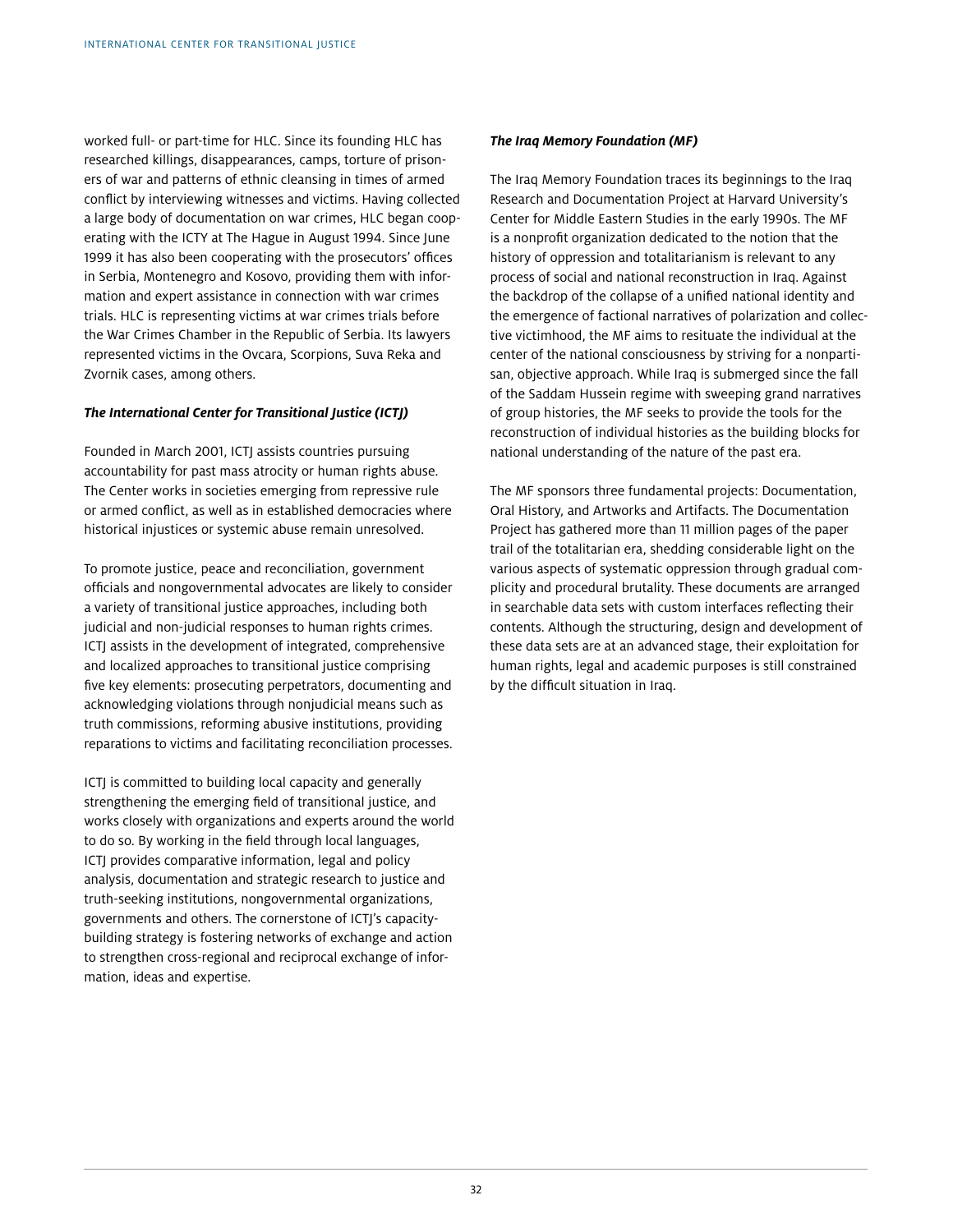# **Captions and Photo Credits**

| Cover   | Staff at the National Police Archives, Guatemala. Photo by Benetech.                                                                              |
|---------|---------------------------------------------------------------------------------------------------------------------------------------------------|
| Page 2  | Photos of victims in book displayed at the Red Security Museum.<br>Photo by Louis Bickford.                                                       |
| Page 4  | DAG members gather in Cambodia. Photo by Patrick Pierce.                                                                                          |
| Page 7  | Halabja memorial, northern Iraq. Photo by Louis Bickford.                                                                                         |
| Page 8  | DAG members visit Red Security Museum section dedicated to the                                                                                    |
|         | Anfal campaign, northern Iraq. Photo by Khin Maung Shwe.                                                                                          |
| Page 9  | DAG members visit the archives of the Justice and Reconciliation Authority<br>(Instance Equité et Réconciliation - IER). Photo by Louis Bickford. |
| Page 10 | Exhibit at the Red Security Museum, northern Iraq. Photo by Louis Bickford.                                                                       |
| Page 14 | Archives of the IER, Morocco. Photo by Patrick Pierce.                                                                                            |
| Page 15 | DAG members visit the archives of the IER, Morocco. Photo by Patrick Pierce.                                                                      |
| Page 20 | Files of assassination victims at the National Police Archives, Guatemala.<br>Photo by Louis Bickford.                                            |
| Page 23 | DAG members visit the National Police Archives, Guatemala.<br>Photo by Louis Bickford                                                             |
| Page 24 | DAG members at meeting of victims and perpetrators, Cambodia.<br>Photo by Patrick Pierce.                                                         |
| Page 25 | Iraqi participants at DAG meeting, northern Iraq. Photo by Louis Bickford.                                                                        |
| Page 26 | DAG meeting, northern Iraq. Photo by Patrick Pierce.                                                                                              |
| Page 28 | Exhumation sites, Guatemala. Photo by Patrick Pierce.                                                                                             |

Page 29 Traditional ceremony at exhumation site, Guatemala. Photo by Patrick Pierce.